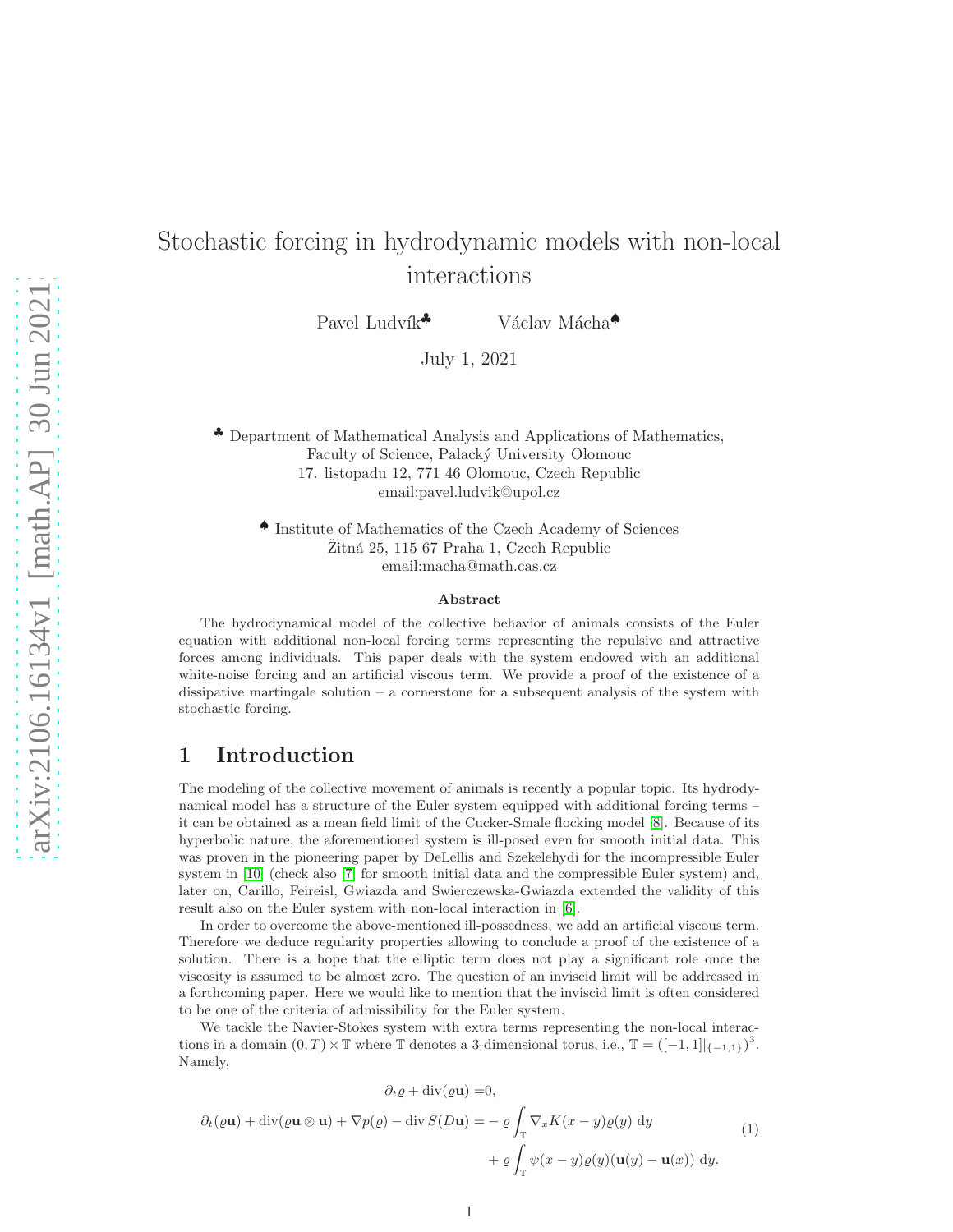Here  $\varrho:(0,T)\times\mathbb{T}\mapsto[0,\infty)$  and  $\mathbf{u}:(0,T)\times\mathbb{T}\mapsto\mathbb{R}^3$  are unknowns, namely a density and a velocity respectively.

Further,  $p(\varrho)$  is a given pressure satisfying

$$
p \in C([0,\infty)) \cap C^2(0,\infty), \ p(0) = 0, \ p'(\varrho) > 0 \text{ whenever } \varrho > 0
$$

$$
\lim_{\varrho \to \infty} \frac{p'(\varrho)}{\varrho^{\gamma - 1}} = p_{\infty} > 0, \text{ for some } \gamma > \frac{3}{2}.
$$
 (2)

<span id="page-1-1"></span>We introduce a potential  $P$  by a formula

<span id="page-1-4"></span>
$$
P(\varrho) = \varrho \int_1^{\varrho} \frac{p(s)}{s^2} \, \mathrm{d}s. \tag{3}
$$

Further, S denotes a dissipative term and we assume that

<span id="page-1-5"></span>
$$
S(D\mathbf{u}) = \mu(D\mathbf{u}) + (\lambda + \mu) \operatorname{div} \mathbf{u} \mathbb{I}, \ \mu > 0
$$
\n<sup>(4)</sup>

where Du is a symmetric part of the gradient of u and  $\mathbb{I}$  is the  $3 \times 3$  identity matrix and  $\mu > 0, \ \lambda - \frac{2}{3}\mu \geq 0.$ 

Next,  $\tilde{K} = K(x)$  and  $\psi = \psi(x)$  represent the non-local interaction forces acting on the medium. More specifically, the kernel  $K$  includes the repulsive-attractive interaction force among individuals and  $\psi$  gives the local averaging measuring the consensus in orientation. For more details we refer to [\[6\]](#page-30-2). These functions are assumed to satisfy

$$
K \in C^{2}(\mathbb{T}), \ \psi \in C^{1}(\mathbb{T}), \ \psi \ge 0,
$$
  

$$
K \text{ and } \psi \text{ symmetric, i.e., } K(x) = K(-x), \ \psi(x) = \psi(-x).
$$

Taking  $\mu, \lambda = 0$ , the system describes a collective behavior of animals – dynamics of a school of fishes or a flock of birds – the interested reader may find more in [\[5\]](#page-30-3) and [\[19\]](#page-31-1) where is a rigorous derivation of the Cucker-Smale flocking model. It is also worthwhile to mention that taking  $K = 0, \psi = 0$ , we obtain the compressible Navier-Stokes equation with pressure which is more general then the one considered in [\[2\]](#page-30-4).

The existence of a solution to such model has been already studied (even with an inviscid limit) in [\[4\]](#page-30-5).

Our aim is to look into the model equipped with an additional stochastic forcing term. Namely, we consider the following version of [\(1\)](#page-0-0):

<span id="page-1-0"></span>
$$
d\varrho + \operatorname{div}(\varrho \mathbf{u}) dt = 0
$$
  
\n
$$
d\varrho \mathbf{u} + \operatorname{div}(\varrho \mathbf{u} \otimes \mathbf{u}) dt + \nabla p(\varrho) dt - \operatorname{div} S(D\mathbf{u}) dt = -\varrho \int_{\mathbb{T}} \nabla_x K(x - y) \varrho(y) dy dt
$$
  
\n
$$
+ \varrho \int_{\mathbb{T}} \psi(x - y) \varrho(y) (\mathbf{u}(y) - \mathbf{u}(x)) dy dt
$$
  
\n
$$
+ \mathbb{G}(\varrho, \varrho \mathbf{u}) dW \text{ in } (0, T) \times \mathbb{T}.
$$
  
\n(5)

We consider unknowns to be dependent also on  $\omega$  from a stochastic basis  $(\Omega, \mathfrak{F}, (\mathfrak{F}_t)_{t>0})$ which allows us to interpret them as random variables or stochastic processes (or random distributions in a general setting). Further, it is assumed that

<span id="page-1-2"></span>
$$
\mathbb{G}(\varrho, \varrho \mathbf{u}) \, dW = \sum_{k=1}^{\infty} \mathbf{G}_k(x, \varrho, \varrho \mathbf{u}) \, dW_k, \tag{6}
$$

where  $W = (W_k)_{k \in \mathbb{N}}$  is a cylindrical  $(\mathfrak{F}_t)$ -Wiener process in a separable Hilbert space 1 given by a formal sum  $W(t) = \sum_{k=1}^{\infty} e_k W_k(t)$ , where  $(e_k)_{k \in \mathbb{N}}$  is a complete orthonormal system in  $\mathfrak{U}, (W_k)_{k\in\mathbb{N}}$  is a sequence of mutually independent real-valued  $(\mathfrak{F}_t)$ -Wiener processes, and  $\mathbb{G}(\varrho, \varrho \mathbf{u}) : \mathfrak{U} \mapsto L^1(\mathbb{T})$ . Further, the coefficients  $\mathbf{G}_k = \mathbf{G}_k(x, \varrho, \mathbf{u}) = \mathfrak{G}(x, \varrho, \varrho \mathbf{u})e_k$  are continuously differentiable and we assume the existence of a sequence  $\{g_k\}_{k=1}^{\infty} \subset [0,\infty)$  with  $\sum_{k=1}^{\infty} q_k^2 < \infty$  such that  $\sum_{k=1}^{\infty} g_k^2 < \infty$  such that

<span id="page-1-3"></span>
$$
|\mathbf{G}_k(x,\varrho,\mathbf{q})| \le g_k(\varrho+|\mathbf{q}|), \quad |\nabla_{\varrho,\mathbf{q}}\mathbf{G}_k(x,\varrho,\mathbf{q})| \le g_k. \tag{7}
$$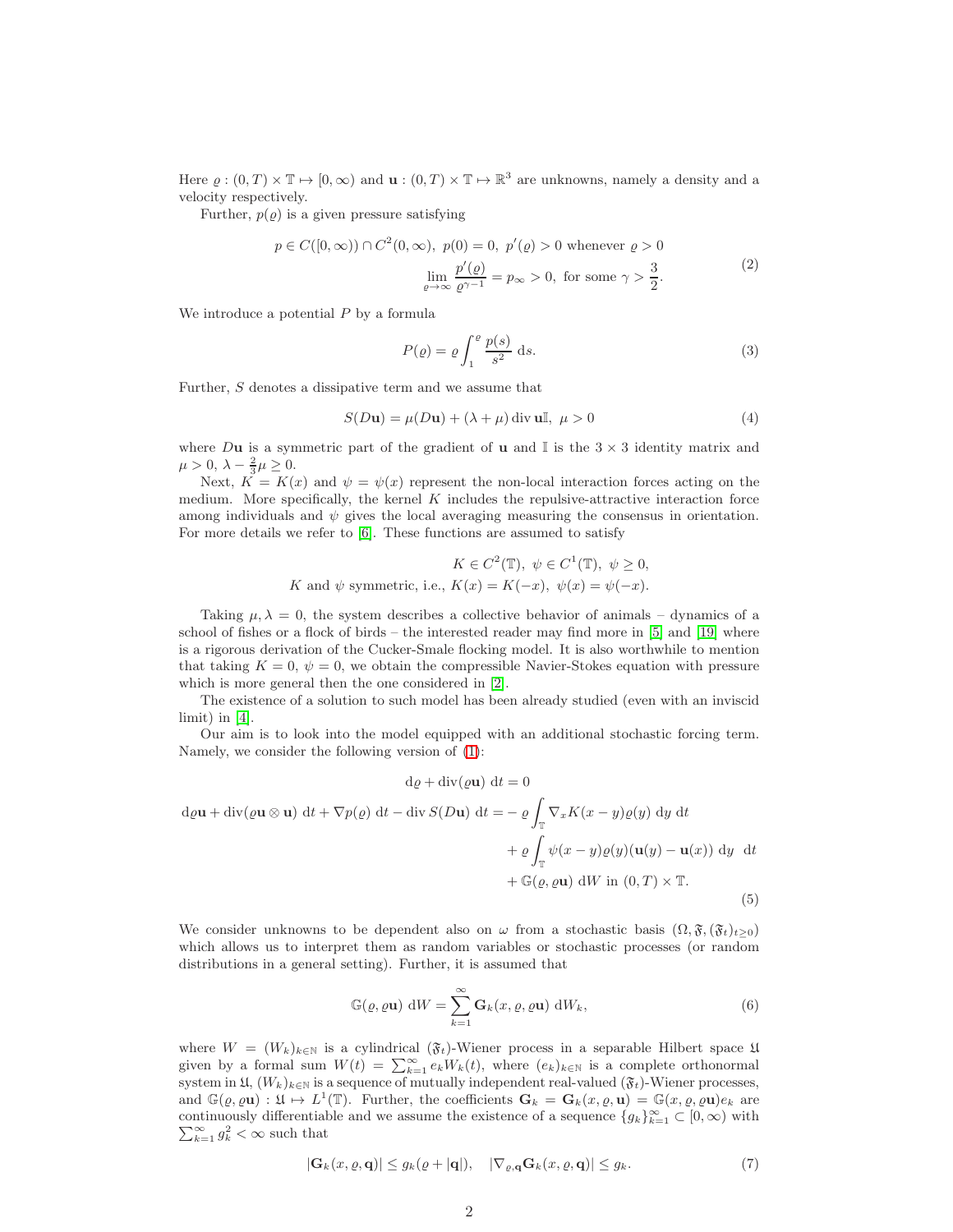We deal with the existence of a dissipative martingale solution (see Definition [1.1\)](#page-3-0). The paper is organized as follows. The rest of this chapter contains basic definitions, notions, and also the main theorem. The approximate system is introduced in Section [2,](#page-4-0) which also contains a proof of the existence of solution which is done by means of the Galerkin approximations. Section [3](#page-20-0) is devoted to the appropriate limits of the approximations.

#### 1.1 Preliminaries

For  $p \geq 1$ , the Lebesgue spaces of function  $f : X \mapsto Y$  are denoted by  $L^p(X, Y)$  and the Sobolev spaces of k-times differentiable functions by  $W^{k,p}(X, Y)$ . The dual space to  $W^{k,p}(X,Y)$  is denoted by  $W^{-k,p'}(X,Y)$  where  $p' = \frac{p}{p-1}$ . We will omit the set Y in case we avoid any misunderstandings. We would like to mention that vector-valued quantities are denoted by bold letters whereas scalar-valued quantities are denoted by usual (non-bold) letters.

Let  $\alpha \in (0,1)$ . The spaces of  $\alpha$ -Hölder continuous functions  $f: X \to Y$  are denoted by  $C^{\alpha}(X, Y)$ . Furthermore we use a natural convention that if  $\alpha \in \mathbb{N}$  then  $C^{\alpha}(X, Y)$  denotes the space of  $\alpha$ -times differentiable functions and for  $\alpha \in (1,\infty) \setminus \mathbb{N}$ ,  $C^{\alpha}(X,Y)$  denotes functions whose derivative of order  $|\alpha|$  is  $(\alpha-|\alpha|)$ -Hölder continuous. The space of functions  $f: X \to Y$ whose derivative of arbitrary order is bounded is denoted by  $C^{\infty}(X,Y)$ . Spaces  $C_c^{\alpha}(X,Y)$ are spaces of compactly supported functions belonging to  $C^{\alpha}(X, Y)$ .

Before stating a definition of a solution let recall Ito's formula which is of extensive use.

<span id="page-2-0"></span>**Lemma 1.1** (consequence of  $[9,$  Theorem 4.17]). Let  $X$  be a separable Hilbert space,  $U$  and V be X-valued stochastic processes, let  $W = \sum_{k=1}^{\infty} e_k W_k$  be a cylindrical Wiener process in a separable Hilbert space  $\mathfrak{U}$ , let G, H be  $L_2(\mathfrak{U}, X)$ -valued stochastically integrable processes and let  $g, h : [0, T] \mapsto X$  be progressively measurable Bochner integrable processes such that

$$
U(t) = U(0) + \int_0^t g(s) \, ds + \int_0^t G(s) dW(s)
$$
  

$$
V(t) = V(0) + \int_0^t h(s) \, ds + \int_0^t H(s) dW(s).
$$

Then,

$$
\langle U(t), V(t) \rangle = \langle U(0), V(0) \rangle + \int_0^t \langle V(s), g(s) \rangle \, ds + \int_0^t \langle V(s), G(s) dW(s) \rangle
$$

$$
+ \int_0^t \langle U(s), h(s) \rangle \, ds + \int_0^t \langle U(s), H(s) dW(s) \rangle + \sum_{k=1}^\infty \int_0^t \langle G(s)e_k, H(s)e_k \rangle \, ds
$$

and

$$
F(U(t)) = F(U(0)) + \int_0^t \langle F'(U(s)), g(s) \rangle ds + \int_0^t \langle F'(U(s)), G(s) dW(s) \rangle + \frac{1}{2} \int_0^t \text{Tr}(G(s)^* F''(U(s)) G(s)) ds
$$

whenever  $F: X \mapsto \mathbb{R}$  is an arbitrary function whose derivatives  $F'$  and  $F''$  are uniformly continuous on bounded subsets of X.

Another important tool will allow us to identify the stochastic limit integral. Before we do, let us define the space  $\mathfrak{U}_0 \supset \mathfrak{U}$  which is a normed space generated by  $\mathfrak{U}$ , considered with a complete orthonormal system  $\{e_k\}_{k=1}^{\infty}$ , as  $\mathfrak{U}_0 := \left\{v = \sum_{k=1}^{\infty} \alpha_k e_k; \sum_{k=1}^{\infty} \frac{\alpha_k^2}{k^2} < \infty \right\}$  with a norm  $||v||_{\mathfrak{U}_0} := \sum_{k=1}^{\infty} \frac{\alpha_k^2}{k^2}$ , where  $v = \sum_{k=1}^{\infty} \alpha_k e_k$ . The reason of considering this auxiliary space is to give a proper meaning to a sum in a definition of a cylindrical Wiener process  $W(t) = \sum_{k=1}^{\infty} e_k W_k.$ 

<span id="page-2-1"></span>**Lemma 1.2** ([\[2,](#page-30-4) Lemma 2.6.6]; a consequence of [\[11,](#page-31-3) Lemma 2.1]). Let  $(\Omega, \mathfrak{F}, \mathbb{P})$  be a complete probability space. For  $n \in \mathbb{N}$ , let  $W_n$  be an  $(\mathfrak{F}_t^n)$ -cylindrical Wiener process and let  $\mathbf{G}_n$  be an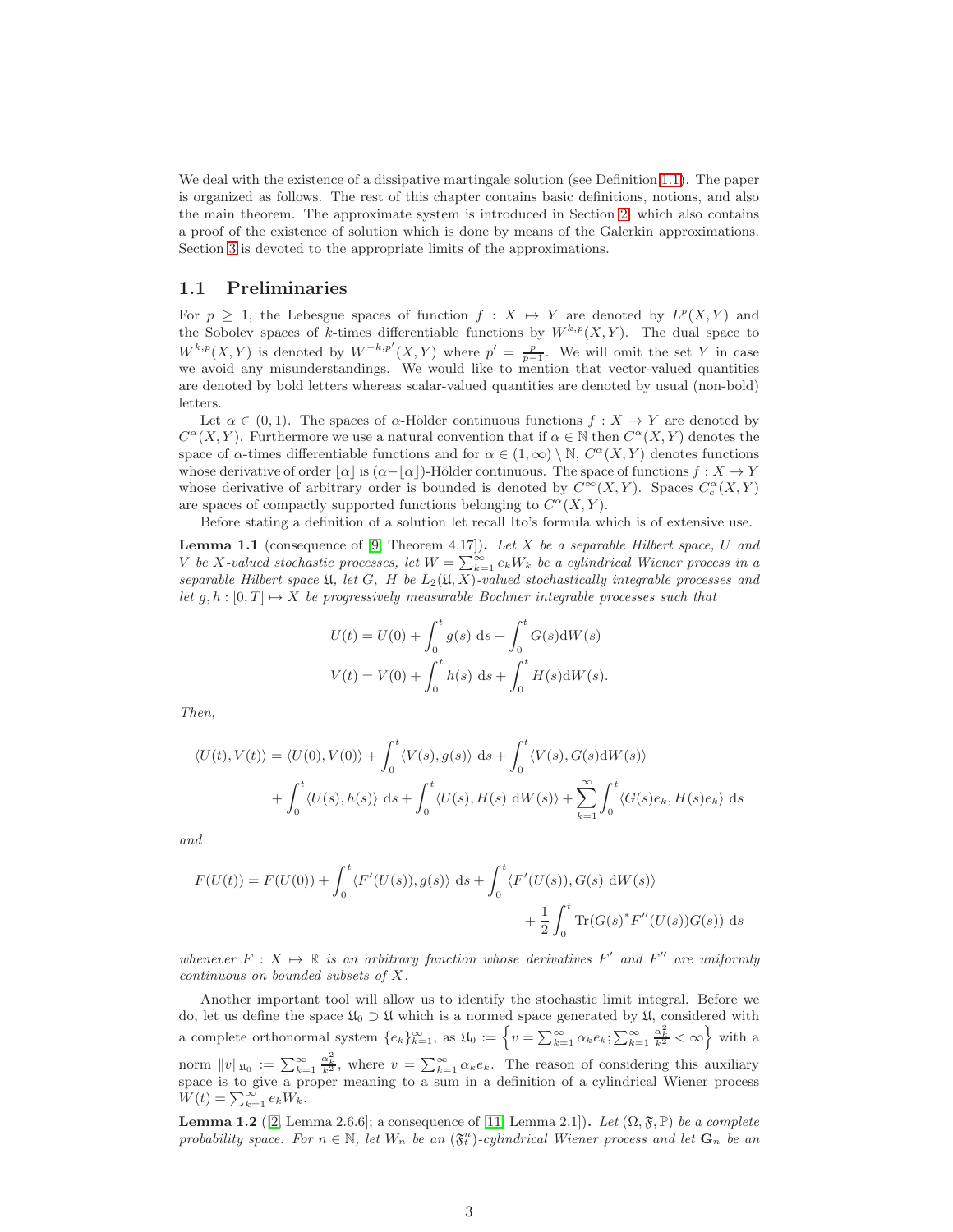$(\mathfrak{F}_{t}^{n})$ -progressively measurable stochastic process such that  $\mathbf{G}_{n} \in L^{2}([0,T], L_{2}(\mathfrak{U}, W^{l,2}(\mathbb{T}))$  a.s. Suppose that

$$
W_n \to W \quad in \ C([0, T], \mathfrak{U}_0) \text{ in probability,}
$$
  

$$
\mathbf{G}_n \to \mathbf{G} \quad in \ L_2(\mathfrak{U}, W^{l, 2}(\mathbb{T})) \text{ in probability,}
$$

where  $W = \sum_{k=1}^{\infty} e_k W_k$ . Let  $(\mathfrak{F}_t)_{t \in \mathbb{N}}$  be the filtration given by

$$
\mathfrak{F}_t = \sigma\left(\bigcup_{k=1}^{\infty} \sigma_t[\mathbf{G}e_k] \cup \sigma_t[W_k]\right).
$$

Then after a possible change on a set of zero measure in  $\Omega \times (0,T)$ , G is  $(\mathfrak{F}_t)$ -progressively measurable, and

$$
\int_0^{\cdot} \mathbf{G}_n \mathrm{d}W_n \to \int_0^{\cdot} \mathbf{G} \mathrm{d}W \quad in \ L_2(\mathfrak{U}, W^{l,2}(\mathbb{T})) \ in \ probability.
$$

The following dissipative martingale solution is a stochastic equivalent of a usual notion of weak solution supplemented with a certain energy balance condition. The concept was introduced in [\[1\]](#page-30-6).

<span id="page-3-0"></span>**Definition 1.1.** Let  $\Lambda = \Lambda(\varrho, \mathbf{q})$  be a Borel probability measure on  $L^1(\mathbb{T}) \times L^1(\mathbb{T})$  such that

$$
\Lambda\{\varrho \ge 0\} = 1, \int_{L^1 \times L^1} \left| \int_{\mathbb{T}} \frac{|\mathbf{q}|^2}{\varrho} + P(\varrho) \, \mathrm{d}x \right|^r \, \mathrm{d}\Lambda(\varrho, \mathbf{q}) < \infty
$$

where  $r \geq 1$  will be determined below.

The quantity  $((\Omega, \mathfrak{F}, (\mathfrak{F}_t)_{t>0}, \mathbb{P}), \varrho, \mathbf{u}, W)$  is called a dissipative martingale solution to [\(5\)](#page-1-0) with the initial law  $\Lambda$  if

- 1.  $(\Omega, \mathfrak{F}, (\mathfrak{F}_t)_{t\geq0}, \mathbb{P})$  is a stochastic basis with a complete right-continuous filtration,
- 2.  $W = (W_k)_{k \in \mathbb{N}}$  is a cylindrical  $(\mathfrak{F}_t)$ -Wiener process,
- 3. the density  $\varrho$  and the velocity **u** are random distributions adapted to  $(\mathfrak{F}_t)_{t\geq0}$ ,  $\varrho \geq 0$  $\mathbb{P}\text{-}a.s.,$
- 4. there exists an  $\mathfrak{F}_0$ -measurable random variable  $[\varrho_0, \mathbf{u}_0]$  such that  $\Lambda = \mathcal{L}[\varrho_0, \varrho_0 \mathbf{u}_0]$ ,
- 5. the equation of continuity

$$
\int_0^T \int_{\mathbb{T}} \rho \varphi \partial_t \Phi \, dx dt + \int_{\mathbb{T}} \rho \varphi \, dx \Phi(0) + \int_0^T \int_{\mathbb{T}} \rho \mathbf{u} \nabla \varphi \Phi \, dx dt = 0
$$

holds for all  $\Phi \in C_c^{\infty}([0, T))$  and all  $\varphi \in C^{\infty}(\mathbb{T})$   $\mathbb{P}\text{-}a.s.,$ 

6. the momentum equation

$$
\int_0^T \int_{\mathbb{T}} \varrho \mathbf{u} \cdot \varphi \partial_t \Phi \, dxdt + \int_{\mathbb{T}} \varrho_0 \mathbf{u}_0 \varphi \Phi(0) \, dx \n+ \int_0^T \int_{\mathbb{T}} \varrho \mathbf{u} \otimes \mathbf{u} : \nabla \varphi + p(\varrho) \, \text{div } \varphi \Phi \, dxdt \n- \int_0^T \int_{\mathbb{T}} S(D\mathbf{u}) : D\varphi \Phi \, dxdt = \n\int_0^T \int_{\mathbb{T}} \varrho \nabla K * \varrho \varphi \Phi \, dxdt - \int_0^T \int_{\mathbb{T}} \varrho(t, x) \varphi(x) \int_{\mathbb{T}} \varrho(t, y) \psi(x - y) (\mathbf{u}(t, y) - \mathbf{u}(t, x)) \, dxdydt \n+ \sum_{k=1}^\infty \int_0^T \int_{\mathbb{T}} \mathbf{G}_k(\varrho, \varrho \mathbf{u}) \cdot \varphi \Phi \, dxdW_k
$$

holds for all  $\Phi \in C_c^{\infty}([0, T))$  and all  $\varphi \in C^{\infty}(\mathbb{T})$   $\mathbb{P}\text{-}a.s.,$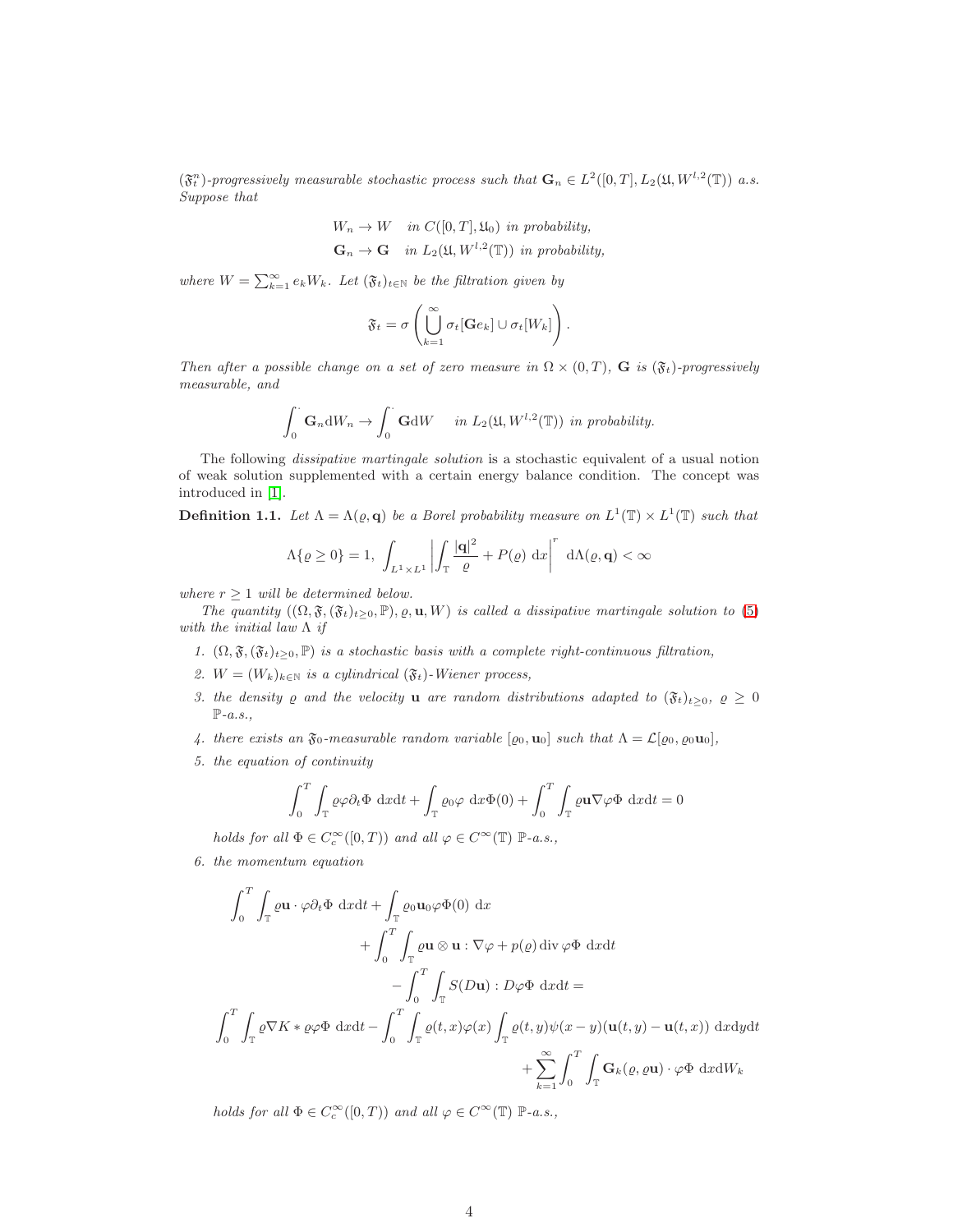7. the energy inequality

$$
\int_{\mathbb{T}} \left( \frac{1}{2} \varrho(T, x) |u(T, x)|^2 + P(\varrho(T, x)) + \frac{1}{2} \int_{\mathbb{T}} K(x - y) \varrho(T, y) \varrho(T, x) dy \right) \Phi(T) dx
$$
  
\n
$$
- \int_{\mathbb{T}} \left( \frac{1}{2} \varrho_0(x) |u_0(x)|^2 + P(\varrho_0(x)) + \frac{1}{2} \int_{\mathbb{T}} K(x - y) \varrho_0(y) \varrho_0(x) dy \right) \Phi(0) dx
$$
  
\n
$$
+ \int_0^T \int_{\mathbb{T}} S(D\mathbf{u}) : D\mathbf{u}\Phi(t) dx dt
$$
  
\n
$$
+ \frac{1}{2} \int_0^T \int_{\mathbb{T}} \int_{\mathbb{T}} \varrho(t, x) \varrho(t, y) (u(t, y) - u(t, x))^2 \psi(x - y) \Phi(t) dx dy dt
$$
  
\n
$$
\leq \frac{1}{2} \int_0^T \int_{\mathbb{T}} \sum_{k=1}^\infty \varrho^{-1} |\mathbf{G}_k(\varrho, \varrho \mathbf{u})|^2 \Phi(t) dx dt + \sum_{k=1}^\infty \int_0^T \int_{\mathbb{T}} \mathbf{G}_k(\varrho, \varrho \mathbf{u}) \mathbf{u}\Phi dx dW_k
$$
 (8)

holds for all  $\Phi \in C^{\infty}([0, T]), \ \Phi \geq 0.$ 

Note that [\(8\)](#page-4-1) may be deduced from [\(5\)](#page-1-0) and the Ito's formula under additional assumption that all quantities are sufficiently regular. Indeed, assume  $\rho \geq \rho > 0$ . We deduce from  $(5)_1$ that

$$
\partial_t \frac{1}{\varrho} = \frac{\operatorname{div}(\varrho \mathbf{u})}{\varrho^2}
$$

<span id="page-4-1"></span>.

We use Ito's formula (Theorem [1.1\)](#page-2-0) for  $\frac{1}{\varrho}(\varrho \mathbf{u})(\varrho \mathbf{u})\Phi$  where  $\Phi \in C^{\infty}([0, T])$ ,  $\Phi \geq 0$ . As a matter of fact [\(8\)](#page-4-1) holds with the equality sign once the solution is smooth enough.

#### 1.2 Main result

Our main result deals with the existence of the aforementioned notion of solution:

**Theorem 1.1.** Let  $\Lambda$  be a Borel probability measure defined on the space  $L^1(\mathbb{T}) \times L^1(\mathbb{T})$  such that

$$
\Lambda\{\varrho \ge 0\} = 1, \quad \Lambda\left\{0 < \underline{\varrho} \le \int_{\mathbb{T}} \varrho \, \mathrm{d}x \le \overline{\varrho} < \infty\right\} = 1
$$

for some  $\rho$  and  $\overline{\rho}$  and

$$
\int_{L^1 \times L^1} \left| \int_{\mathbb{T}} \left[ \frac{1}{2} \frac{|\mathbf{q}|^2}{\varrho} + P(\varrho) \right] dx \right|^r d\Lambda \leq c < \infty
$$

for some  $r \geq 4$ . Let [\(2\)](#page-1-1), [\(6\)](#page-1-2) and [\(7\)](#page-1-3) be assumed.

Then there is a dissipative martingale solution to [\(5\)](#page-1-0)

The rest of this paper is devoted to the proof of this theorem.

The strategy is as follows. First, we introduce an approximate system. There are basically two types of approximation. First, we add the artificial viscosity term  $\varepsilon\Delta\varrho$  into the continuity equation – it is important to add also  $\varepsilon\Delta(\varrho\mathbf{u})$  to the momentum equation to keep the energy inequality valid. Secondly, we consider a pressure  $p_{\delta}(\varrho) = p(\varrho) + \delta(\varrho^2 + \varrho^6)$ . Both these approximations increase the regularity of the density  $\rho$  which allows to use the method of the Galerkin approximations.

# <span id="page-4-0"></span>2 Approximate system

We consider the following system

<span id="page-4-2"></span>
$$
d\varrho + \operatorname{div}(\varrho \mathbf{u}) dt = \varepsilon \Delta \varrho dt
$$
  
\n
$$
d\varrho \mathbf{u} + \operatorname{div}(\varrho \mathbf{u} \otimes \mathbf{u}) dt + \nabla p_{\delta}(\varrho) dt - \operatorname{div} S(D\mathbf{u}) dt = \varepsilon \Delta(\varrho u) dt - \varrho \int_{\mathbb{T}} \nabla_x K(x - y) \varrho(y) dy dt
$$
  
\n
$$
+ \varrho \int_{\mathbb{T}} \psi(x - y) \varrho(y) (\mathbf{u}(y) - \mathbf{u}(x)) dy dt
$$
  
\n
$$
+ \mathbb{G}_{\varepsilon}(\varrho, \varrho \mathbf{u}) dW \text{ in } (0, T) \times \mathbb{T}.
$$
  
\n(9)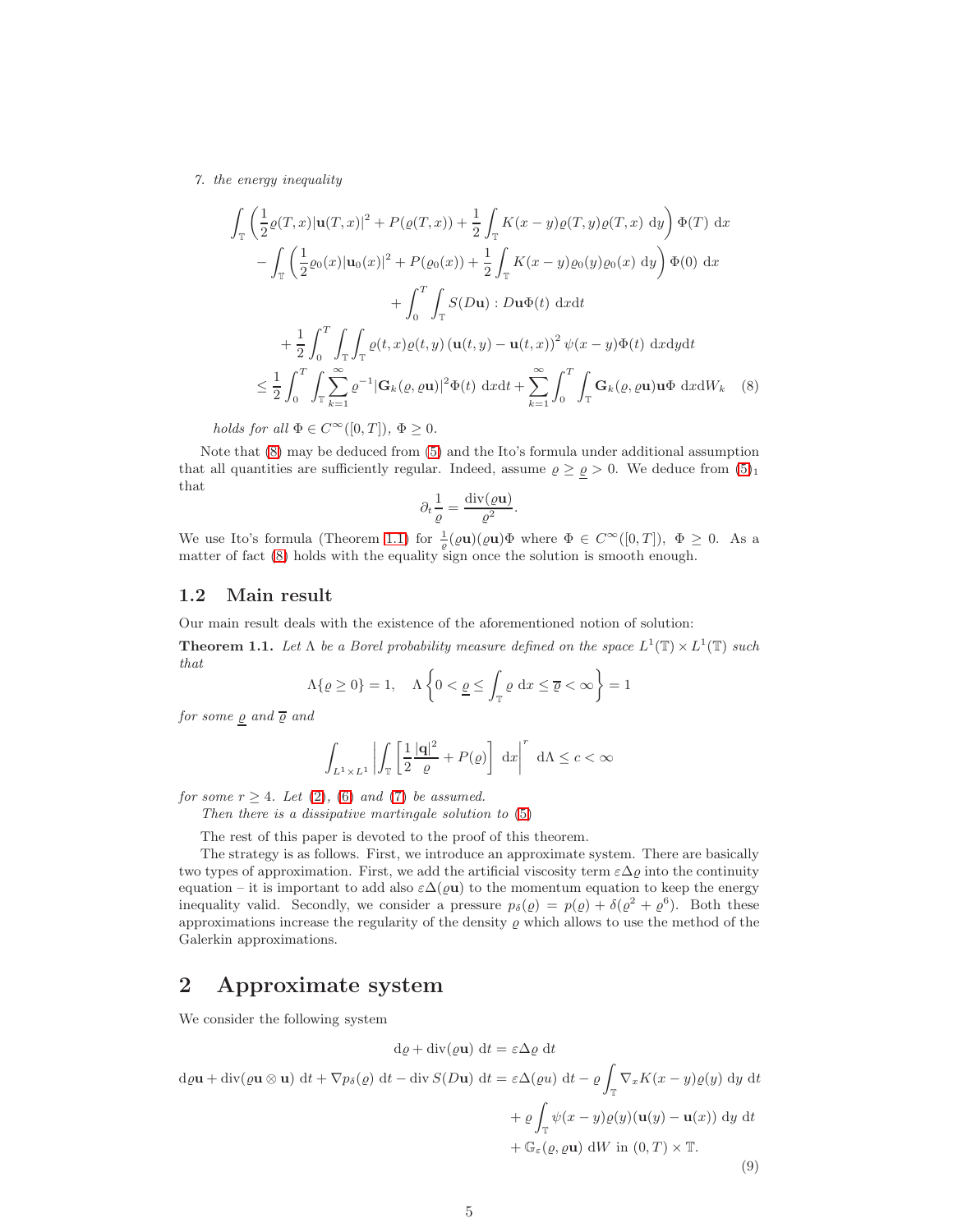where  $p_\delta(\varrho) = p(\varrho) + \delta(\varrho^{\Gamma} + \varrho^2)$  (here  $\Gamma = \max\{\gamma, 6\}$ ) and we define a potential  $P_\delta$  in agreement with [\(3\)](#page-1-4), i.e.,

<span id="page-5-2"></span>
$$
P_{\delta}(\varrho) = \varrho \int_{1}^{\varrho} \frac{p_{\delta}(s)}{s^2} \, \mathrm{d}s. \tag{10}
$$

 $\mathbb{G}_{\varepsilon}$  is defined in the next subsection (see [\(15\)](#page-6-0)). Moreover, we assume that

<span id="page-5-1"></span>
$$
\varrho(0,\cdot) = \varrho_0(\cdot), \quad \varrho_0 \in C^{2+\nu}(\mathbb{T}), \ 0 < \underline{\varrho} \le \varrho_0 \le \overline{\varrho} < \infty \quad \text{almost surely} \tag{11}
$$

for some  $\varrho \in \mathbb{R}$  and there is  $M > 0$  such that

$$
\int_{\mathbb{T}} \varrho_0 \, \mathrm{d}x = M
$$

for all  $\omega \in \Omega$ .

The additional term  $\varepsilon \Delta \varrho$  changes the character of the continuity equation – it becomes of parabolic type which yields sufficient regularity of solution. Next, the additional term  $\delta(\varrho^{\Gamma}+\varrho^2)$  in the pressure  $p_{\delta}$  increases the regularity of  $\varrho$  which then allows to pass with  $\varepsilon$  to 0. In what follows, we first show the existence of solution to [\(9\)](#page-4-2) by time-discretization and the Galerkin approximations. Then we pass with  $\varepsilon$  to 0 and, subsequently, we tend with  $\delta$  to zero.

#### 2.1 Time-discretization and finite-dimensional space

Let  $X_m$  denotes an m-dimensional subspace of  $L^2(\mathbb{T})$  spanned by eigenvectors of the Laplace operator, i.e.,  $\mathbf{w}_n \in L^2(\mathbb{T})$  is a sequence of functions fulfilling

$$
-\Delta \mathbf{w}_n = \lambda_n \mathbf{w}_n
$$

for some  $\{\lambda_n\}_{n=1}^{\infty} \subset \mathbb{R}$ , such that

$$
L^{2}(\mathbb{T})=\overline{\operatorname{span}\{\mathbf{w}_{1},\mathbf{w}_{2},\ldots\}}^{L^{2}}.
$$

We define

$$
X_m = \mathrm{span}\{\mathbf{w}_1, \mathbf{w}_2, \dots, \mathbf{w}_m\}.
$$

Further,  $\Pi_m: L^2(\mathbb{T}) \to X_m$  denotes an orthogonal projection. Take a non-increasing smooth cut-off function fulfilling

$$
\chi(z) = \begin{cases} 1 & \text{for } z \le 0, \\ 0 & \text{for } z \ge 1. \end{cases}
$$

We define for any  $\mathbf{v} \in X_m$  and  $R \in \mathbb{R}$ 

$$
[\mathbf{v}]_R = \chi(||\mathbf{v}||_{X_m} - R)\mathbf{v}.
$$

For a given stochastic basis  $(\Omega, \mathfrak{F}, (\mathfrak{F}_t)_{t\geq 0}, \mathbb{P})$  with a complete right-continuous filtration and a cylindrical  $(\mathfrak{F}_t)$ -Wiener process W we start with an approximation problem

<span id="page-5-0"></span>
$$
d\varrho + \operatorname{div}(\varrho[\mathbf{u}]_R)dt = \varepsilon \Delta \varrho dt
$$
  
\n
$$
d\Pi_m(\varrho \mathbf{u}) + \Pi_m(\operatorname{div}(\varrho[\mathbf{u}]_R \otimes \mathbf{u}))dt + \Pi_m(\chi(\|\mathbf{u}\|_{X_m} - R)\nabla p_\delta(\varrho))dt = \Pi_m(\varepsilon \Delta(\varrho \mathbf{u}))dt
$$
  
\n
$$
+ \Pi_m(\operatorname{div} S(D\mathbf{u}))dt - \Pi_m(\varrho(\nabla K * \varrho)) dt
$$
  
\n
$$
+ \Pi_m(\varrho(\psi * (\varrho \mathbf{u})) - \varrho \mathbf{u}(\psi * \varrho)) dt
$$
  
\n
$$
+ \Pi_m(\varrho \Pi_m(\mathbb{F}_{\varepsilon}(\varrho, \mathbf{u}))) dW.
$$
\n(12)

Here, the right hand side  $\mathbb{F}_{\varepsilon}$  is defined as

$$
\mathbb{F}_{\varepsilon}(\varrho, \mathbf{u}) = \sum_{k=1}^{\infty} F_{k,\varepsilon}(\varrho, \mathbf{u}) e_k
$$

where

$$
F_{k,\varepsilon}(\varrho,\mathbf{u}) = \chi\left(\frac{\varepsilon}{\varrho} - 1\right) \chi\left(|\mathbf{u}| - \frac{1}{\varepsilon}\right) \frac{1}{\varrho} \mathbf{G}_k(\varrho, \varrho \mathbf{u}).
$$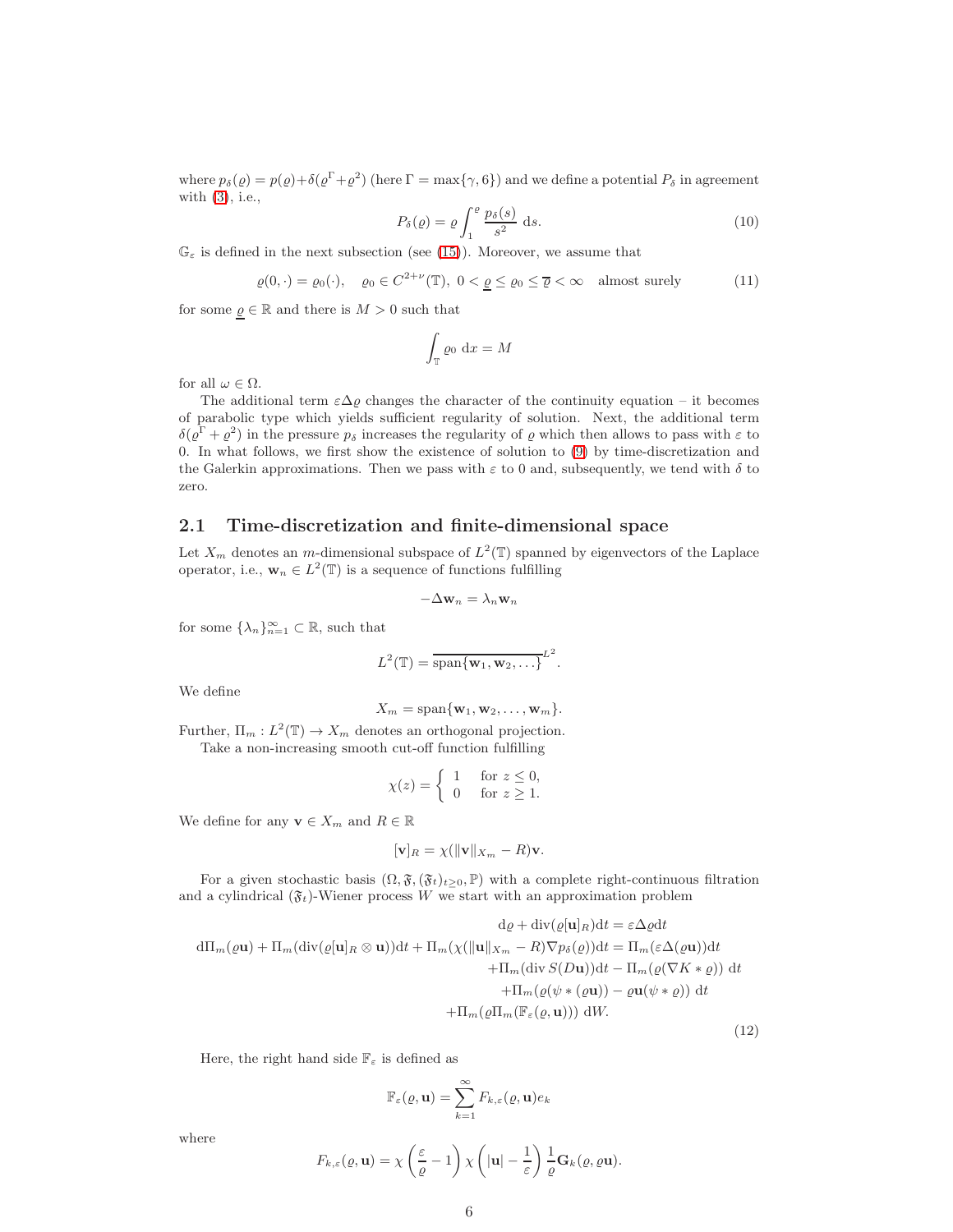Due to [\(7\)](#page-1-3) there exists a sequence  $\{f_{k,\varepsilon}\}_{k=1}^{\infty} \subset \mathbb{R}$  such that

<span id="page-6-1"></span>
$$
||F_{k,\varepsilon}||_{L^{\infty}} + ||\nabla_{\varrho,\mathbf{u}} F_{k,\varepsilon}||_{L^{\infty}} \le f_{k,\varepsilon}, \quad \sum_{k=1}^{\infty} f_{k,\varepsilon}^2 < \infty.
$$
 (13)

Moreover, there exists a sequence of numbers  $\{f_k\}$  independent of  $\varepsilon$  such that

<span id="page-6-5"></span>
$$
||F_{k,\varepsilon}(\cdot,\cdot,0)||_{L^{\infty}(\mathbb{T}\times\mathbb{R})} + ||\nabla_{\mathbf{u}}F_{k,\varepsilon}||_{L^{\infty}(\mathbb{T}\times\mathbb{R}\times\mathbb{R}^3)} \leq f_k, \sum_{k=1}^{\infty} f_k^2 < \infty.
$$
 (14)

This follows directly from [\(7\)](#page-1-3) by a chain rule. We also define  $\mathbb{G}_{\varepsilon}$  by a formula

<span id="page-6-0"></span>
$$
\mathbb{G}_{\varepsilon}(\varrho, \mathbf{u}) = \sum_{k=1}^{\infty} G_{k,\varepsilon}(\varrho, \varrho \mathbf{u}) e_k
$$
\n(15)

where

$$
G_{k,\varepsilon}(\varrho,\varrho\mathbf{u})=\varrho F_{k,\varepsilon}\left(\varrho,\frac{\varrho\mathbf{u}}{\varrho}\right)
$$

Let us note that since  $\varrho$ , **u** are  $(\mathfrak{F}_t)$ -adapted by definition and have continuous trajectories P-a.s., they are also  $(\mathfrak{F}_t)$ -progressively measurable (it follows from the proof of [\[18,](#page-31-4) Proposi-tion 1.13]). Utilizing [\(13\)](#page-6-1) and properties of the projection  $\Pi_m$ , the same holds true for the composition  $\varrho\Pi_m(\mathbb{F}_{\varepsilon}(\varrho, \mathbf{u}))$  and moreover, it is a mapping with a range in  $L_2(\mathfrak{U}, W^{-b,2}(\mathbb{T}))$ for  $b > \frac{3}{2}$  and the stochastic integral in [\(12\)](#page-5-0) is well-defined (for details see [\[2,](#page-30-4) Remark 4.1.2]).

We take a time step  $h > 0$  and set

$$
\varrho(t) = \varrho_0, \qquad \mathbf{u}(t) = \frac{(\varrho \mathbf{u})_0}{\varrho_0} \quad \text{for } t \le 0
$$

where we assume that  $\mathbb{E}[\|\mathbf{u}(0)\|_{X_m}^r]$  is bounded independently of m. We define a solution  $\rho$ , **u** as follows: in each time step  $t \in [nh, nh + h)$  let  $\varrho(t)$  be a solution to

$$
\partial_t \varrho + \operatorname{div}(\varrho[\mathbf{u}(nh)]_R) = \varepsilon \Delta \varrho
$$
  

$$
\varrho(nh) = \lim_{t \to nh_-} \varrho(t).
$$
 (16)

<span id="page-6-2"></span>Note that this is a usual parabolic problem – for more we refer for example to  $[12]$ . Here we also infer the mass conservation law, i.e.

<span id="page-6-4"></span><span id="page-6-3"></span>
$$
\int_{\mathbb{T}} \varrho(t, \cdot) \, \mathrm{d}x = \int_{\mathbb{T}} \varrho_0(\cdot) \, \mathrm{d}x = M \tag{17}
$$

which holds for all  $\omega \in \Omega$  and all  $t \in (0, T)$ . This follows by integrating [\(16\)](#page-6-2) over  $(0, t) \times \mathbb{T}$ .

Further, we use a nowadays usual division by  $\varrho$  represented by a functional  $\mathcal{M}_{\varrho}^{-1}$  defined as an inverse to a functional

$$
\mathcal{M}_{\varrho}: X_m \mapsto X_m, \ \int_{\mathbb{T}} \mathcal{M}_{\varrho} \mathbf{v} \cdot \varphi \, dx = \int_{\mathbb{T}} \varrho \mathbf{v} \cdot \varphi \, dx \ \forall \varphi \in X_m
$$

(for more properties of  $\mathcal{M}^{-1}$  see [\[16,](#page-31-6) Section 2.2]) to define **u** in  $[nh, nh + h)$  as

$$
\mathbf{u}(t) = \mathcal{M}_{\varrho}^{-1}(\Pi_{m}(\varrho\mathbf{u}(nh))) - \mathcal{M}_{\varrho}^{-1} \int_{nh}^{t} \Pi_{m}(\text{div}(\varrho(s)[\mathbf{u}(nh)]_{R} \otimes \mathbf{u}(nh))) ds
$$
  

$$
- \mathcal{M}_{\varrho}^{-1} \int_{nh}^{t} \Pi_{m}(\chi(||\mathbf{u}(nh)||_{X_{m}} - R)\nabla p_{\delta}(\varrho(s))) ds
$$
  

$$
+ \mathcal{M}_{\varrho}^{-1} \int_{nh}^{t} \Pi_{m}(\varepsilon \Delta(\varrho(s)\mathbf{u}(nh)) + \text{div} S(D\mathbf{u}(nh))) ds
$$
  

$$
+ \mathcal{M}_{\varrho}^{-1} \int_{nh}^{t} \Pi_{m}(\varrho(\psi * (\varrho\mathbf{u}(nh))) - \varrho\mathbf{u}(nh)(\psi * \varrho) - \varrho(\nabla K * \varrho)) ds
$$
  

$$
+ \mathcal{M}_{\varrho}^{-1} \int_{nh}^{t} \Pi_{m}(\varrho(s)\Pi_{m}(\mathbb{F}_{\varepsilon}(\varrho(nh), \mathbf{u}(nh)))) dW \quad (18)
$$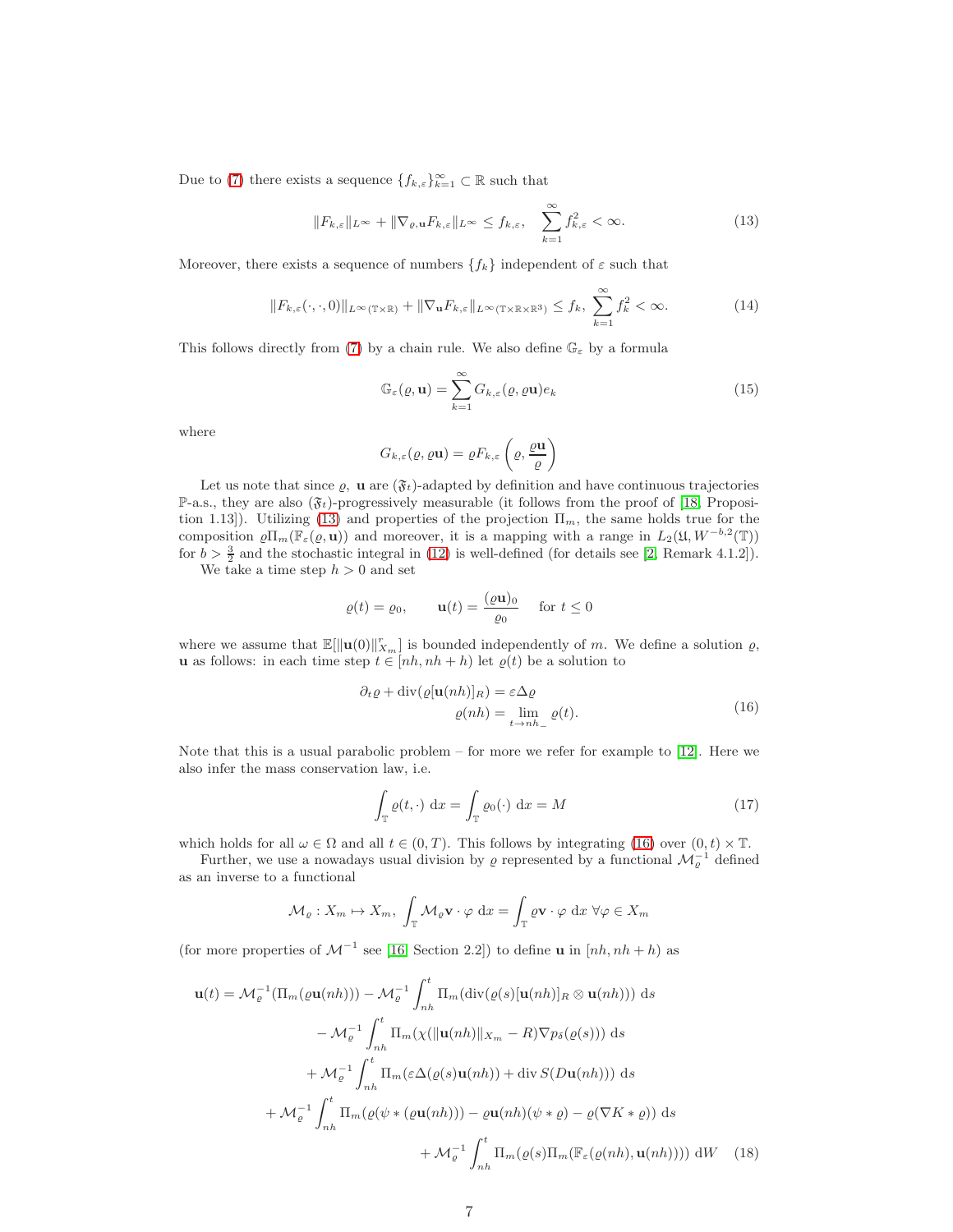Due to the known results concerning the regularity of a solution to the heat equation, we obtain functions  $\rho$ , **u** satisfying

<span id="page-7-0"></span> $\varrho \in C([0, T]; C^{2+\nu}(\mathbb{T})), \quad \varrho > 0, \qquad \mathbf{u} \in C([0, T]; X_m) \qquad \mathbb{P}\text{-a.s.}$  (19)

for some  $\nu > 0$ , where  $\rho$ , **u** are progressively  $(\mathfrak{F}_t)$ -measurable.

Both  $\varrho$  and **u** have continuous trajectories P-a.s. and  $\varrho$  is  $(\mathfrak{F}_t)$ -adapted (thanks to [\(16\)](#page-6-2) and initial conditions) and **u** is  $(\mathfrak{F}_t)$ -adapted since the stochastic integral in [\(18\)](#page-6-3) is well-defined (similar arguments as below [\(12\)](#page-5-0)) and as such is a  $(\mathfrak{F}_t)$ -martingale.

By a standard interpolation – see e.g.  $[20,$  Proposition  $1.1.3]$  – one may deduce that

<span id="page-7-1"></span>
$$
\varrho \in C^{\nu}([0, T]; C^{2+\nu}(\mathbb{T})) \qquad \mathbb{P}\text{-a.s.}
$$
 (20)

for some  $\nu > 0$  which is possibly smaller than the one mentioned in [\(19\)](#page-7-0).

#### <span id="page-7-5"></span>2.2 Time smoothening

Let  $\varrho_h$  and  $\mathbf{u}_h$  be the solution constructed in the previous section corresponding to a certain value of  $h > 0$ . In order to pass with h to 0 we deduce estimates independent of h. Assume that

$$
0<\underline{\varrho}\leq \varrho_0,\quad \|\varrho_0\|_{C^{2+\nu}(\mathbb{T})}\leq \overline{\varrho}\qquad \mathbb{P}\text{-a.s.}
$$

(see [\(11\)](#page-5-1)). In what follows, we use a notation  $u(nh)$  for a piecewise constant function defined as  $u(nh)(t) = u\left(\lfloor \frac{t}{n} \rfloor h\right)$  where  $\lfloor \cdot \rfloor$  denotes the floor function. Although this notation might be confusing, its usage will be always clear. Since

$$
\|[\mathbf{u}(nh)]_R\|_{W^{2,\infty}(\mathbb{T})} \leq c,
$$

we get, similarly to [\(20\)](#page-7-1), that

<span id="page-7-2"></span>esssup<sub>t\in[0,T]</sub>(
$$
\|\varrho_h(t)\|_{C^{2+\nu}(\mathbb{T})} + \|\partial_t \varrho_h(t)\|_{C^{\nu}(\mathbb{T})} + \|\varrho_h^{-1}(t)\|_{L^{\infty}(\mathbb{T})}) \leq c
$$
 (21)

for a deterministic constant c which is independent of  $\rho$ , **u** and  $h$ . By the same reasoning as above,

<span id="page-7-3"></span>
$$
\varrho_h \in C^{\nu}([0,T], C^{2+\nu}(\mathbb{T}))
$$

with norm independent of h.

To deduce the Hölder regularity of  $\mathbf{u}_h$  we take a test function  $\varphi \in X_m$  in [\(18\)](#page-6-3) and we integrate over  $\mathbb T$  and a time interval  $[\tau_1, \tau_2] \subset [0, T]$  to get

$$
\int_{\mathbb{T}} (\varrho_h \mathbf{u}_h(\tau_2) - \varrho_h \mathbf{u}_h(\tau_1)) \varphi \, dx = \int_{\tau_1}^{\tau_2} \int_{\mathbb{T}} (\varrho_h[\mathbf{u}_h]_R \otimes \mathbf{u}_h) \nabla \varphi \, dxdt \n- \int_{\tau_1}^{\tau_2} \int_{\mathbb{T}} \chi(\|\mathbf{u}_h\|_{X_m} - R) \nabla p_\delta(\varrho_h) \varphi \, dxdt + \int_{\tau_1}^{\tau_2} \int_{\mathbb{T}} \varepsilon \Delta(\varrho_h \mathbf{u}_h) \varphi \, dxdt \n+ \int_{\tau_1}^{\tau_2} \int_{\mathbb{T}} \text{div } S(D\mathbf{u}_h) \varphi \, dxdt - \int_{\tau_1}^{\tau_2} \int_{\mathbb{T}} \varrho_h(\nabla K * \varrho_h) \varphi \, dxdt \n+ \int_{\tau_1}^{\tau_2} \int_{\mathbb{T}} [\varrho_h(\psi * (\varrho_h \mathbf{u}_h)) - \varrho_h \mathbf{u}_h(\psi * \varrho_h)] \varphi \, dxdt + \int_{\tau_1}^{\tau_2} \int_{\mathbb{T}} \varrho_h \Pi_m(\mathbb{F}_{\varepsilon}(\varrho_h, \mathbf{u}_h)) \varphi \, dxdt. \tag{22}
$$

We take  $\tau_1 = 0$  to get

$$
\|\Pi_m(\varrho_h \mathbf{u}_h)(\tau_2)\|_{X_m}^r
$$
  
\n
$$
\leq c \left( \|\mathbf{u}_h(0)\|_{X_m}^r + \int_0^{\tau_2} \sup_{0 \leq s \leq t} \|\mathbf{u}_h\|_{X_m}^r dt + 1 + \left\|\int_0^{\tau_2} \Pi_m(\varrho_h \Pi_m(\mathbb{F}_{\varepsilon}(\varrho_h, \mathbf{u}_h))) \, dW \right\|_{X_m}^r \right)
$$

where c depends also on R. Since  $\mathbf{u}_h = \mathcal{M}_{\varrho_h}^{-1}(\Pi_m(\varrho_h \mathbf{u}_h))$  and [\(21\)](#page-7-2) we deduce with the help of the Gronwall inequality that

<span id="page-7-4"></span>
$$
\mathbb{E}\left[\sup_{\tau\in[0,T]}\|\Pi_m(\varrho_h\mathbf{u}_h)(\tau)\|_{X_m}^r\right]+\mathbb{E}\left[\sup_{\tau\in[0,T]}\|\mathbf{u}_h\|_{X_m}^r\right]\leq c(1+\mathbb{E}\left[\|\mathbf{u}_0\|_{X_m}^r\right])\tag{23}
$$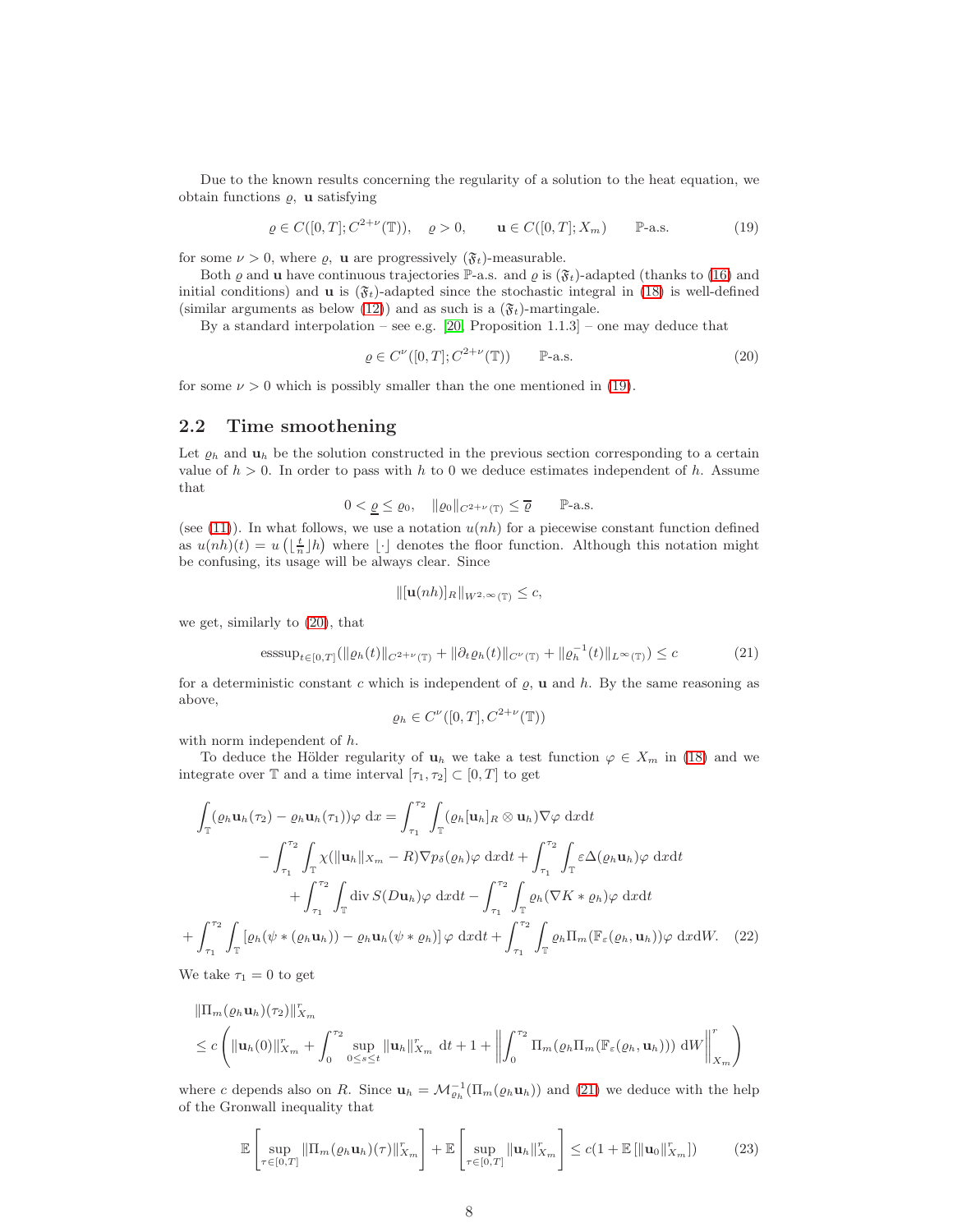for every  $r \geq 1$ .

Further, [\(22\)](#page-7-3) yields

$$
\|\Pi_m(\varrho_h \mathbf{u}_h(\tau_2) - \varrho_h \mathbf{u}_h(\tau_1))\|_{X_m}^r = \left(\sup_{\|\varphi\|_{X_m} \le 1} \int_{\mathcal{T}} (\varrho_h \mathbf{u}_h(\tau_2) - \varrho_h \mathbf{u}_h(\tau_1)) \varphi \,dx\right)^r
$$
  

$$
\le c \left(\int_{\tau_1}^{\tau_2} 1 dt + \int_{\tau_1}^{\tau_2} \sup_{s \in [0,T]} \|\mathbf{u}_h(s)\|_{X_m} dt\right)^r + \left\|\int_{\tau_1}^{\tau_2} \Pi_m(\varrho_h \Pi_m(\mathbb{F}_{\varepsilon}(\varrho_h, \mathbf{u}_h))) \,dW\right\|_{X_m}^r.
$$

The Burkholder-Davis-Gundy (for the separable Hilbert space variant see e.g. [\[21\]](#page-31-8)) inequality yields

$$
\mathbb{E}\left[\left\|\int_{\tau_1}^{\tau_2} \Pi_m(\varrho_h \Pi_m(\mathbb{F}_{\varepsilon}(\varrho_h, \mathbf{u}_h))) \, dW\right\|_{X_m}^r\right]
$$
\n
$$
\leq c \mathbb{E}\left[\left(\int_{\tau_1}^{\tau_2} \left\|\sum_{k=1}^{\infty} \Pi_m(\varrho_h \Pi_m(\mathbb{F}_{k,\varepsilon}(\varrho_h, \mathbf{u}_h)))\right\|_{X_m}^2 \, dt\right)^{\frac{r}{2}}\right]
$$
\n
$$
\leq c \mathbb{E}\left[\int_{\tau_1}^{\tau_2} \|\varrho_h(t)\|_{\Gamma}^2 \sum_{k=1}^{\infty} f_{k,\varepsilon}^2 \, dt\right]^{\frac{r}{2}} \leq c|\tau_2 - \tau_1|^{r/2}.\tag{24}
$$

due to the assumptions on  $f_{k,\varepsilon}$ . Thus, with help of [\(23\)](#page-7-4),

$$
\mathbb{E}\left[\left\|\Pi_m(\varrho_h \mathbf{u}_h(\tau_2) - \varrho_h \mathbf{u}_h(\tau_1))\right\|_{X_m}^r\right] \leq c|\tau_2 - \tau_1|^{r/2} \left(\left(1 + \mathbb{E}\left[\left\|\mathbf{u}_0\right\|_{X_m}^r\right]\right)\right)
$$

for  $r \geq 1$ . Note that the constants c in the aforementioned estimates are always independent of h and  $\varrho_h$ ,  $\mathbf{u}_h$ . With help of the Kolmogorov continuity criterion (see e.g. [\[9,](#page-31-2) Theorem 3.3]) we deduce that there exists a modification of  $\Pi_m(\varrho_h \mathbf{u}_h)$  that has P-a.s.  $\beta$ -Hölder continuous trajectories for all  $\beta \in (0, (r-2)/2r)$ . Since  $\mathbf{u}_h = \mathcal{M}_{\varrho_h}^{-1}(\Pi_m(\varrho_h \mathbf{u}_h))$ , we deduce that

$$
\mathbb{E}\left[\left\|\mathbf{u}_{h}\right\|_{C^{\beta}((0,T),X_m)}^{r}\right] \leq c\left(1+\mathbb{E}\left[\left\|\mathbf{u}_{0}\right\|_{X_m}^{r}\right]\right)
$$

with the constant  $c$  independent of  $h$  and the solution.

Now, we pass to a limit with  $h$ . Consider a path space for the basic state variables  $[\varrho_h, \mathbf{u}_h, W]$ :

<span id="page-8-0"></span>
$$
\mathcal{X} = \mathcal{X}_{\varrho} \times \mathcal{X}_{\mathbf{u}} \times \mathcal{X}_{W}
$$

where

$$
\mathcal{X}_{\varrho} = C^{\iota}([0, T], C^{2+\iota})
$$

$$
\mathcal{X}_{\mathbf{u}} = C^{\kappa}([0, T], X_m)
$$

$$
\mathcal{X}_W = C([0, T], \mathfrak{U}_0).
$$

for some  $0 < \iota < \nu$  and  $0 < \kappa < \beta$ .

The set of laws  $\mathcal{L}(\varrho_h, \mathbf{u}_h, W)$  is tight in X. Indeed, Arzelà-Ascoli theorem and interpolation yield a compact embedding of  $C^{2+\nu}(\mathbb{T})$  to  $C^{2+\iota}(\mathbb{T})$  for  $0 < \iota < \nu$  and thus

$$
C^{\nu}([0,T],C^{2+\nu}(\mathbb{T}))\cap W^{1,\infty}([0,T],C^{\nu}(\mathbb{T}))\stackrel{c}{\hookrightarrow} C^{\iota}([0,T],C^{2+\iota}(\mathbb{T})).
$$

Take

$$
B_c = \{ \varrho \in C^{\nu}([0, T], C^{2+\nu}(\mathbb{T})) \cap W^{1, \infty}([0, T], C^{\nu}(\mathbb{T})), \|\varrho\|_{C^{\nu}([0, T], C^{2+\nu}(\mathbb{T}))} + \|\varrho\|_{W^{1, \infty}([0, T], C^{\nu}(\mathbb{T}))} \le c \}
$$

where c is the constant appearing in [\(21\)](#page-7-2). Clearly,  $\mathcal{L}(\varrho_h)(B_c) = 1$  and  $B_c$  is compact in  $\mathcal{X}_{\varrho}$ due to the aforementioned embedding.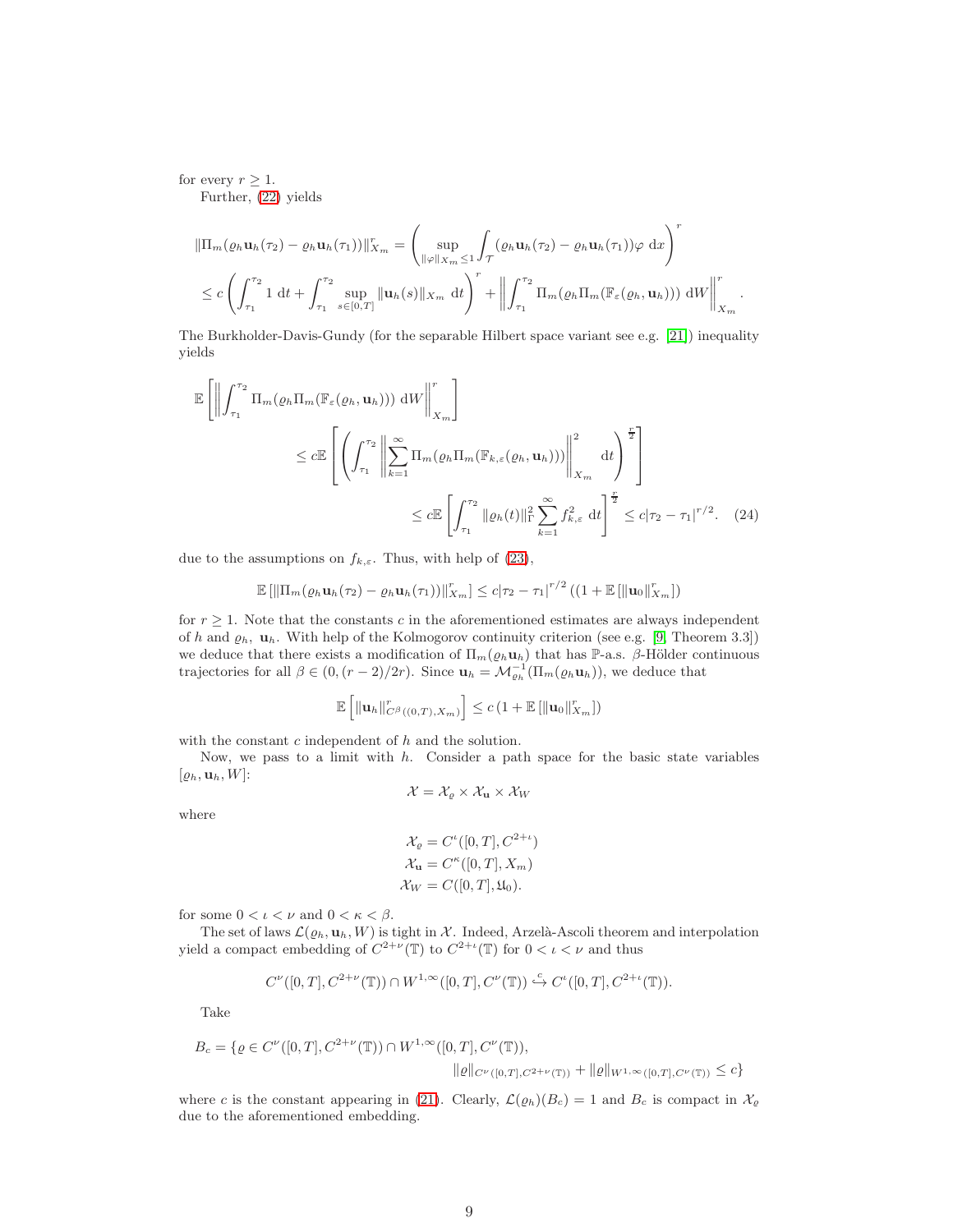Further,  $B_L = \{ \mathbf{u} \in C^{\beta}([0,T],X_m), \|\mathbf{u}\|_{C^{\beta}([0,T],X_m)} \leq L \}$  is compact in  $\mathcal{X}_{\mathbf{u}}$  since  $C^{\beta}([0,T], X_m)$  is compactly embedded into  $C^{\iota}([0,T], X_m)$  for  $\iota < \beta$  due to the Arzelà-Ascoli theorem. By Chebychev's inequality,

$$
\mathcal{L}(\mathbf{u}_h)(B_L) = 1 - \mathcal{L}(\mathbf{u}_h)(B_L^c) = 1 - \mathbb{P}(\|\mathbf{u}_h\|_{C^\beta([0,T],X_m)} > L)
$$
  
\n
$$
\geq 1 - \frac{1}{L^r}\mathbb{E}(\|\mathbf{u}_h\|_{C^\beta([0,T],X_m)}^r) \geq 1 - \frac{c}{L^r}
$$
 (25)

and thus we get the claimed tightness.

Because  $\mathcal X$  is not separable we cannot use the usual combination of Prokhorov and Skorokhod's theorems. Fortunately, there exists a sequence of continuous functions  $q_n : \mathcal{X} \to$  $(-1, 1), n \in \mathbb{N}$ , that separates the points of X. Spaces enjoying this property are called sub-Polish (see [\[2,](#page-30-4) Definition 2.1.3]), or quasi-Polish (see [\[3,](#page-30-7) p. 4162]).

The Jakubowski-Skorokhod theorem (see [\[17,](#page-31-9) Theorem 2]) provides the similar outcome as the standard approach: There exist a complete probability space  $(\Omega, \mathfrak{F}, \mathbb{P})$  and X-valued Borel measurable random variables  $(\tilde{\varrho}_h, \tilde{\mathbf{u}}_h, \tilde{W}_h), h \in (0, 1)$  and  $(\tilde{\varrho}, \tilde{\mathbf{u}}, \tilde{W})$  such that

- the law of  $(\tilde{\varrho}_h, \tilde{\mathbf{u}}_h, \tilde{W}_h)$  is given by  $\mathcal{L}(\varrho_h, \mathbf{u}_h, W)$ ,
- the law of  $(\tilde{\varrho}, \tilde{\mathbf{u}}, \tilde{W})$  is a Radon measure on  $\mathcal{X},$
- $(\tilde{\varrho}_h, \tilde{\mathbf{u}}_h, \tilde{W}_h)$  converges  $\tilde{\mathbb{P}}$ -almost surely to  $(\tilde{\varrho}, \tilde{\mathbf{u}}, \tilde{W})$  in the topology of X.

It is important to realize that  $\tilde{\rho}$ ,  $\tilde{\mathbf{u}}$  are classical stochastic processes unlike the ensuing parts of the construction where we will be forced to work with more general random distributions.

Lets denote the canonical filtration (for a definition see e.g. [\[2,](#page-30-4) Remark 2.1.15]) of  $(\tilde{\varrho}, \tilde{\mathbf{u}}, \tilde{W})$ , where  $\tilde{W} = (\tilde{W}_k)$ , as

<span id="page-9-0"></span>
$$
\tilde{\mathfrak{F}}_t := \sigma \left( \sigma_t[\tilde{\varrho}] \cup \sigma_t[\tilde{\mathbf{u}}] \cup \bigcup_{k=1}^{\infty} \sigma_t[\tilde{W}_k] \right), \quad t \in [0, T].
$$

The trajectories of the processes  $\tilde{\varrho}$ ,  $\tilde{u}$  are  $\tilde{\mathbb{P}}$ -a.s. continuous and hence they are progressively measurable with respect to their canonical filtrations by [\[18,](#page-31-4) Proposition 1.13]) and thus also with respect to  $(\mathfrak{F}_t)_{t\geq0}$ .

The stochastic process  $W$  is a cylindrical Wiener process with respect to its canonical filtration because its law is given by  $\mathcal{L}(W)$  and W is a cylindrical Wiener process. It can be shown (see [\[2,](#page-30-4) p. 115]) that it is also a  $(\mathfrak{F}_t)$ -cylindrical process.

**Lemma 2.1.** The above constructed stochastic processes  $\tilde{\varrho}$ ,  $\tilde{\mathbf{u}}$  together with a cylindrical Wiener process  $\hat{W}$  satisfy [\(12\)](#page-5-0) in the sense of distributions.

*Proof.* First concern [\(12\)](#page-5-0)<sub>1</sub>. By [\[2,](#page-30-4) Theorem 2.9.1] the equation [\(16\)](#page-6-2)<sub>1</sub> is satisfied also for  $\tilde{\varrho}_h$ and  $\tilde{\mathbf{u}}_h$ . The convergence in the topology of X is sufficient to deduce that  $\tilde{\varrho}_1$  and  $\tilde{\mathbf{u}}_1$  is a weak solution to [\(12\)](#page-5-0). In particular,  $\tilde{\varrho}_h$ ,  $\tilde{\mathbf{u}}_h$  satisfy

$$
\int_0^T \int_{\mathbb{T}} \tilde{\varrho}_h \partial_t \varphi + \tilde{\varrho}_h[\tilde{\mathbf{u}}_h]_R \nabla \varphi + \varepsilon \nabla \tilde{\varrho}_h \nabla \varphi \, \mathrm{d}x \mathrm{d}t = \int_{\mathbb{T}} \tilde{\varrho}_h \varphi(T) \, \mathrm{d}x - \int_{\mathbb{T}} \tilde{\varrho}_h \varphi(0) \, \mathrm{d}x
$$

for all  $\varphi \in C^{\infty}([0, T] \times \mathbb{T})$ . The convergence in X is sufficient to claim

$$
\int_0^T \int_{\mathbb{T}} \tilde{\varrho} \partial_t \varphi + \tilde{\varrho}[\tilde{\mathbf{u}}]_R \nabla \varphi + \varepsilon \nabla \tilde{\varrho} \nabla \varphi \, dx dt = \int_{\mathbb{T}} \tilde{\varrho} \varphi(T) \, dx - \int_{\mathbb{T}} \tilde{\varrho} \varphi(0) \, dx.
$$

It is worthwhile to mention that  $(17)$  remains valis also for  $\tilde{\rho}$ .

It remains to handle [\(12\)](#page-5-0)<sub>2</sub>. The convergences of  $\tilde{\varrho}_h$  and  $\tilde{\mathbf{u}}_h$  yield

$$
\nabla K * \tilde{\varrho}_h \rightrightarrows \nabla K * \tilde{\varrho}
$$

$$
\psi * (\tilde{\varrho}_h \tilde{\mathbf{u}}(nh)) \rightrightarrows \psi * (\tilde{\varrho} \tilde{\mathbf{u}})
$$

$$
\psi * \tilde{\varrho}_h \rightrightarrows \psi * \tilde{\varrho}
$$

P-almost surely.

The convergences of  $\varrho_h$  and  $\mathbf{u}_h$  together with the continuity of coefficients of  $\mathbb{F}_{\varepsilon}$  yield

$$
\Pi_m(\tilde{\varrho}_h\Pi_m(F_{k,\varepsilon}(\tilde{\varrho}_h(nh),\mathbf{u}_h(nh)))) \to \Pi_m(\tilde{\varrho}(\Pi_m(F_{k,\varepsilon}(\tilde{\varrho},\tilde{\mathbf{u}}))) \text{ in } L^q([0,T] \times \mathbb{T})
$$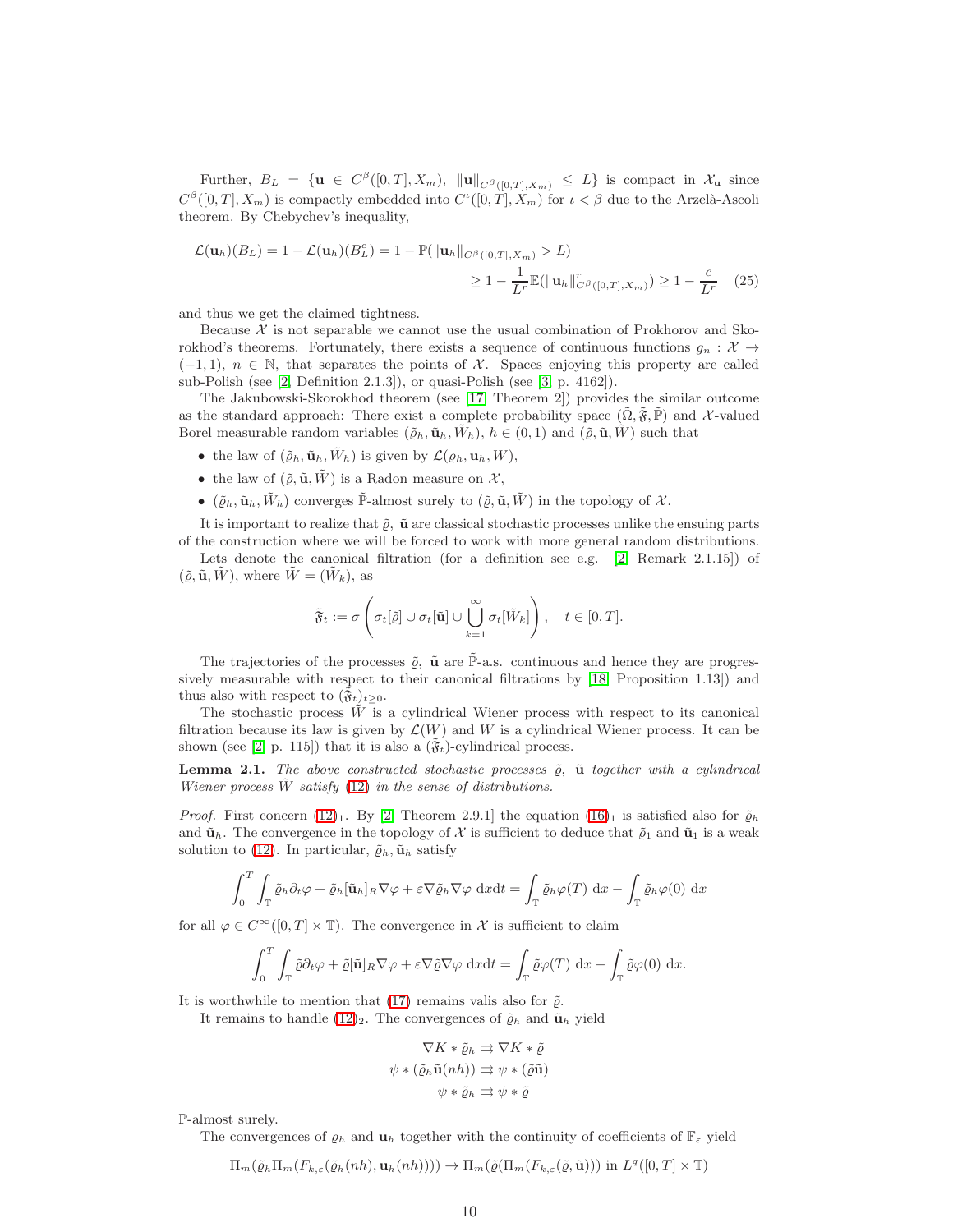and

$$
\mathbb{E}\left(\int_{0}^{T} \|\Pi_{m}[\tilde{\varrho}_{h}\Pi_{m}[\mathbb{F}_{\varepsilon}(\tilde{\varrho}_{h}(nh), \tilde{\mathbf{u}}_{h}(nh))]]\|_{L_{2}(\mathfrak{U}, L^{2}(\mathbb{T}))}^{2} dt\right)
$$
\n
$$
\leq \sum_{k=1}^{\infty} \mathbb{E}\left(\int_{0}^{T} \|\Pi_{m}[\tilde{\varrho}_{h}\Pi_{m}[\mathbb{F}_{k,\varepsilon}(\tilde{\varrho}_{h}(nh), \tilde{\mathbf{u}}_{h}(nh))]]\|_{L_{2}(\mathfrak{U}, L^{2}(\mathbb{T}))}^{2} dt\right)
$$
\n
$$
\leq c \|\tilde{\varrho}_{h}\|_{L^{\infty}([0, T] \times \mathbb{T})}^{2} \sum_{k=1}^{\infty} f_{k,\varepsilon}^{2} \leq c
$$

and thus

<span id="page-10-0"></span> $\Pi_m(\tilde{\varrho}_h\Pi_m(\mathbb{F}_{\varepsilon}(\tilde{\varrho}_h(nh), \mathbf{u}_h(nh)))) \rightarrow \Pi_m(\tilde{\varrho}(\Pi_m(\mathbb{F}_{\varepsilon}(\tilde{\varrho}, \tilde{\mathbf{u}}))) \text{ in } L^2([0, T], L_2(\mathfrak{U}, L^2(\mathbb{T})))$  (26) P-almost surely. Consequently,  $\tilde{\varrho}_h$ ,  $\tilde{\mathbf{u}}_h$  satisfy [\(18\)](#page-6-3) and we apply  $\mathcal{M}_{\tilde{\varrho}_h}^{-1}$  to get

$$
\Pi_m(\tilde{\varrho}_h \tilde{\mathbf{u}}_h)(t) = \Pi_m(\tilde{\varrho}_h \tilde{\mathbf{u}}_h)(0)
$$
  
+  $\int_0^t \Pi_m(-\operatorname{div}(\tilde{\varrho}_h[\tilde{\mathbf{u}}_h(nh)]_R \otimes \mathbf{u}(nh)) - (\chi(\|\mathbf{u}(nh)\|_{X_m} - R)\nabla p_\delta(\varrho)))(s) ds$   
+  $\int_0^t \Pi_m(\varepsilon \Delta(\tilde{\varrho}_h \mathbf{u}(nh)) + \operatorname{div} S(D\mathbf{u}(nh)))(s) ds$   
+  $\int_0^t \Pi_m(\tilde{\varrho}_h(\psi * (\tilde{\varrho}_h \tilde{\mathbf{u}}_h(nh))) - \tilde{\varrho}_h \tilde{\mathbf{u}}_h(nh)(\psi * \tilde{\varrho}_h) - \tilde{\varrho}_h(\nabla K * \tilde{\varrho}_h)(s) ds$   
+  $\int_0^t \Pi_m(\tilde{\varrho}_h \Pi_m(\mathbb{F}_\varepsilon(\tilde{\varrho}_h(nh), \tilde{\mathbf{u}}_h(nh)))) d\tilde{W}_h$ 

The Hölder continuity of  $\tilde{\mathbf{u}}_h$  yields

$$
\|\tilde{\mathbf{u}}_h(nh)(t)-\tilde{\mathbf{u}}_h(t)\|_{X_m} \le ch^{\beta} \|\tilde{\mathbf{u}}_h\|_{C((0,T),X_m)}
$$

and

$$
\|\tilde{\varrho}_h(nh)(t)-\tilde{\varrho}_h(t)\|_{C^{2+\nu}(\mathbb{T})}\leq ch^{\nu}\|\tilde{\varrho}_h\|_{C((0,T),C^{2+\nu}(\mathbb{T}))}
$$

and we deduce that

$$
\Pi_m(\tilde{\varrho}_h \tilde{\mathbf{u}}_h)(t) = \Pi_m(\tilde{\varrho}_h \tilde{\mathbf{u}}_h)(0)
$$
  
+  $\int_0^t \Pi_m(-\operatorname{div}(\tilde{\varrho}_h[\tilde{\mathbf{u}}_h]_R \otimes \mathbf{u}) - (\chi(\|\mathbf{u}\|_{X_m} - R)\nabla p_\delta(\varrho)))(s) ds$   
+  $\int_0^t \Pi_m(\varepsilon\Delta(\tilde{\varrho}_h\mathbf{u}) + \operatorname{div} S(D\mathbf{u}))(s) ds$   
+  $\int_0^t \Pi_m(\tilde{\varrho}_h(\psi * (\tilde{\varrho}_h \tilde{\mathbf{u}}_h)) - \tilde{\varrho}_h \tilde{\mathbf{u}}_h(\psi * \tilde{\varrho}_h) - \tilde{\varrho}_h(\nabla K * \tilde{\varrho}_h)(s) ds$   
+  $\int_0^t \Pi_m(\tilde{\varrho}_h \Pi_m(\mathbb{F}_{\varepsilon}(\tilde{\varrho}_h, \tilde{\mathbf{u}}_h))) d\tilde{W}_h + o(h).$ 

Passing to a limit we obtain that  $\tilde{\varrho}_z$   $\tilde{\mathbf{u}}$  solves  $(12)_2$ . The limit in the stochastic integral is justified by Lemma [1.2](#page-2-1) because  $\tilde{W}_h$  are cylindrical Wiener processes and  $\tilde{W}_h \to \tilde{W}$  in  $X_W = C([0, T], \mathfrak{U}_0)$  P-a.s. and due to convergence in [\(26\)](#page-10-0).  $\Box$ 

Remark 2.1. We say that  $((\tilde{\Omega}, \tilde{\mathfrak{F}}, (\tilde{\mathfrak{F}})_{t\geq0}, \tilde{\mathbb{P}}), \tilde{\varrho}, \tilde{\mathfrak{u}}, \tilde{W})$  is a martingale solution to [\(12\)](#page-5-0).

Next we deduce the pathwise uniqueness result.

<span id="page-10-1"></span>**Lemma 2.2.** Any two solutions to  $(12)$  obtained by a previous method with the same initial cylindrical Wiener process are identical.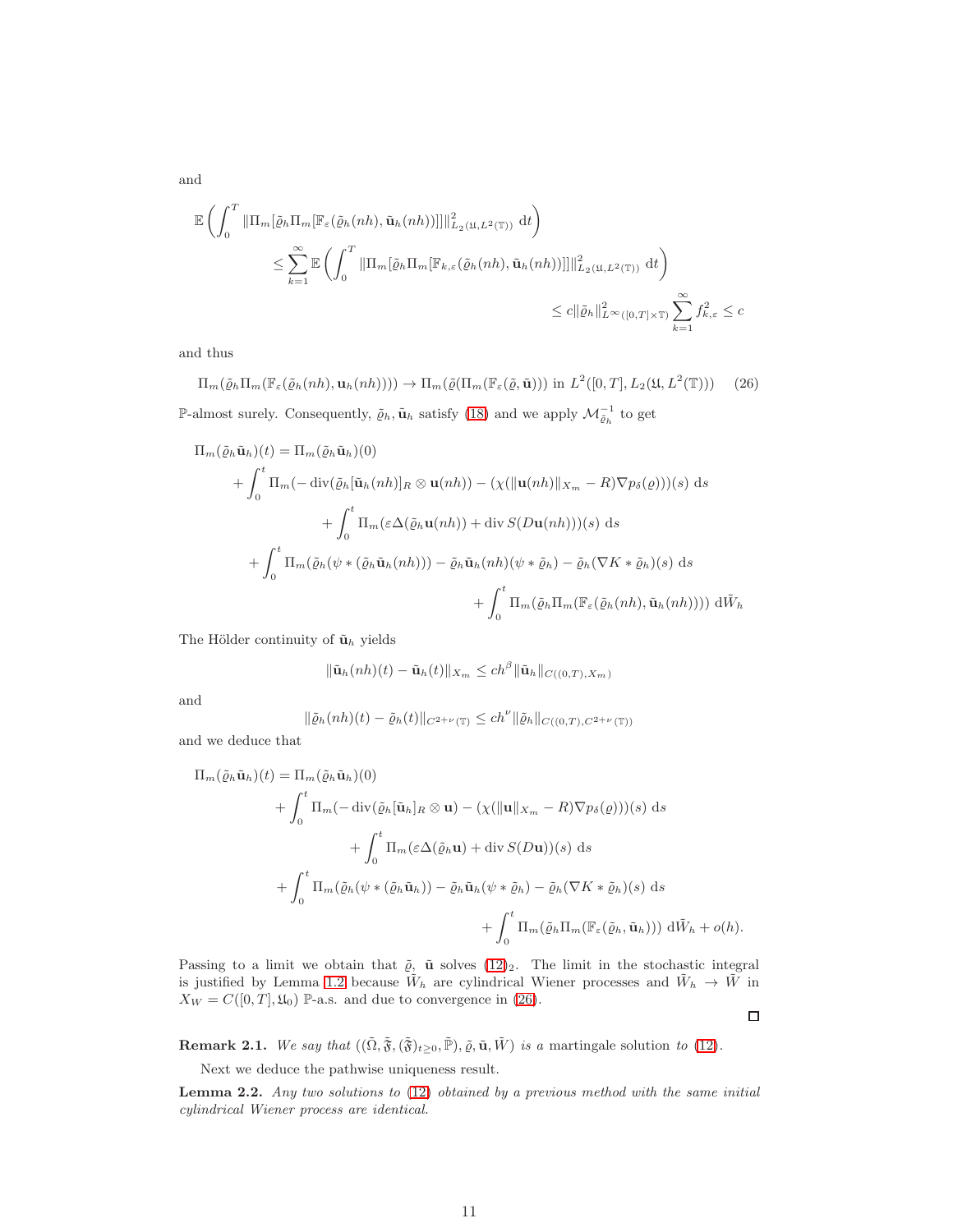*Proof.* Let  $(\tilde{\varrho}_1, \tilde{\mathbf{u}}_1, \tilde{W})$  and  $(\tilde{\varrho}_2, \tilde{\mathbf{u}}_2, \tilde{W})$  be two solutions to [\(12\)](#page-5-0). We define a stopping time as follows

$$
\tau_M^i = \inf \{ t \in [0, T], \, \|\tilde{\varrho}_i(t)\|_{C^{2+\nu}(\mathbb{T})} + \|(\tilde{\varrho}_i)^{-1}(t)\|_{L^{\infty}(\mathbb{T})} + \|\tilde{\mathbf{u}}_i\|_{X_m} > M \|\}
$$

where  $M > 0$ . Further we set  $\tau_M = \min\{\tau_M^1, \tau_M^2\}$ . Chebyshev's inequality yields together with [\(23\)](#page-7-4)

$$
\mathbb{P}(\|\tilde{\mathbf{u}}_i\|_{X_m} > M) \leq \frac{1}{M} \mathbb{E}(\|\tilde{\mathbf{u}}_i\|_{X_m}) \leq \frac{c}{M}.
$$

As a result,  $\mathbb{P}(\sup_{M\in\mathbb{N}}\tau_M=T)=1.$ 

We subtract equations for  $\tilde{u}_1$  and  $\tilde{u}_2$  and we multiply the difference by  $\tilde{u}_1 - \tilde{u}_2$  to obtain (with the help of Ito's product rule)

$$
\frac{1}{2}d|\tilde{\mathbf{u}}_1 - \tilde{\mathbf{u}}_2| = (\tilde{\mathbf{u}}_1 - \tilde{\mathbf{u}}_2)(\mathcal{M}_{\varrho_1}^{-1} - \mathcal{M}_{\varrho_2}^{-1})[\Pi_m(-\operatorname{div}(\tilde{\varrho}_1[\tilde{\mathbf{u}}_1]_R \otimes \tilde{\mathbf{u}}_1))\n- \chi(||\tilde{\mathbf{u}}_1||_{X_m} - R)\nabla p_\delta(\tilde{\varrho}_1) + \varepsilon \Delta(\tilde{\varrho}_1 \tilde{\mathbf{u}}_1) + \operatorname{div} S(D\tilde{\mathbf{u}}_1) + \tilde{\varrho}_1 \psi * (\tilde{\varrho}_1 \tilde{\mathbf{u}}_1) - \tilde{\varrho}_1 \tilde{\mathbf{u}}_1(\psi * \tilde{\varrho}_1)\n- \tilde{\varrho}_1(\nabla K * \tilde{\varrho}_1) - \partial_t \tilde{\varrho}_1 \tilde{\mathbf{u}}_1)]dt + (\tilde{\mathbf{u}}_1 - \tilde{\mathbf{u}}_2)\mathcal{M}_{\varrho_2}^{-1}[\Pi_m(\operatorname{div}(\tilde{\varrho}_2[\tilde{\mathbf{u}}_2]_R \otimes \tilde{\mathbf{u}}_2)\n- \operatorname{div}(\tilde{\varrho}_1[\tilde{\mathbf{u}}_1]_R \otimes \tilde{\mathbf{u}}_1) + \chi(||\tilde{\mathbf{u}}_1||_{X_m} - R)\nabla p_\delta(\tilde{\varrho}_1) - \chi(||\tilde{\mathbf{u}}_2||_{X_m} - R)\nabla p_\delta(\tilde{\varrho}_2)\n+ \varepsilon \Delta(\tilde{\varrho}_1 \tilde{\mathbf{u}}_1 - \tilde{\varrho}_2 \tilde{\mathbf{u}}_2) + \operatorname{div} S(D(\tilde{\mathbf{u}}_1 - \tilde{\mathbf{u}}_2)) + \tilde{\varrho}_1 \psi * (\tilde{\varrho}_1 \tilde{\mathbf{u}}_1) - \tilde{\varrho}_2 \psi * (\tilde{\varrho}_2 \tilde{\mathbf{u}}_2)\n+ \tilde{\varrho}_2 \tilde{\mathbf{u}}_2(\psi * \tilde{\varrho}_2) - \tilde{\varrho}_1 \tilde{\mathbf{u}}_1(\psi * \tilde{\varrho
$$

Recall that

$$
\|\mathcal{M}_{\tilde{\varrho}_1}^{-1} - \mathcal{M}_{\tilde{\varrho}_2}^{-1}\| \le c(\underline{\varrho}) \|\tilde{\varrho}_1 - \tilde{\varrho}_2\|_{L^1(\mathbb{T})}
$$

where  $\mathbf{\underline{\varrho}}$  is the common lower bound for  $\tilde{\varrho}_1$  and  $\tilde{\varrho}_2$  (see [\(21\)](#page-7-2)). The definition of the stopping time yields

$$
\left| \int_{\mathbb{T}} (\tilde{\mathbf{u}}_1 - \tilde{\mathbf{u}}_2) (\mathcal{M}_{\tilde{\varrho}_1}^{-1} - \mathcal{M}_{\tilde{\varrho}_2}^{-1}) (\Pi_m(\tilde{\varrho}_1 \tilde{\mathbf{u}}_1(\psi * \tilde{\varrho}_1))) \, dx \right|
$$
  
+ 
$$
\left| \int_{\mathbb{T}} (\tilde{\mathbf{u}}_1 - \tilde{\mathbf{u}}_2) (\mathcal{M}_{\tilde{\varrho}_1}^{-1} - \mathcal{M}_{\tilde{\varrho}_2}^{-1}) (\Pi_m(\tilde{\varrho}_1 \psi * (\tilde{\varrho}_1 \tilde{\mathbf{u}}_1)))) \, dx \right|
$$
  
+ 
$$
\left| \int_{\mathbb{T}} (\tilde{\mathbf{u}}_1 - \tilde{\mathbf{u}}_2) (\mathcal{M}_{\tilde{\varrho}_1}^{-1} - \mathcal{M}_{\tilde{\varrho}_2}^{-1}) (\Pi_m(\tilde{\varrho}_1(\nabla K * \tilde{\varrho}_1))) \, dx \right|
$$
  

$$
\leq c(\underline{\varrho}, M) \|\tilde{\mathbf{u}}_1 - \tilde{\mathbf{u}}_2\|_{X_m} \|\tilde{\varrho}_1 - \tilde{\varrho}_2\|_{L^{\infty}(\mathbb{T})}
$$

and

$$
\left| \int_{\mathbb{T}} (\tilde{\mathbf{u}}_1 - \tilde{\mathbf{u}}_2) \mathcal{M}_{\tilde{\varrho}_2}^{-1} (\Pi_m(\tilde{\varrho}_1 \psi * (\tilde{\varrho}_1 \tilde{\mathbf{u}}_1) - \tilde{\varrho}_2 \psi * (\tilde{\varrho}_2 \tilde{\mathbf{u}}_2))) \, dx \right|
$$
  

$$
\left| \int_{\mathbb{T}} (\tilde{\mathbf{u}}_1 - \tilde{\mathbf{u}}_2) \mathcal{M}_{\tilde{\varrho}_2}^{-1} (\Pi_m(\tilde{\varrho}_1 \tilde{\mathbf{u}}_1(\psi * \tilde{\varrho}_1) - \tilde{\varrho}_2 \tilde{\mathbf{u}}_2(\psi * \tilde{\varrho}_2))) \, dx \right|
$$
  

$$
\left| \int_{\mathbb{T}} (\tilde{\mathbf{u}}_1 - \tilde{\mathbf{u}}_2) \mathcal{M}_{\tilde{\varrho}_2}^{-1} (\tilde{\varrho}_1(\nabla K * \tilde{\varrho}_1) - \tilde{\varrho}_2(\nabla K * \tilde{\varrho}_2)))) \, dx \right|
$$
  

$$
\leq c(\underline{\varrho}, M) \left( \| \tilde{\mathbf{u}}_1 - \tilde{\mathbf{u}}_2 \|_{X_m}^2 + \| \tilde{\mathbf{u}}_1 - \tilde{\mathbf{u}}_2 \|_{X_m} \| \tilde{\varrho}_1 - \tilde{\varrho}_2 \|_{L^{\infty}(\mathbb{T})} \right).
$$

Most of other terms can be treated similarly. Due to known method which includes also the Gronwall inequality (see [\[2,](#page-30-4) Corollary 4.10]) we infer that the estimate

$$
\mathbb{E}\left[\sup_{s[0,T]}(\|(\tilde{\mathbf{u}}_1 - \tilde{\mathbf{u}}_2)(s \wedge \tau_M)\|_{X_m}^2 + \|(\tilde{\varrho}_1 - \tilde{\varrho}_2)(s \wedge \tau_M)\|_{C^{2+\nu}(\mathbb{T})}^2)\right] \leq c \mathbb{E}\left[\|(\tilde{\mathbf{u}}_1 - \tilde{\mathbf{u}}_2)(0)\|_{X_m}^2 + \|(\tilde{\varrho}_1 - \tilde{\varrho}_2)(0)\|_{C^{2+\nu}(\mathbb{T})}^2\right]
$$

holds for some constant  $c$  independent of  $\tilde{\mathbf{u}}$  and  $\tilde{\varrho}$ . This concludes the proof.

 $\Box$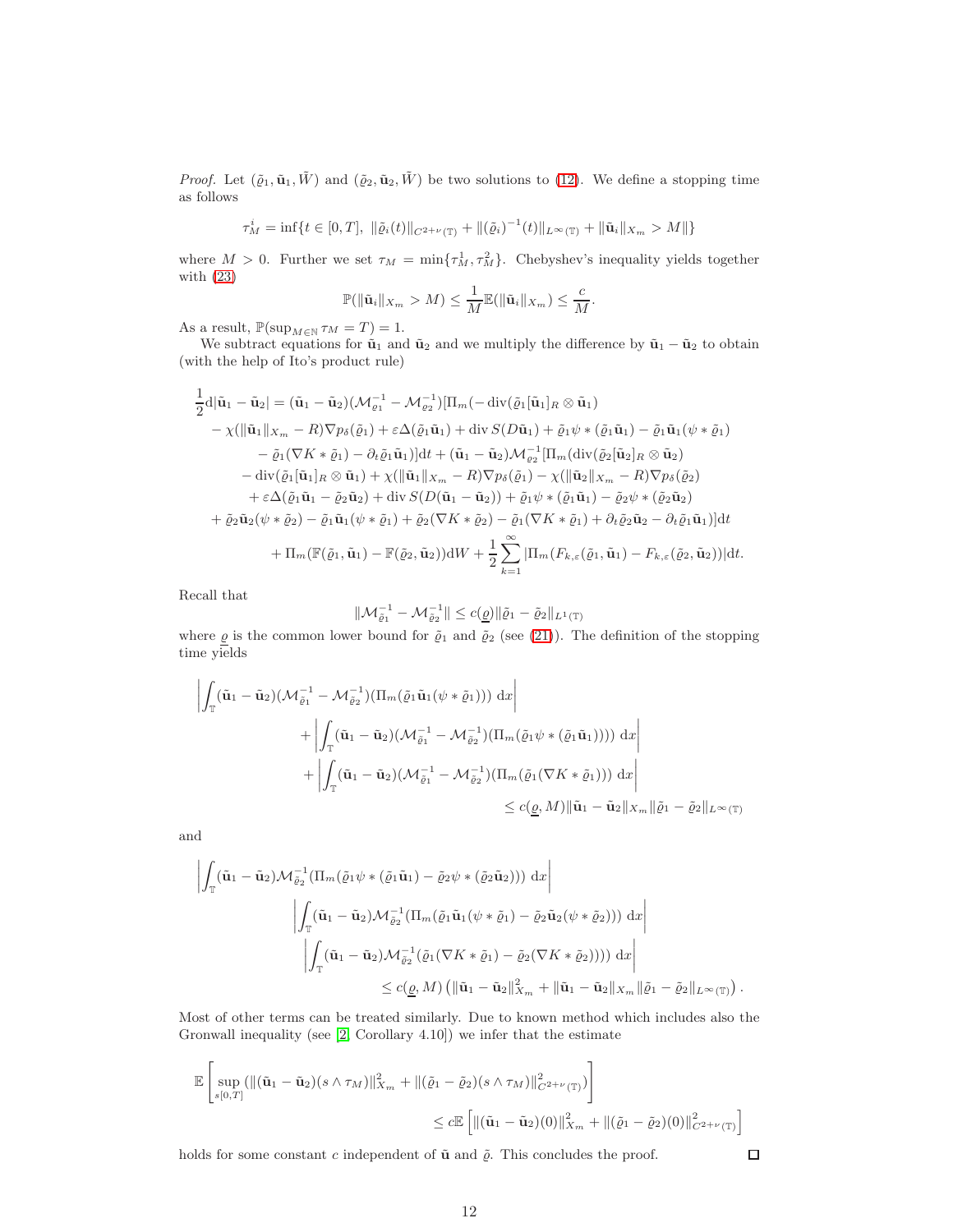<span id="page-12-0"></span>Corollary 2.1. Let  $\tilde{\varrho}$ ,  $\tilde{\mathbf{u}}$ ,  $\tilde{W}$  are obtained as above. Then we may assume that there is a triple  $(\varrho, \mathbf{u}, W)$  defined on the original probability space  $\Omega$  such that the laws of  $(\varrho, \mathbf{u})$  and  $(\tilde{\varrho}, \tilde{\mathbf{u}})$  coincide, W is the given Wiener process,  $(\varrho, \mathbf{u}, W)$  is uniquely given and solves [\(12\)](#page-5-0).

Proof. We consider a sequence of 5-tuples

$$
\{(\varrho_{n_k}, \mathbf{u}_{n_k}, \varrho_{m_k}, \mathbf{u}_{m_k}, W)\}_{k=1}^{\infty} \subset \mathcal{X}_{\varrho} \times \mathcal{X}_{\mathbf{u}} \times \mathcal{X}_{\varrho} \times \mathcal{X}_{\mathbf{u}} \times \mathcal{X}_{W}
$$

where  $\{n_k\}_{k=1}^{\infty}$  and  $\{m_k\}_{k=1}^{\infty}$  are decreasing sequences with zero limit. By similar arguments as above (with a key step being application of the Jakubowski-Skorokhod theorem on a sequence of joint laws generated by the above mentioned random variables) we deduce that there exist a complete probability space  $(\tilde{\Omega}, \tilde{\mathfrak{F}}, \tilde{\mathbb{P}})$  and a sequence of Borel measurable random variables  $(\tilde{\varrho}_{n_k}, \tilde{\mathbf{u}}_{n_k}, \tilde{\varrho}_{m_k}, \tilde{\mathbf{u}}_{n_k}, \tilde{W})$  with the same law (passing to a subsequence as the case may be) satisfying

and

$$
(\tilde{\varrho}_{m_k},\tilde{\mathbf{u}}_{m_k},\tilde{W}_k)\rightarrow(\tilde{\varrho}^2,\tilde{\mathbf{u}}^2,\tilde{W})
$$

 $(\tilde{\varrho}_{n_k}, \tilde{\mathbf{u}}_{n_k}, \tilde{W}_k) \rightarrow (\tilde{\varrho}^1, \tilde{\mathbf{u}}^1, \tilde{W})$ 

P-almost surely in the corresponding spaces. As a consequence of the previous lemma we obtain  $(\tilde{\varrho}^1, \tilde{\mathbf{u}}^1) = (\tilde{\varrho}^2, \tilde{\mathbf{u}}^2)$ . Therefore we can apply a variant of the Gyöngy-Krylov theorem for sub-Polish spaces (see [\[2,](#page-30-4) Theorem 2.10.3]) on the sequence  $\{(\varrho_{n_k}, \mathbf{u}_{n_k})\}_{k=1}^{\infty}$  to deduce that it has a subsequence converging  $\mathbb{P}\text{-a.s.}$  to  $(\varrho, \mathbf{u})$  defined on the original probability space  $(\Omega, \mathfrak{F}, \mathbb{P})$ . The equation [\(12\)](#page-5-0) is then satisfied by  $(\rho, \mathbf{u})$  with the initial Wiener process W.  $\Box$ 

#### 2.3 Energy estimate

Take  $f(\varrho, \Pi_m(\varrho \mathbf{u})) = \frac{1}{2} \int_{\mathbb{T}} \Pi_m(\varrho \mathbf{u}) \mathcal{M}_\varrho^{-1} \Pi_m(\varrho \mathbf{u}) dx$ . Since

$$
\partial_{\Pi_m(\varrho \mathbf{u})} f(\varrho, \Pi_m(\varrho \mathbf{u})) = \mathcal{M}_{\varrho}^{-1} \Pi_m(\varrho \mathbf{u}) = \mathbf{u}
$$
  

$$
\partial_{\Pi_m(\varrho \mathbf{u})}^2 f(\varrho, \Pi_m(\varrho \mathbf{u})) = \mathcal{M}_{\varrho}^{-1}
$$
  

$$
\partial_{\varrho} f(\varrho, \Pi_m(\varrho \mathbf{u})) = -\frac{1}{2} \int_{\mathbb{T}} \Pi_m(\varrho \mathbf{u}) \mathcal{M}_{\varrho}^{-1} \mathcal{M} \mathcal{M}_{\varrho}^{-1} \Pi_m(\varrho \mathbf{u}) \, \mathrm{d}x,
$$

a direct application of Ito's formula and [\(12\)](#page-5-0) yield

$$
\frac{1}{2} \int_{\mathbb{T}} \varrho \mathbf{u}^{2}(T, \cdot) \Phi(T) \, dx = \frac{1}{2} \int_{\mathbb{T}} \varrho \mathbf{u}^{2}(0, \cdot) \Phi(0) \, dx - \frac{1}{2} \int_{0}^{T} \int_{\mathbb{T}} (-\operatorname{div}(\varrho[\mathbf{u}]_{R}) + \varepsilon \Delta \varrho) \mathbf{u}^{2} \Phi \, dxdt
$$

$$
+ \int_{0}^{T} \int_{\mathbb{T}} \mathbf{u} (\varepsilon \Delta(\varrho \mathbf{u}) + \operatorname{div} S(D\mathbf{u}) - \varrho \nabla K * \varrho + \varrho(\psi * (\varrho \mathbf{u}) - \mathbf{u}(\psi * \varrho))) \Phi \, dxdt
$$

$$
- \int_{0}^{T} \int_{\mathbb{T}} \mathbf{u} (\operatorname{div}(\varrho[\mathbf{u}]_{R} \otimes \mathbf{u}) + \chi(||\mathbf{u}||_{X_{m}} - R) \nabla p_{\delta}(\varrho)) \Phi \, dxdt + \frac{1}{2} \int_{0}^{T} \int_{\mathbb{T}} \varrho |\mathbf{u}|^{2} \partial_{t} \Phi \, dxdt
$$

$$
+ \int_{0}^{T} \int_{\mathbb{T}} \varrho \mathbf{u} \Pi_{m} (\mathbb{F}_{\varepsilon}(\varrho, \mathbf{u})) \Phi \, dxdW + \frac{1}{2} \int_{0}^{T} \int_{\mathbb{T}} \varrho (\Pi_{m} (\mathbb{F}_{\varepsilon}(\varrho, \mathbf{u})))^{2} \, dxdt
$$

for all  $\Phi \in C_c^{\infty}([0,T])$ . An integrand  $\int_{\mathbb{T}} \rho \mathbf{u} \Pi_m(\mathbb{F}_{\varepsilon}(\varrho, \mathbf{u})) dx$  of an stochastic integral is to be interpreted as an  $L_2(\mathfrak{U}, \mathbb{R})$ -element, which is done by assigning:

$$
\sum_{k=1}^{\infty} \langle v, e_k \rangle e_k \in \mathfrak{U} \quad \mapsto \quad \sum_{k=1}^{\infty} \langle v, e_k \rangle \int_{\mathbb{T}} \varrho \mathbf{u} \Pi_m(\mathbf{F}_{k,\varepsilon}(\varrho, \mathbf{u})) \, \mathrm{d}x \in \mathbb{R}.
$$

After a suitable rearrangement, which includes also integration by parts and an application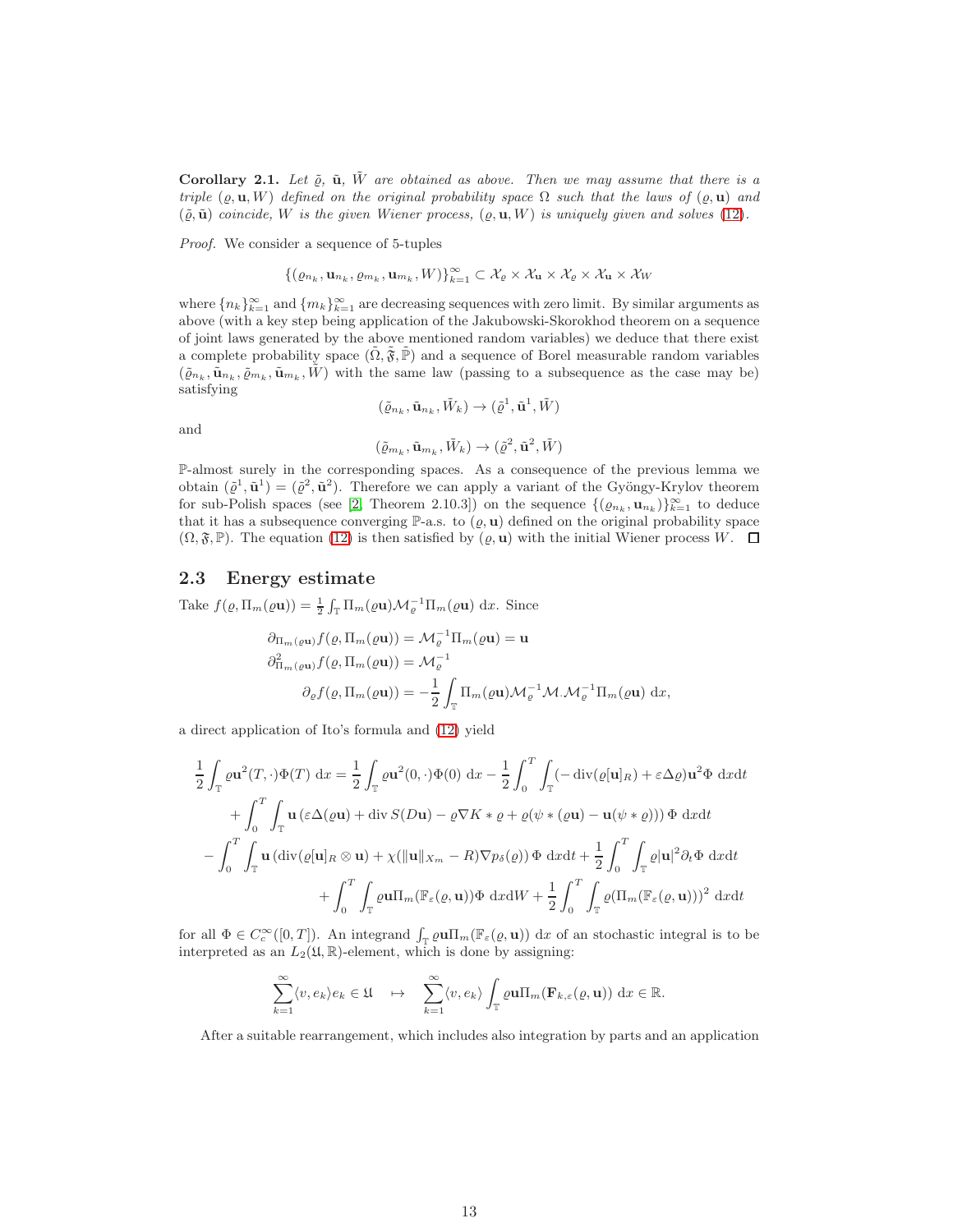of the continuity equation, we arrive at

$$
\frac{1}{2}\int_{\mathbb{T}}\varrho|\mathbf{u}|^{2}(T,\cdot)\Phi(T) dx - \frac{1}{2}\int_{\mathbb{T}}\varrho|\mathbf{u}|^{2}(0,\cdot)\Phi(0) dx + \int_{0}^{T}\int_{\mathbb{T}}S(D\mathbf{u}):D\mathbf{u}\Phi dxdt \n+ \varepsilon\int_{0}^{T}\int_{\mathbb{T}}\varrho|\nabla\mathbf{u}|^{2}\Phi dxdt + \frac{1}{2}\int_{\mathbb{T}}\varrho K * \varrho(T,\cdot)\Phi(T) dx - \frac{1}{2}\int_{\mathbb{T}}\varrho_{0}K * \varrho_{0}\Phi(0) dx \n+ \frac{1}{2}\int_{0}^{T}\int_{\mathbb{T}}\int_{\mathbb{T}}\varrho(t,x)\psi(x-y)\varrho(t,y)(\mathbf{u}(t,y) - \mathbf{u}(t,x))^{2}\Phi(t) dxdydt \n+ \int_{\mathbb{T}}P_{\delta}(\varrho)(T,\cdot)\Phi(T) dx - \int_{\mathbb{T}}P_{\delta}(\varrho_{0})\Phi(0) dx + \varepsilon\int_{0}^{T}\int_{\mathbb{T}}|\nabla\varrho|^{2}P_{\delta}''(\varrho)\Phi dxdt \n= \frac{1}{2}\int_{0}^{T}\int_{\mathbb{T}}\varrho K * \varrho \partial_{t}\Phi dxdt + \varepsilon\int_{0}^{T}\int_{\mathbb{T}}(\nabla K * \varrho)\nabla\varrho\Phi dxdt \n+ \int_{0}^{T}\int_{\mathbb{T}}(K * \varrho) \operatorname{div}(\varrho(\mathbf{u}-[\mathbf{u}]_{R}))\Phi dxdt + \frac{1}{2}\int_{0}^{T}\int_{\mathbb{T}}\varrho\mathbf{u}^{2}\partial_{t}\Phi dxdt + \int_{0}^{T}\int_{\mathbb{T}}P_{\delta}(\varrho)\partial_{t}\Phi dxdt \n+ \int_{0}^{T}\int_{\mathbb{T}}\varrho\mathbf{u}\Pi_{m}(\mathbb{F}_{\varepsilon}(\varrho,\mathbf{u}))\Phi dxdW + \frac{1}{2}\int_{0}^{T}\int_{\mathbb{T}}\varrho(\Pi_{m}(\mathbb{F}_{\varepsilon}(\varrho,\mathbf{u})))^{2}\Phi dxdt.
$$

We remind that  $P_\delta$  is defined in [\(10\)](#page-5-2). Take a continuous function

$$
\Phi_{\tau,\kappa}(t) = \begin{cases} 1, \ t \in [0,\tau-\kappa) \\ 0, \ t \in (\tau,T] \\ \text{linear otherwise} \end{cases}
$$

where  $\tau \in (0, T]$  is arbitrary. The Lebesgue differentiation theorem allows to send  $\kappa$  to 0 in order to deduce

$$
\frac{1}{2} \int_{\mathbb{T}} \varrho |\mathbf{u}|^{2}(\tau, \cdot) \, dx - \frac{1}{2} \int_{\mathbb{T}} \varrho |\mathbf{u}|^{2}(0, \cdot) \, dx + \int_{0}^{\tau} \int_{\mathbb{T}} S(D\mathbf{u}) : D\mathbf{u} \, dx dt \n+ \varepsilon \int_{0}^{\tau} \int_{\mathbb{T}} \varrho |\nabla \mathbf{u}|^{2} \, dx dt + \frac{1}{2} \int_{\mathbb{T}} \varrho K * \varrho(\tau, \cdot) \, dx - \frac{1}{2} \int_{\mathbb{T}} \varrho K * \varrho(0, \cdot) \, dx \n+ \int_{0}^{\tau} \int_{\mathbb{T}} \int_{\mathbb{T}} \varrho(t, x) \psi(x - y) \varrho(t, y) (\mathbf{u}(t, y) - \mathbf{u}(t, x))^{2} \, dx dy dt \n+ \int_{\mathbb{T}} P_{\delta}(\varrho)(\tau, \cdot) \, dx - \int_{\mathbb{T}} P_{\delta}(\varrho)(0, \cdot) \, dx + \varepsilon \int_{0}^{\tau} \int_{\mathbb{T}} |\nabla \varrho|^{2} P_{\delta}''(\varrho) \, dx dt \n= \varepsilon \int_{0}^{\tau} \int_{\mathbb{T}} (\nabla K * \varrho) \nabla \varrho \, dx dt + \int_{0}^{\tau} \int_{\mathbb{T}} (K * \varrho) \operatorname{div}(\varrho(\mathbf{u} - [\mathbf{u}]_{R})) \, dx dt \n+ \int_{0}^{\tau} \int_{\mathbb{T}} \varrho \mathbf{u} \Pi_{m} (\mathbb{F}_{\varepsilon}(\varrho, \mathbf{u})) \, dx dW + \frac{1}{2} \int_{0}^{\tau} \int_{\mathbb{T}} \varrho (\Pi_{m} (\mathbb{F}_{\varepsilon}(\varrho, \mathbf{u})))^{2} \, dx dt \quad (27)
$$

for almost all  $\tau \in (0, T)$ . Recall that  $\|\varrho(\omega, t, \cdot)\|_{L^1(\mathbb{T})} = M$  due to [\(17\)](#page-6-4). This together with  $P''_{\delta} \ge c > 0$  for all  $\varrho \in [0, \infty)$  yield

<span id="page-13-0"></span>
$$
\varepsilon \int_{\mathbb{T}} \nabla K * \varrho \nabla \varrho \leq \frac{1}{2} \varepsilon \int_{\mathbb{T}} |\nabla \varrho|^2 P_\delta''(\varrho) \, dx + c(K, M)\varepsilon.
$$

Next, using the mass conservation law once again, we deduce

$$
\left| \int_{\mathbb{T}} (K * \varrho) \operatorname{div}(\varrho(\mathbf{u} - [\mathbf{u}]_R)) \, dxdt \right| = \left| \int_{\mathbb{T}} (\nabla K * \varrho)(\varrho \mathbf{u} - \varrho[\mathbf{u}]_R) \, d\xi \right|
$$
  

$$
\leq c(K, M) \|\sqrt{\varrho}\|_{L^2(\mathbb{T})} \|\sqrt{\varrho} \|\mathbf{u}\|_{L^2(\mathbb{T})} \leq c(K, M) + \|\varrho|\mathbf{u}|^2 \|_{L^1(\mathbb{T})},
$$

where we used the Young inequality in the very last step. Further, we have

$$
\int_{\mathbb{T}} \varrho(\Pi_m(F_{\varepsilon}(\varrho, \mathbf{u})))^2 \, dx \le \int_{\mathbb{T}} \varrho \sum_{k=1}^{\infty} f_{k,\varepsilon}^2 \, dx \le c \| \varrho \|_{L^1(\mathbb{T})}
$$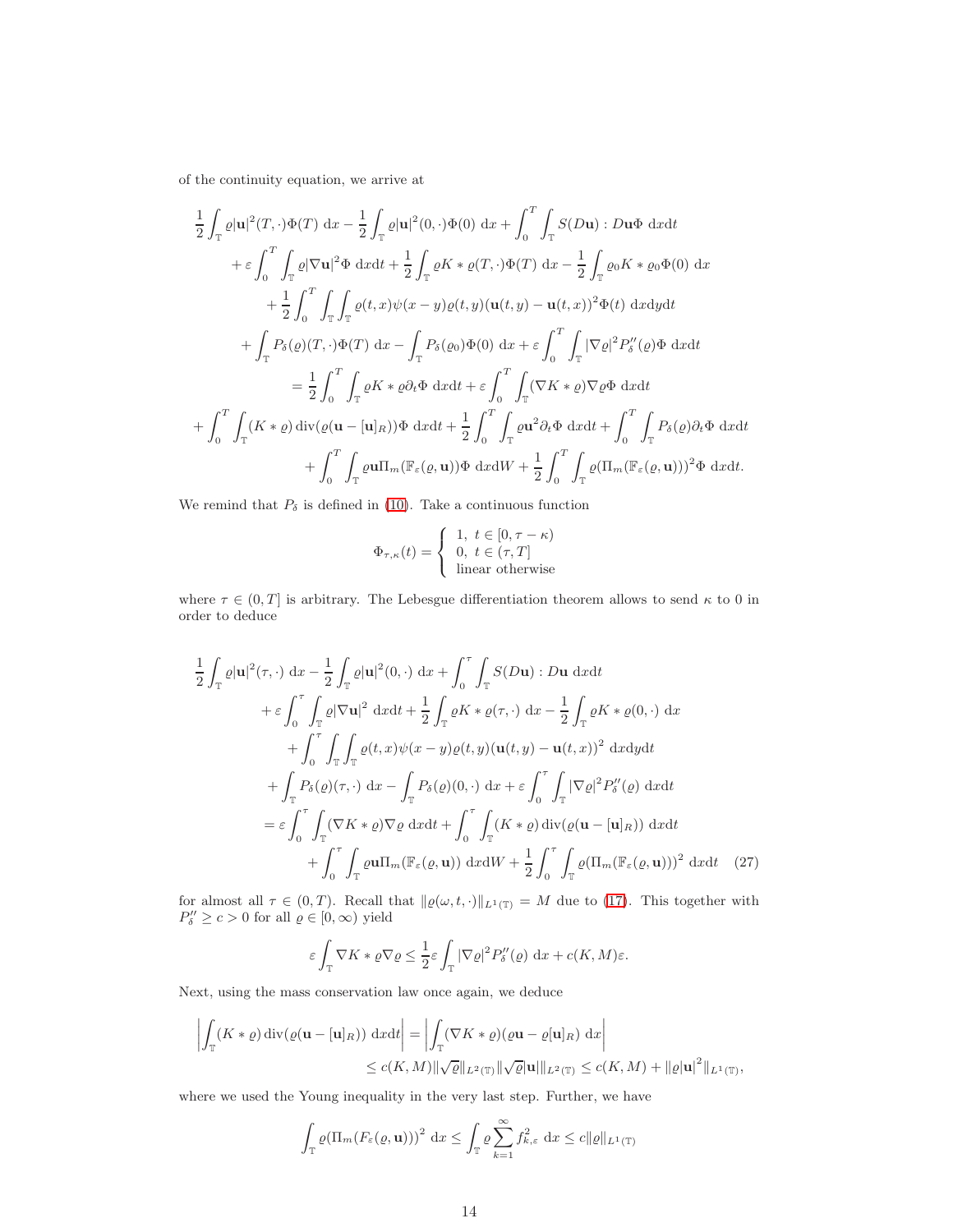and

$$
\left| \int_{\mathbb{T}} \varrho \Pi_m(\mathbb{F}_{k,\varepsilon}(\varrho,\mathbf{u})) \mathbf{u} \, \mathrm{d}x \right|^2 \leq f_{k,\varepsilon}^2 \| \varrho \|_{L^1(\mathbb{T})} \| \varrho \mathbf{u}^2 \|_{L^1(\mathbb{T})}.
$$

Thus, it is possible to absorb some terms from the right hand side of [\(27\)](#page-13-0) to the left hand side in order to deduce

$$
\frac{1}{2} \int_{\mathbb{T}} \varrho |\mathbf{u}|^{2}(\tau, \cdot) \, dx - \frac{1}{2} \int_{\mathbb{T}} \varrho |\mathbf{u}|^{2}(0, \cdot) \, dx + \int_{0}^{\tau} \int_{\mathbb{T}} S(D\mathbf{u}) : D\mathbf{u} \, dxdt \n+ \varepsilon \int_{0}^{\tau} \int_{\mathbb{T}} \varrho |\nabla \mathbf{u}|^{2} \, dxdt + \frac{1}{2} \int_{\mathbb{T}} \varrho K * \varrho(\tau, \cdot) \, dx - \frac{1}{2} \int_{\mathbb{T}} \varrho K * \varrho(0, \cdot) \, dx \n+ \int_{0}^{\tau} \int_{\mathbb{T}} \int_{\mathbb{T}} \varrho(t, x) \psi(x - y) \varrho(t, y) (\mathbf{u}(t, y) - \mathbf{u}(t, x))^{2} \, dxdydt \n+ \int_{\mathbb{T}} P_{\delta}(\varrho)(\tau, \cdot) \, dx - \int_{\mathbb{T}} P_{\delta}(\varrho)(0, \cdot) \, dx + \varepsilon \int_{0}^{\tau} \int_{\mathbb{T}} |\nabla \varrho|^{2} P_{\delta}''(\varrho) \, dxdt \n\le c(K, M) + \varepsilon c(K, M) + c(K, M) \int_{0}^{\tau} ||\varrho ||\mathbf{u}|^{2} ||_{L^{1}(\mathbb{T})} \, dt + \int_{0}^{\tau} \int_{\mathbb{T}} \varrho \mathbf{u} \Pi_{m}(\mathbb{F}_{\varepsilon}(\varrho, \mathbf{u})) \, dx \, dW.
$$

The Burkholder-Davis-Gundy inequality yields

$$
\mathbb{E}\left[\sup_{0\leq t\leq \tau}\left|\int_0^t\int_{\mathbb{T}}\varrho\Pi_m(\mathbb{F}_\varepsilon(\varrho,\mathbf{u}))\mathbf{u}\;\mathrm{d} x\mathrm{d} W\right|^r\right]\leq \mathbb{E}\left[\int_0^\tau\sum_{k=1}^\infty\left|\int_{\mathbb{T}}\varrho\Pi_m(\mathbb{F}_{k,\varepsilon}(\varrho,\mathbf{u}))\mathbf{u}\;\mathrm{d} x\right|^2\;\mathrm{d} t\right]^{\frac{r}{2}}.
$$

Recall also that  $|P_\delta(\varrho)| \ge c (|\varrho|^2 + |\varrho|^6)$ . We use the Gronwall inequality to infer

$$
\mathbb{E}\left[\left|\sup_{\tau\in[0,T]}\int_{\mathbb{T}}\left[\frac{1}{2}\varrho|\mathbf{u}|^{2}+\frac{1}{2}\varrho K*\varrho+P_{\delta}(\varrho)\right](\tau)\,\mathrm{d}x\right|^{r}\right] \n+ \mathbb{E}\left[\left|\int_{0}^{\tau}\int_{\mathbb{T}}\left[S(D\mathbf{u}):D\mathbf{u}+\varepsilon\varrho|\nabla\mathbf{u}|^{2}+\varepsilon|\nabla\varrho|^{2}P_{\delta}''(\varrho)\right]\,\mathrm{d}x\mathrm{d}t\right|^{r}\right] \n+ \mathbb{E}\left[\left|\frac{1}{2}\int_{0}^{\tau}\int_{\mathbb{T}}\int_{\mathbb{T}}\varrho(t,x)\varrho(t,y)\psi(x-y)(\mathbf{u}(t,x)-\mathbf{u}(t,y))^{2}\,\mathrm{d}x\mathrm{d}y\mathrm{d}t\right|^{r}\right] \n\leq c(K, M, init.value)
$$

for almost all  $\tau \in (0, T)$ .

#### 2.4 Limit in the Galerkin approximations

Let  $\varrho_R$  and  $\mathbf{u}_R$  be the solution constructed in the previous section corresponding to a certain value  $R \in \mathbb{R}$ . We define a stopping time

$$
\tau_R = \inf \{ \tau \in [0, T], \, \| \mathbf{u}_R(t) \|_{X_m} > R \}.
$$

The solution is determined uniquely up to  $\tau_R$  (c.f. Lemma [2.2](#page-10-1) and Corollary [2.1\)](#page-12-0), i.e. let  $R_1 < R_2$  and let  $\varrho_{R_1}, \mathbf{u}_{R_1}$  and  $\varrho_{R_2}$  and  $\mathbf{u}_{R_2}$  be the corresponding solutions, then  $(\varrho_{R_1}, \mathbf{u}_{R_1}) =$  $(\varrho_{R_2}, \mathbf{u}_{R_2})$  for  $t \in (0, \tau_{R_1})$ . Therefore, we may skip index R in our notation. To prove that  $\mathbb{P}(\sup_{R \in \mathbb{N}} \tau_R = T) = 1$ , we recall that

$$
\underline{\varrho}e^{-\int_0^{\tau} \|\nabla \mathbf{u}\|_{\infty} dt} \leq \varrho(\tau, x).
$$

Consequently, since  $\|\sqrt{\varrho} \mathbf{u}(t)\|_{L^2} \leq c$  for some R-independent constant  $c$  we get

$$
\mathbb{E}\left[ e^{-c\int_0^\tau \|\nabla {\mathbf{u}}\|_{L^2(\mathbb{T})}^2\; {\mathrm{d}} t}\sup_{0\leq t\leq \tau}\|{\mathbf{u}}\|_{L^2(\mathbb{T})}^2\right]\leq c.
$$

Further, we define sequences  $a_R$  and  $b_R$  such that  $a_R \to \infty$ ,  $b_R \to \infty$  as  $R \to \infty$  and, simultaneously,  $a_{R}e^{b_{R}} = R$  for every  $R \in \mathbb{N}$ . We introduce

$$
A = \left[e^{-c\int_0^\tau \|\nabla \mathbf{u}\|_{L^2(\mathbb{T})}^2 dt} \sup_{0 \le t \le \tau} \|\mathbf{u}\|_{L^2(\mathbb{T})}^2 \le a_R\right]
$$
  

$$
B = \left[c\int_0^\tau \|\nabla \mathbf{u}\|_{L^2(\mathbb{T})}^2 dt \le b_R\right]
$$
  

$$
C = \left[\sup_{0 \le t \le \tau} \|\mathbf{u}\|_{L^2(\mathbb{T})}^2 \le a_R e^{b_R}\right].
$$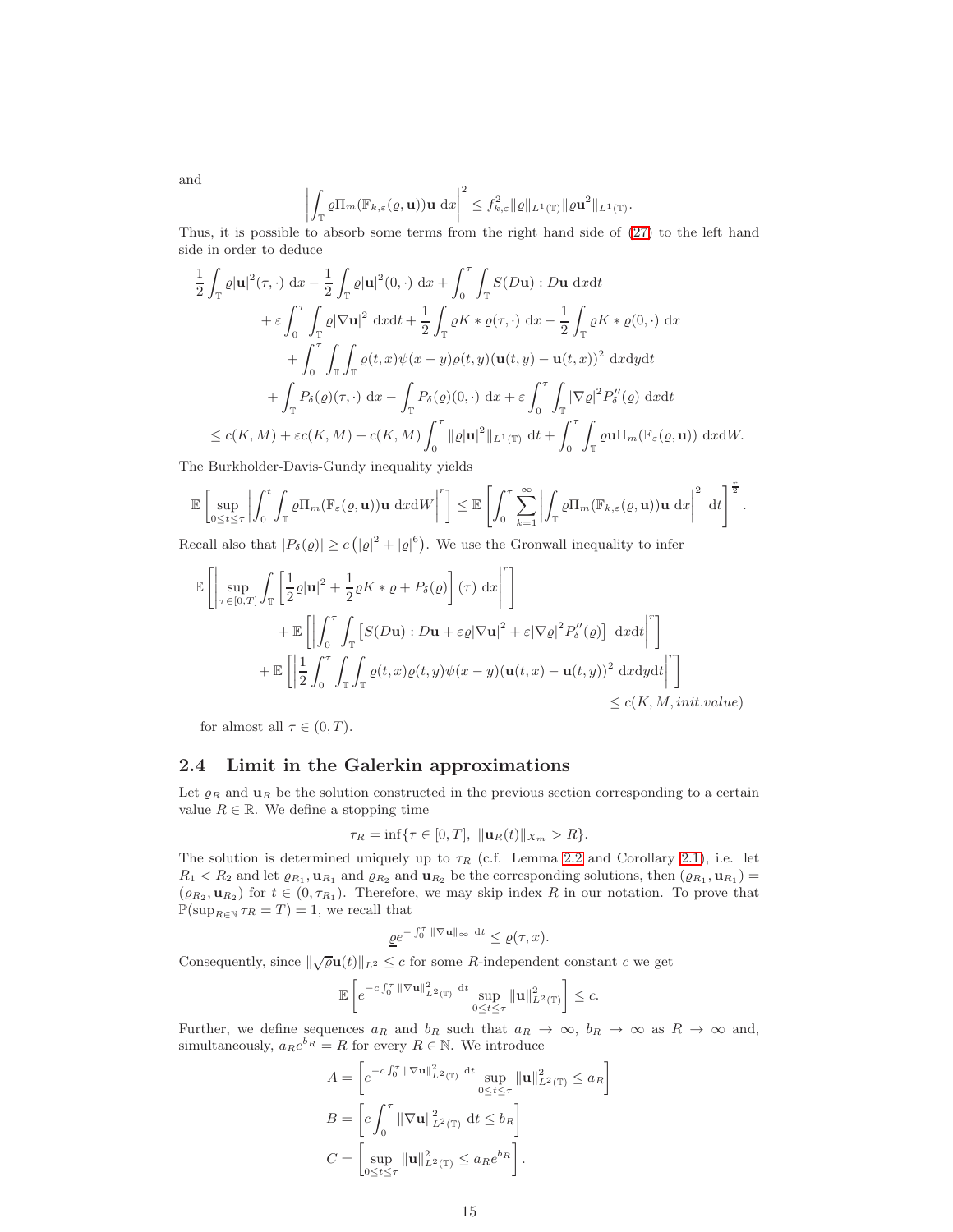Consequently, we have

$$
\mathbb{P}(A) \ge 1 - \frac{c}{a_R}, \qquad \mathbb{P}(B) \ge 1 - \frac{c}{b_R}
$$

and since  $A \cap B \subset C$ 

$$
\mathbb{P}(C) \ge \mathbb{P}(A) + \mathbb{P}(B) - 1 \ge 1 - \frac{c}{a_R} - \frac{c}{b_R} \to 1 \text{ as } R \to \infty
$$

which yields the demanded claim.

As a result, we get  $\mathbf{u} \in C(0,T,X_m)$  and  $\varrho \in C^{\nu}(0,T,C^{2+\nu}(\mathbb{T}))$  satisfying the equation

<span id="page-15-0"></span>
$$
d\varrho + \operatorname{div}(\varrho \mathbf{u}) dt = \varepsilon \Delta \varrho dt
$$
  
\n
$$
d\Pi_m(\varrho \mathbf{u}) + \Pi_m(\operatorname{div}(\varrho \mathbf{u} \otimes \mathbf{u}))dt + \Pi_m(\nabla p_\delta(\varrho))dt = \Pi_m(\varepsilon \Delta(\varrho \mathbf{u}))dt + \Pi_m(\operatorname{div} S(D\mathbf{u}))dt
$$
  
\n
$$
- \Pi_m(\varrho(\nabla K * \varrho))dt
$$
  
\n
$$
+ \Pi_m(\varrho(\psi * (\varrho \mathbf{u}) - u(\psi * \varrho))))dt
$$
  
\n
$$
+ \Pi_m(\varrho \Pi_m(F_\varepsilon(\varrho, \mathbf{u})))dW
$$
\n(28)

Our next goal is to proceed with m to infinity. Note that  $\rho$  and **u** constructed by the previous step satisfy [\(27\)](#page-13-0) without the second term on the right hand side, i.e.,

$$
\frac{1}{2} \int_{\mathbb{T}} \varrho |\mathbf{u}|^{2}(T, \cdot) \Phi(T) dx - \frac{1}{2} \int_{\mathbb{T}} \varrho |\mathbf{u}|^{2}(0, \cdot) \Phi(0) dx + \int_{0}^{T} \int_{\mathbb{T}} S(D\mathbf{u}) : D\mathbf{u}\Phi dx dt \n+ \varepsilon \int_{0}^{T} \int_{\mathbb{T}} \varrho |\nabla \mathbf{u}|^{2} \Phi dx dt + \frac{1}{2} \int_{\mathbb{T}} \varrho K * \varrho(T, \cdot) \Phi(T) dx - \frac{1}{2} \int_{\mathbb{T}} \varrho_{0} K * \varrho_{0} \Phi(0) dx \n+ \frac{1}{2} \int_{0}^{T} \int_{\mathbb{T}} \int_{\mathbb{T}} \varrho(t, x) \psi(x - y) \varrho(t, y) (\mathbf{u}(t, y) - \mathbf{u}(t, x))^{2} \Phi(t) dx dy dt \n+ \int_{\mathbb{T}} P_{\delta}(\varrho)(T, \cdot) \Phi(T) dx - \int_{\mathbb{T}} P_{\delta}(\varrho_{0}) \Phi(0) dx + \varepsilon \int_{0}^{T} \int_{\mathbb{T}} |\nabla \varrho|^{2} P_{\delta}''(\varrho) \Phi dx dt \n+ \frac{1}{2} \int_{0}^{T} \int_{\mathbb{T}} \varrho K * \varrho \partial_{t} \Phi dx dt + \varepsilon \int_{0}^{T} \int_{\mathbb{T}} (\nabla K * \varrho) \nabla \varrho \Phi dx dt \n+ \frac{1}{2} \int_{0}^{T} \int_{\mathbb{T}} \varrho \mathbf{u}^{2} \partial_{t} \Phi dx dt + \int_{0}^{T} \int_{\mathbb{T}} P_{\delta}(\varrho) \partial_{t} \Phi dx dt \n+ \int_{0}^{T} \int_{\mathbb{T}} \varrho \mathbf{u} \Pi_{m}(\mathbb{F}_{\varepsilon}(\varrho, \mathbf{u})) \Phi dx dW + \frac{1}{2} \int_{0}^{T} \int_{\mathbb{T}} \varrho(\Pi_{m}(\mathbb{F}_{\varepsilon}(\varrho, \mathbf{u})))^{2} \Phi dx dt
$$
\n(29)

is valid for all  $\Phi \in C^{\infty}([0, T]), \Phi \geq 0$ . Let  $(\varrho_m, \mathbf{u}_m)$  be a solution to [\(28\)](#page-15-0) in a space  $X_m$ ,  $m \in \mathbb{N}$ . Since  $(\varrho_m, \mathbf{u}_m)$  satisfies [\(29\)](#page-15-1), we deduce the following bound independent of m (recall [\(4\)](#page-1-5))

$$
\mathbb{E}\left[\left(\text{esssup}_{t\in[0,T]}\|\varrho_m|\mathbf{u}_m|^2(t,\cdot)\|_{L^1(\mathbb{T})}\right)^r\right] + \mathbb{E}\left[\left(\|\nabla\mathbf{u}_m\|_{L^2((0,T),L^2(\mathbb{T}))}\right)^{2r}\right] + \mathbb{E}\left[\left(\text{esssup}_{t\in[0,T]}\|\varrho_m\|_{L^{\Gamma}(\mathbb{T})}^r\right)^r\right] \leq c \quad (30)
$$

where  $r > 2$  is chosen later. Note that the periodic boundary condition imply  $\int_{\mathbb{T}} \nabla \mathbf{u}_m dx = 0$ and thus

<span id="page-15-3"></span><span id="page-15-1"></span>
$$
\|\nabla \mathbf{u}_m\|_{L^2(\mathbb{T})} \leq c \|D\mathbf{u}_m\|_{L^2(\mathbb{T})}
$$

(see e.g.  $[13,$  Theorem 5.17]). Next, we have due to the Poincaré inequality and the mass conservation law that  $1$ 

$$
\|\mathbf{u}_{m}\|_{L^{2}(\mathbb{T})} \leq \|\mathbf{u}_{m} - (\mathbf{u}_{m})_{\mathbb{T}}\|_{L^{2}(\mathbb{T})} + |(\mathbf{u}_{m})_{\mathbb{T}}| \leq \|Du_{m}\|_{L^{2}(\mathbb{T})} + \frac{1}{M} \int_{\mathbb{T}} \varrho_{m} |(\mathbf{u}_{m})_{\mathbb{T}}| dx
$$
  
\n
$$
\leq \|Du_{m}\|_{L^{2}(\mathbb{T})} + \frac{1}{M} \int_{\mathbb{T}} \varrho_{m} |\mathbf{u}_{m} - (\mathbf{u}_{m})_{\mathbb{T}}| dx + \frac{1}{M} \int_{\mathbb{T}} \varrho_{m} |\mathbf{u}_{m}| dx
$$
  
\n
$$
\leq c \left( \|Du_{m}\|_{L^{2}(\mathbb{T})} + \|\varrho_{m}\|_{L^{\Gamma}(\mathbb{T})} \|Du_{m}\|_{L^{2}(\mathbb{T})} + \|\varrho\|_{L^{1}(\mathbb{T})}^{\frac{1}{2}} \|\varrho_{m} |\mathbf{u}_{m}|^{2} \|\mathbf{u}_{m}^{2} \|\mathbf{u}_{m}^{2}.
$$

<span id="page-15-2"></span><sup>&</sup>lt;sup>1</sup>For a function  $f: \mathbb{T} \to \mathbb{R}$  we define its average as  $(f)_{\mathbb{T}} := \int_{\mathbb{T}} f \, dx$ .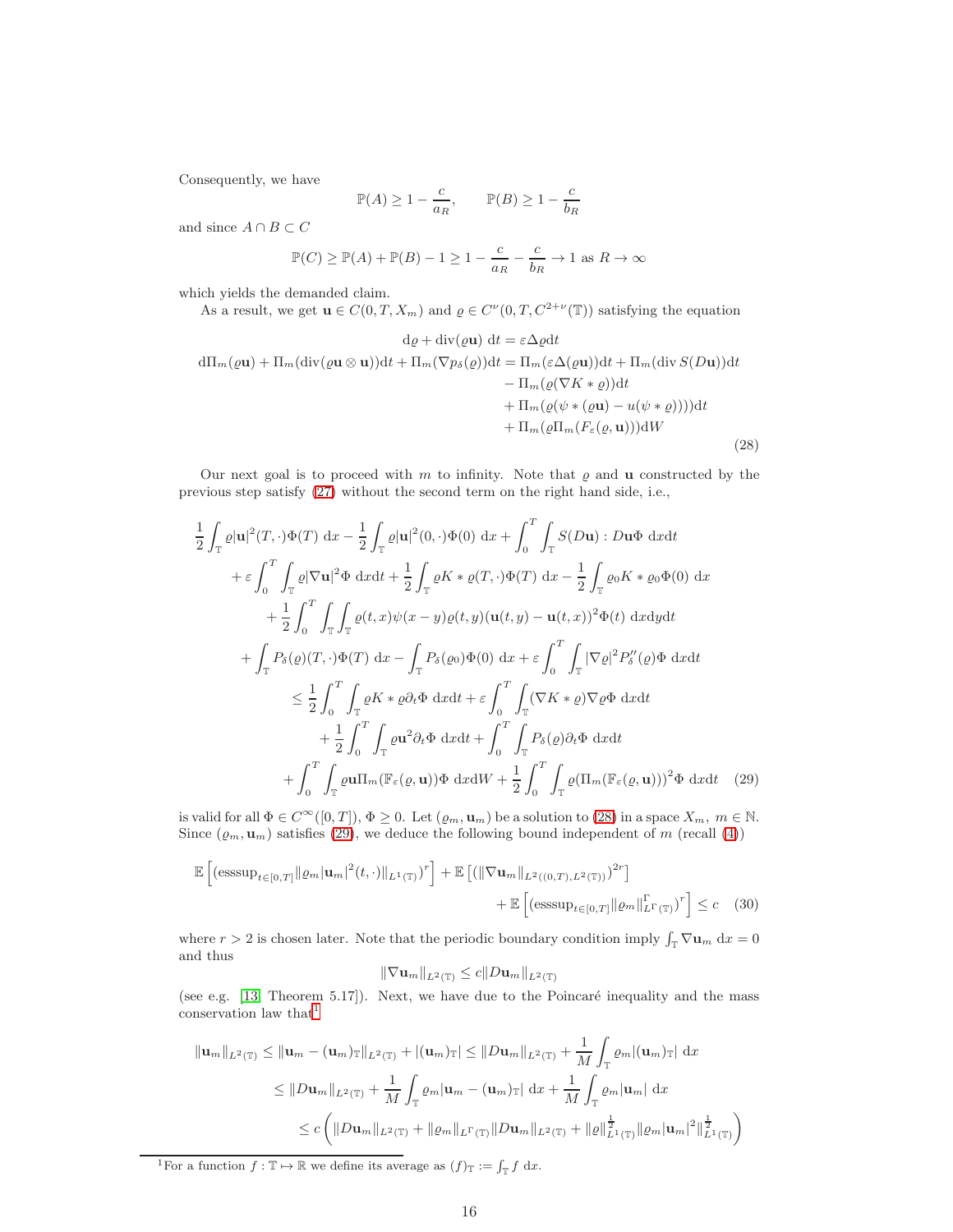where  $M = (\varrho_m)_T$  is constant with respect of t and m. This yields that

<span id="page-16-1"></span>
$$
\mathbb{E}\left[\|\mathbf{u}_m\|_{L^2((0,T),W^{1,2}(\mathbb{T}))}^{2r}\right] \leq c. \tag{31}
$$

By interpolation we deduce

$$
\|\varrho\mathbf{u}\|_{L^{\frac{2\Gamma}{\Gamma+1}}(\mathbb{T})}\leq c\|\sqrt{\varrho}\|_{L^{2\Gamma}(\mathbb{T})}\|\sqrt{\varrho}\mathbf{u}\|_{L^{2}(\mathbb{T})}
$$

and thus

$$
\mathbb{E}\left[ \left(\text{esssup}_{t\in [0,T]}\|\varrho \mathbf{u}(t,\cdot)\|_{L^{\frac{2\Gamma}{\Gamma+1}}(\mathbb{T})}\right)^{\frac{2\Gamma}{\Gamma+1}r}\right]\leq c.
$$

We have

 $\|\varrho\mathbf{u}\|_{L^1((0,T),L^3(\mathbb{T}))} \leq \|\varrho\|_{L^\infty((0,T),L^6(\mathbb{T}))} \|\mathbf{u}\|_{L^1((0,T),L^6(\mathbb{T}))}.$ 

By interpolation

$$
\|\varrho {\bf u}\|_{L^{\frac{7\Gamma +3}{3\Gamma +3}}((0,T)\times \mathbb{T})} \leq \|\varrho {\bf u}\|_{L^1((0,T),L^3(\mathbb{T}))}^{\frac{3\Gamma +3}{7\Gamma +3}}\|\varrho {\bf u}\|_{L^\infty((0,T),L^{\frac{2\Gamma }{\Gamma +1}}(\mathbb{T}))}^{\frac{4\Gamma }{7\Gamma +3}}
$$

By known results on the regularity to parabolic equations (see [\[12\]](#page-31-5)) we deduce from the continuity equation that

<span id="page-16-0"></span>
$$
\mathbb{E}\left[\|\varrho\|_{L^{\frac{7\Gamma+3}{3\Gamma+3}}((0,T),W^{1,\frac{7\Gamma+3}{3\Gamma+3}}(\mathbb{T}))}\right] \leq c \tag{32}
$$

and, consequently, also

<span id="page-16-2"></span>
$$
\mathbb{E}\left[\|\partial_t \varrho\|_{L^q((0,T)\times\mathbb{T})} + \|\varrho\|_{L^q((0,T),W^{2,q}(\mathbb{T}))}\right] \leq c. \tag{33}
$$

for certain  $q > 1$ .

It is also worth mentioning that [\(32\)](#page-16-0), [\(31\)](#page-16-1) and the regularity theory for the parabolic equations also yield

$$
\mathbb{E}(\|\varrho\|_{L^1((0,T),L^\infty(\mathbb{T}))}) \leq c.
$$

Next we consider the path space

$$
\mathcal{X} = \mathcal{X}_{\varrho_0} \times \mathcal{X}_{\mathbf{u}_0} \times \mathcal{X}_{\varrho} \times \mathcal{X}_{\varrho \mathbf{u}} \times \mathcal{X}_{\mathbf{u}} \times \mathcal{X}_{W},
$$

where

$$
\mathcal{X}_{\varrho_{0}} = C(\mathbb{T}), \ \mathcal{X}_{\mathbf{u}_{0}} = L^{2}(\mathbb{T}), \ \mathcal{X}_{\mathbf{u}} = (L^{2}((0, T), W^{1,2}(\mathbb{T})), w), \ \mathcal{X}_{W} = C([0, T], \mathfrak{U}_{0}),
$$
  
\n
$$
\mathcal{X}_{\varrho} = (L^{\frac{7\Gamma+3}{3\Gamma+3}}((0, T), W^{1, \frac{7\Gamma+3}{3\Gamma+3}}(\mathbb{T})) \cap
$$
  
\n
$$
W^{1,q}((0, T), L^{q}(\mathbb{T})) \cap L^{q}((0, T), W^{2,q}(\mathbb{T})), w) \cap C_{w}([0, T], L^{\Gamma}(\mathbb{T})),
$$
  
\n
$$
\mathcal{X}_{\varrho\mathbf{u}} = C([0, T], W^{-k,2}(\mathbb{T})) \cap C_{w}([0, T], L^{\frac{2\Gamma}{\Gamma+1}}(\mathbb{T})),
$$

for sufficiently high integer k. Here  $C_w(X, Y)$  denotes the space of functions from X to Y continuous with respect to the weak topology of  $Y$  and  $(X, w)$  denotes space  $X$  considered with the weak topology.

We claim that the set of joint laws

$$
\{\mathcal{L}(\varrho_0, \mathbf{u}_{0,m}, \varrho_m, \Pi_m(\varrho_m \mathbf{u}_m), \mathbf{u}_m, W), \ m \in \mathbb{N}\}\
$$

is tight on  $\mathcal{X}$ . Indeed,  $\mathcal{L}[\mathbf{u}_m]$  is tight on  $\mathcal{X}_{\mathbf{u}}$  since the set

$$
B_L = \{ \mathbf{u} \in L^2((0,T),W^{1,2}(\mathbb{T})), \, \|\mathbf{u}\|_{L^2((0,T),W^{1,2}(\mathbb{T}))} \le L \}
$$

is compact in  $\mathcal{X}_{\mathbf{u}}$  and

$$
\mathcal{L}[\mathbf{u}_m](B_L^c) = \mathbb{P}(\|\mathbf{u}_m\|_{L^2((0,T),W^{1,2}(\mathbb{T}))} \ge L) \le \frac{1}{2} \mathbb{E}(\|\mathbf{u}\|_{L^2((0,T),W^{1,2}(\mathbb{T}))}) \le \frac{C}{L}
$$

according to Chebyshev's inequality.

Further, the law  $\mathcal{L}[\varrho_m]$  is tight on  $\mathcal{X}_{\varrho}$ . Indeed, [\(30\)](#page-15-3) and the continuity equation yields  $\mathbb{E}(\|\varrho_m\|_{C^{0,1}([0,T],W^{-2,12/7}(\mathbb{T}))}) \leq C.$  Further, [\[22,](#page-31-11) Lemma 6.2] yields

$$
L^{\infty}((0,T),L^{6}(\mathbb{T}))\cap C^{0,1}([0,T],W^{-2,\frac{2\Gamma}{\Gamma+1}}(\mathbb{T}))\subset\subset C_{w}([0,T],L^{\Gamma}(\mathbb{T})).
$$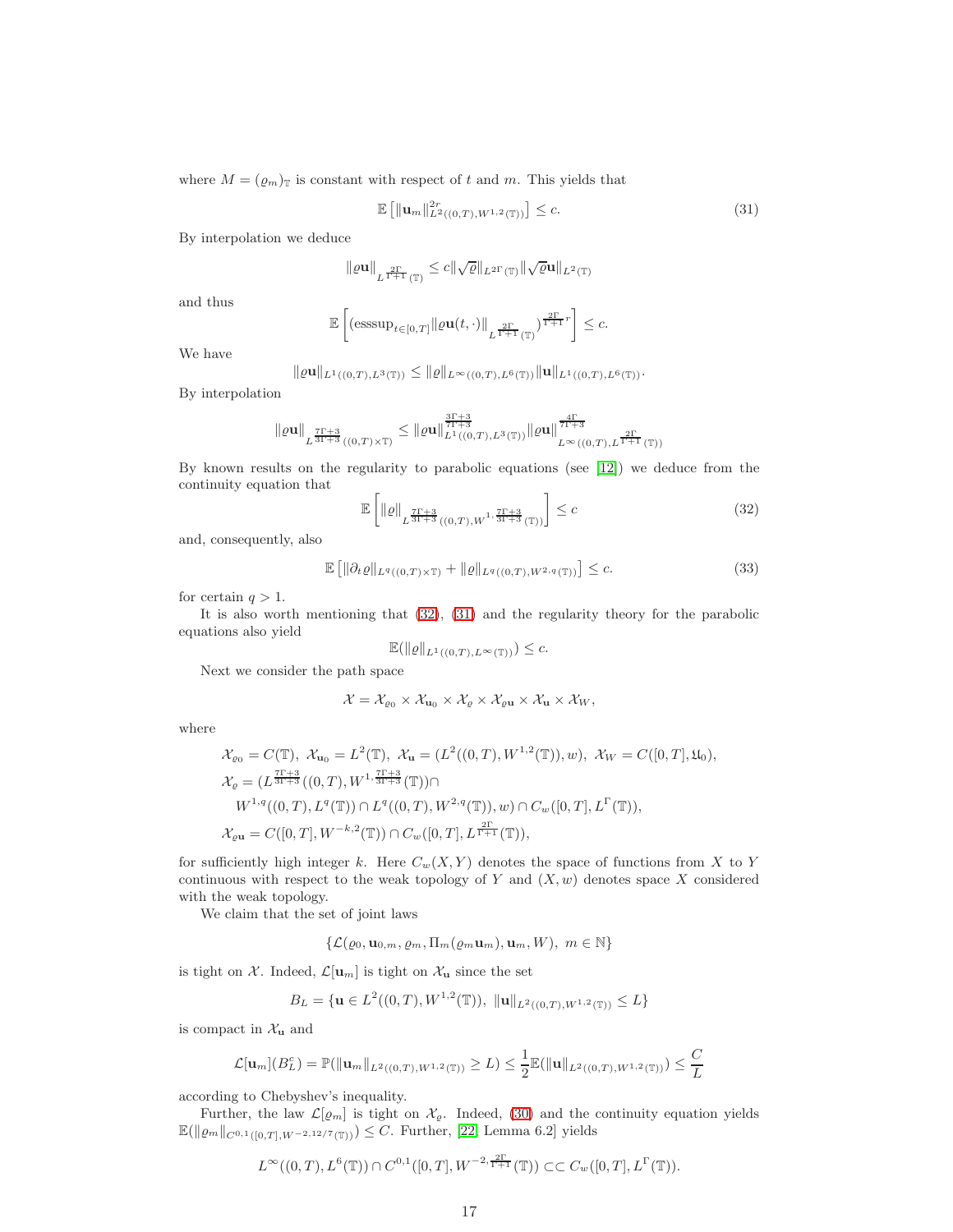Thus,  $B_L = \{ \varrho \in C(L^{\Gamma}), \|\varrho\|_{C^{0,1}([0,T],W^{-2,\frac{2\Gamma}{\Gamma+1}}(\mathbb{T}))} + \|\varrho\|_{L^{\infty}((0,T),L^{\Gamma}(\mathbb{T}))} \leq L \}$  is compact in  $C_w([0,T], L^{\Gamma}(\mathbb{T}))$  and  $\mathcal{L}_{\varrho}(B_L) \geq 1 - \frac{c}{L}$  due to Chebyshev's inequality.

The tightness of the law  $\mathcal{L}(\varrho_m)$  in  $(L^{\frac{7\Gamma+3}{3\Gamma+3}}((0,T),W^{1,\frac{7\Gamma+3}{3\Gamma+3}}(\mathbb{T})) \cap W^{1,q}((0,T),L^q(\mathbb{T})) \cap$  $L^q((0,T),W^{2,q}(\mathbb{T}))$ , w) follows immediately from [\(33\)](#page-16-2). Next, it is known that  $L^{\infty}((0,T),L^{\Gamma}(\mathbb{T}))\cap$  $W^{1,q}((0,T), L^q(\mathbb{T}))$  is compactly embedded into  $C_w([0,T], L^{\Gamma})$ . This is a consequence of the Arzelà-Ascoli theorem (c.f. [\[22,](#page-31-11) Lemma 6.2])

Further,  $\mathcal{L}[\Pi_m(\varrho_m\mathbf{u}_m)]$  is tight in  $\mathcal{X}_{\varrho\mathbf{u}}$ . Indeed, we have

$$
\Pi_m(\varrho_m \mathbf{u}_m)(\tau) = Y_m(\tau) + \int_0^\tau \Pi_m(\varrho_m \Pi_m(\mathbb{F}_{\varepsilon}(\varrho_m, \mathbf{u}_m))) \, \mathrm{d}W
$$

where

$$
Y_m(\tau) = \Pi_m(\varrho_m \mathbf{u}_m)(0) + \int_0^\tau \Pi_m(\varepsilon \Delta(\varrho_m \mathbf{u}_m)) dt + \int_0^\tau \Pi_m(\text{div}\,S(D\mathbf{u}_m)) dt
$$
  

$$
- \int_0^\tau \Pi_m(\varrho_m(\nabla K * \varrho_m)) dt + \int_0^\tau \Pi_m(\varrho_m(\psi * (\varrho_m \mathbf{u}_m) - \mathbf{u}_m(\psi * \varrho_m))) dt
$$
  

$$
- \int_0^\tau \Pi_m(\text{div}(\varrho_m \mathbf{u}_m \otimes \mathbf{u}_m)) dt - \int_0^\tau \Pi_m(\nabla p_\delta(\varrho_m)) dt.
$$

We can write  $Y_m(\tau) = \Pi_m(\varrho_m \mathbf{u}_m)(0) + \int_0^{\tau} Z_m dt$  and the already deduced bounds [\(30\)](#page-15-3) and [\(31\)](#page-16-1) yield  $\mathbb{E}(\|Z_m\|_{L^2((0,T),W^{-3,2}(\mathbb{T}))}^{r/2}) \leq c$ . This is enough to obtain

$$
\mathbb{E}\left[\left\|Y_m\right\|_{C^{1/2}((0,T),W^{-3,2}(\mathbb{T}))}\right] \leq c
$$

uniformly in m assuming the initial data are chosen appropriately. Further, we have by the Burkholder-Davis-Gundy inequality (compare with [\(24\)](#page-8-0))

$$
\mathbb{E}\left[\left\|\int_0^{\cdot} \varrho_m \Pi_m(\mathbb{F}_{\varepsilon}(\varrho_m, \mathbf{u}_m)) \, \mathrm{d}W\right\|_{C^{\kappa}([0,T],L^2(\mathbb{T}))}^r\right] \leq c.
$$

The compact embedding

$$
C^{\kappa}([0,T],W^{-l,2}(\mathbb{T}))\stackrel{c}{\hookrightarrow}C([0,T],W^{-k,2}(\mathbb{T}))
$$

for  $k > l$  then yields tightness in  $C([0, T], W^{-k, 2}(\mathbb{T}))$ . The tightness in  $C_w([0, T], L^{2\Gamma/(\Gamma+1)}(\mathbb{T}))$ then follows from the compact embedding

$$
L^{\infty}((0,T), L^{\frac{2\Gamma}{(\Gamma+1)}}(\mathbb{T})) \cap C^{\kappa}([0,T], W^{-l,2}(\mathbb{T})) \xrightarrow{c} C_w([0,T], L^{\frac{2\Gamma}{(\Gamma+1)}}(\mathbb{T}))
$$

which can be found in [\[22\]](#page-31-11).

Tightnesses of  $\mathcal{L}(\varrho_0)$ ,  $\mathcal{L}(\mathbf{u}_{0,m})$  and  $\mathcal{L}(W)$  follow by simple standard arguments.

As a matter of fact, the Jakubowski-Skorokhod theorem yields the existence of a complete probability space  $(\tilde{\Omega}, \tilde{\mathfrak{F}}, \tilde{\mathbb{P}})$  with X-valued Borel variables

$$
(\tilde{\varrho}_{0,m},\tilde{\mathbf{u}}_{0,m},\tilde{\varrho}_m,\widetilde{\varrho_{m}\mathbf{u}_m},\tilde{\mathbf{u}}_m,\tilde{W}_m)
$$

and

$$
(\tilde{\varrho}_0, \tilde{\mathbf{u}}_0, \tilde{\varrho}, \widetilde{\varrho}\mathbf{\widetilde{u}}, \tilde{\mathbf{u}}, \tilde{W})
$$

such that

- 1. The laws of  $(\tilde{\varrho}_{0,m}, \tilde{\mathbf{u}}_{0,m}, \tilde{\varrho}_m, \tilde{\varrho}_m, \tilde{\mathbf{u}}_m, \tilde{\mathbf{u}}_m, \tilde{W}_m)$  and  $(\varrho_{0,m}, \mathbf{u}_{0,m}, \varrho_m, \varrho_m \mathbf{u}_m, \mathbf{u}_m, W_m)$  coincide on  $X$ .
- 2. The law of  $(\tilde{\varrho}_0, \tilde{\mathbf{u}}_0, \tilde{\varrho}, \tilde{\varrho}\tilde{\mathbf{u}}, \tilde{\mathbf{u}}, W)$  on X is a Radon measure.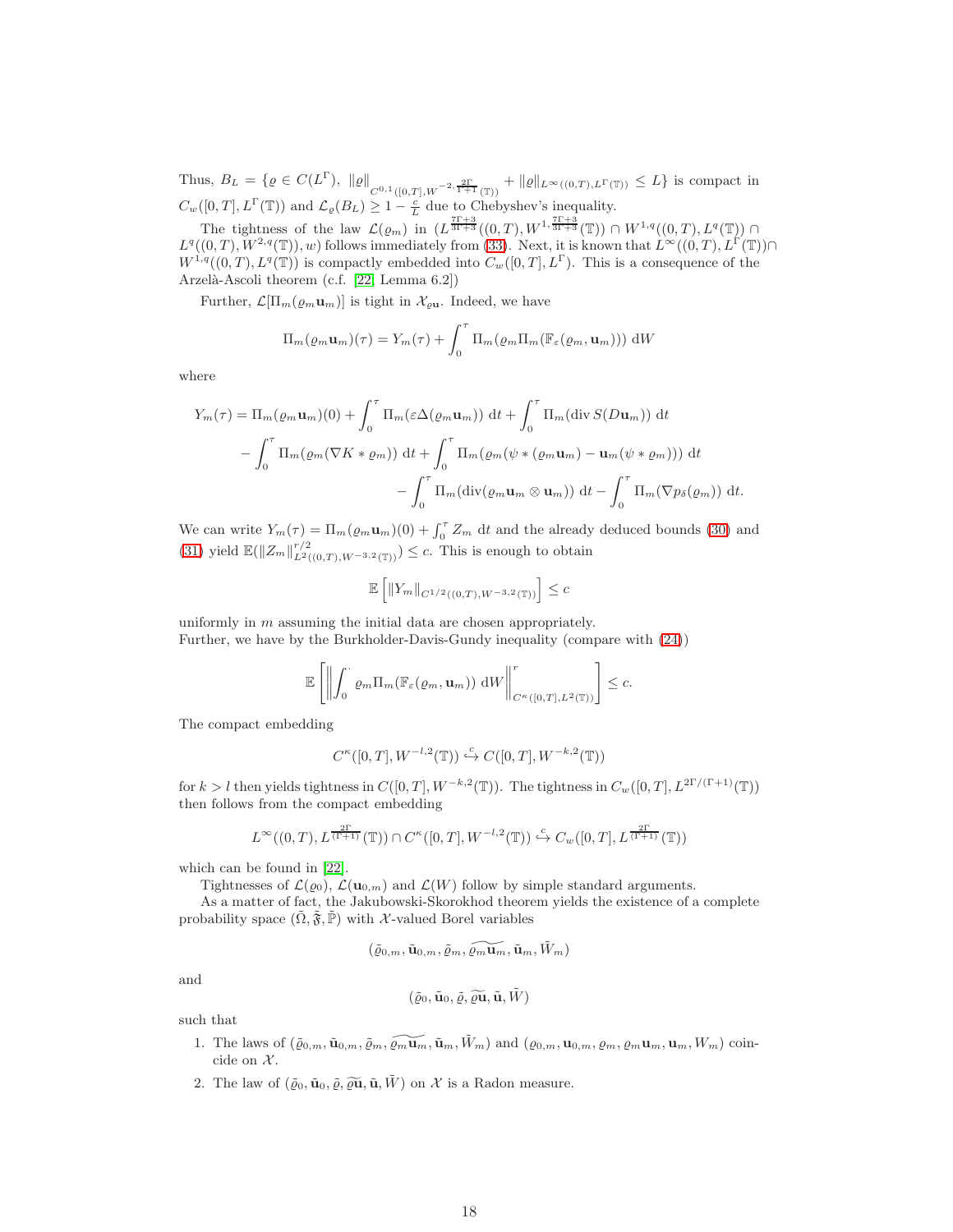3. The following convergences hold true  $\tilde{\mathbb{P}}$ -almost surely.

<span id="page-18-0"></span>
$$
\tilde{\varrho}_{0,m} \to \tilde{\varrho}_{0} \text{ in } C(\mathbb{T})
$$
\n
$$
\tilde{u}_{0,m} \to \tilde{u}_{0} \text{ in } L^{2}(\mathbb{T})
$$
\n
$$
\tilde{\varrho}_{m} \to \tilde{\varrho} \text{ in } L^{\frac{7\Gamma+3}{3\Gamma+3}}((0,T), W^{1,\frac{7\Gamma+3}{3\Gamma+3}}(\mathbb{T}))
$$
\n
$$
\tilde{\varrho}_{m} \to \tilde{\varrho} \text{ weakly in } W^{1,q}((0,T), L^{q}(\mathbb{T})) \cap L^{q}((0,T), W^{2,q}(\mathbb{T}))
$$
\n
$$
\tilde{\varrho}_{m} \to \tilde{\varrho} \text{ in } C_{w}((0,T), L^{\Gamma}(\mathbb{T}))
$$
\n
$$
\widetilde{\varrho_{m} u_{m}} \to \widetilde{\varrho} \tilde{u} \text{ in } C((0,T), W^{-k,2}(\mathbb{T})) \text{ for some } k \in \mathbb{N}
$$
\n
$$
\widetilde{\varrho_{m} u_{m}} \to \tilde{\varrho} \tilde{u} \text{ in } C_{w}((0,T), L^{\frac{7\Gamma+3}{3\Gamma+3}}(\mathbb{T}))
$$
\n
$$
\tilde{u}_{m} \to \tilde{u} \text{ weakly in } L^{2}((0,T), W^{1,2}(\mathbb{T}))
$$
\n
$$
\tilde{W}_{m} \to \tilde{W} \text{ in } C([0,T], \mathfrak{U}_{0}).
$$
\n(34)

It should be note that an element  $\tilde{u}$  obtained as a limit above is to be interpreted as a random variable with the values in  $L^2((0,T),W^{1,2}(\mathbb{T}))$ . It is no longer a classical stochastic process since since the values  $\tilde{\mathbf{u}}(t, \cdot)$  are not always defined. It becomes useful to introduce a concept of *random variables* – a generalization of the stochastic processes suitable for this context. A formal definition and properties can be found in [\[1,](#page-30-6) Section 2.2]. For us, it will be important that under certain hypothesis, for a random distribution there exists a progressively measurable stochastic process in the same equivalence class.

By the same arguments as in Section [2.2](#page-7-5) above it can be shown that  $\tilde{W}$  is a cylindrical Wiener with respect to

$$
\tilde{\mathfrak{F}}_t:=\sigma\left(\sigma_t[\tilde{\varrho}]\cup\sigma_t[\tilde{\mathbf{u}}]\cup\bigcup_{k=1}^\infty\sigma_t[\tilde{W}_k]\right),\quad t\in[0,T]
$$

and the corresponding stochastic integral can be well-defined.

As  $\tilde{\varrho}_m \tilde{\mathbf{u}}_m \to \tilde{\varrho} \tilde{\mathbf{u}}$  weakly in  $L^1((0,T), L^1(\mathbb{T}))$   $\tilde{\mathbb{P}}$ -a.s., the equality of joint laws

 $(\varrho_m, \mathbf{u}_m, \Pi_m(\varrho_m\mathbf{u}_m))$  and  $(\tilde{\varrho}_m, \tilde{\mathbf{u}}_m, \widetilde{\varrho_m\mathbf{u}_m})$ 

allows to deduce

<span id="page-18-1"></span>
$$
\widetilde{\varrho_m \mathbf{u}_m} = \Pi_m(\widetilde{\varrho}_m \widetilde{\mathbf{u}}_m) \text{ and } \widetilde{\varrho} \widetilde{\mathbf{u}} = \widetilde{\varrho} \widetilde{\mathbf{u}}.
$$
\n(35)

It remains to perform limits in the corresponding equations (i.e., [\(28\)](#page-15-0)). First, let us mention that all the 'convolution' terms converge to its counterparts uniformly, i.e.,

$$
\nabla K * \tilde{\varrho}_m \rightrightarrows \nabla K * \tilde{\varrho}
$$

$$
\psi * \tilde{\varrho}_m \rightrightarrows \psi * \tilde{\varrho}.
$$

 $\tilde{\mathbb{P}}$ -almost surely. Indeed, let prove (for instance) the second convergence. First, since  $\tilde{\varrho}_m \to \tilde{\varrho}$ strongly in  $C_w((0,T), L^{\Gamma}(\mathbb{T}))$ , we deduce that  $\psi * \tilde{\varrho}_m \to \psi * \tilde{\varrho}$  pointwisely. Further, since  $\psi \in C^1(\mathbb{T})$  and  $\partial_t \tilde{\varrho}_m \in L^q((0,T),L^q(\mathbb{T}))$  we deduce a bound on  $\nabla_{t,x}(\psi * \tilde{\varrho}_m)$ . As  $\mathbb{T}$  is compact, we use the Arzelà-Ascoli theorem to deduce the demanded convergence.

Next, directly from [\(34\)](#page-18-0) and [\(35\)](#page-18-1) we deduce that  $\tilde{\rho}$ ,  $\tilde{\mathbf{u}}$  satisfies

$$
\partial_t \tilde{\varrho} + \mathrm{div}(\tilde{\varrho}\tilde{\mathbf{u}}) = \varepsilon \Delta \tilde{\varrho}
$$

in the sense of distribution  $\tilde{\mathbb{P}}$ -almost surely.

Next, it holds that

<span id="page-18-3"></span>
$$
\tilde{\varrho}_m \tilde{\mathbf{u}}_m \otimes \tilde{\mathbf{u}}_m \to \tilde{\varrho} \tilde{\mathbf{u}} \otimes \tilde{\mathbf{u}} \text{ weakly in } L^1((0,T), L^1(\mathbb{T})).
$$
\n(36)

Indeed, since  $L^{\frac{2\Gamma}{\Gamma+1}}(\mathbb{T})$  is compactly embedded into  $W^{-1,2}(\mathbb{T})$ , we get

<span id="page-18-2"></span>
$$
\Pi_m(\tilde{\varrho}_m \tilde{\mathbf{u}}_m) \to \tilde{\varrho} \tilde{\mathbf{u}} \quad \text{in } L^2((0,T), W^{-1,2}(\mathbb{T})). \tag{37}
$$

 $\tilde{\mathbb{P}}$ -almost surely. Further, bounds [\(30\)](#page-15-3), [\(33\)](#page-16-2) allows to deduce

$$
\mathbb{E}\left(\left\|\tilde{\mathbf{u}}_{m}\right\|_{L^{2}((0,T),W^{1,2}(\mathbb{T}))}\right)\leq c
$$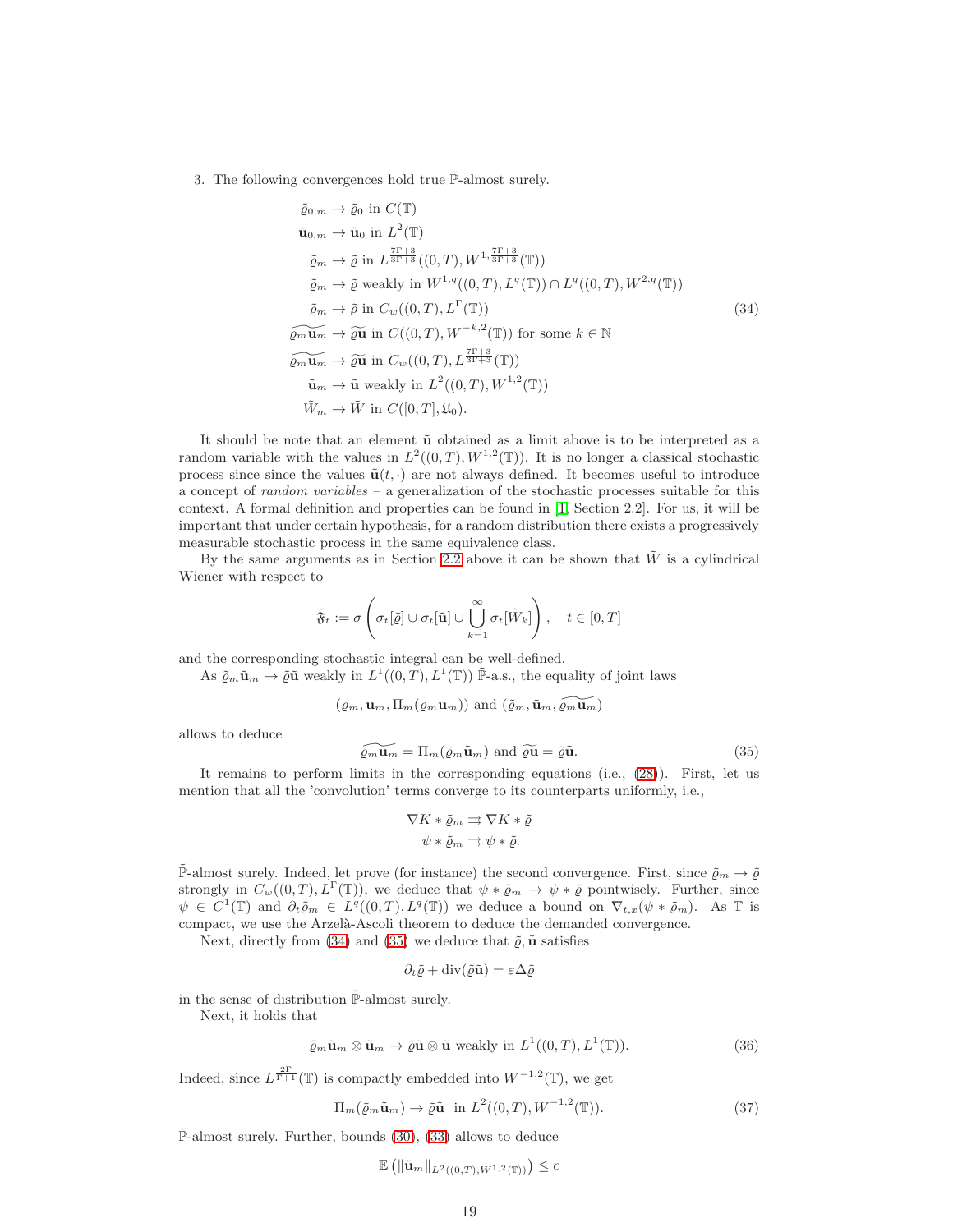similarly to [\(31\)](#page-16-1). Therefore, we deduce the weak convergence  $\tilde{\mathbf{u}}_m \to \tilde{\mathbf{u}}$  in  $L^2((0,T), W^{1,2}(\mathbb{T}))$  $\tilde{\mathbb{P}}$ -almost surely. This combined with [\(37\)](#page-18-2) imply [\(36\)](#page-18-3).

Next, we claim that

<span id="page-19-0"></span>
$$
\Pi_m[F_{k,\varepsilon}(\tilde{\varrho}_m, \tilde{\mathbf{u}}_m)] \to F_{k,\varepsilon}(\tilde{\varrho}, \tilde{\mathbf{u}}) \text{ in } L^p(\tilde{\Omega} \times (0,T) \times \mathbb{T})
$$
\n(38)

for any  $p \in (1,\infty)$ . Indeed,

$$
\sqrt{\tilde{\varrho}_m}\tilde{\mathbf{u}}_m\to\sqrt{\tilde{\varrho}}\tilde{\mathbf{u}}
$$

in  $L^2((0,T)\times\mathbb{T})$   $\widetilde{\mathbb{P}}$ -almost surely yielding  $\sqrt{\widetilde{\varrho}_m}\widetilde{\mathbf{u}}_m \to \sqrt{\widetilde{\varrho}}\widetilde{\mathbf{u}}$  almost everywhere in  $\widetilde{\Omega}\times(0,T)\times\mathbb{T}$ . Next, the convergence [\(34\)](#page-18-0) yields  $\tilde{\varrho}_m \to \tilde{\varrho}$  almost everywhere in  $\tilde{\Omega} \times (0,T) \times \mathbb{T}$ . Next, the mapping

$$
(\varrho, \sqrt{\varrho} \mathbf{u}) \mapsto F_{k,\varepsilon} \left( \varrho, \frac{\sqrt{\varrho} \mathbf{u}}{\sqrt{\varrho}} \right)
$$

is continuous and therefore

$$
F_{k,\varepsilon}(\tilde{\varrho}_m, \tilde{\mathbf{u}}_m) \to F_{k,\varepsilon}(\tilde{\varrho}, \tilde{\mathbf{u}})
$$

almost everywhere. The bound [\(13\)](#page-6-1) together with the Vitali convergence theorem then yield [\(38\)](#page-19-0).

Next, the mass conservation law [\(17\)](#page-6-4) implies that  $\tilde{\varrho}_m \in L^{\infty}(\tilde{\Omega}, L^1((0,T) \times \mathbb{T}))$  and since  $\tilde{\varrho}_m \in L^r(\tilde{\Omega}, L^{\infty}((0,T), L^{\Gamma}(\mathbb{T})))$  due to [\(30\)](#page-15-3), we have (once again by the Vitali convergence theorem) that

<span id="page-19-1"></span>
$$
\tilde{\varrho}_m \to \tilde{\varrho} \text{ strongly in } L^q(\tilde{\Omega} \times (0,T) \times \mathbb{T})
$$
\n(39)

for some  $q > 2$ . This together with [\(38\)](#page-19-0) yield

$$
\tilde{\varrho}_m \Pi_m(F_{k,\varepsilon}(\tilde{\varrho}_m, \tilde{\mathbf{u}}_m) \to \tilde{\varrho} F_{k,\varepsilon}(\tilde{\varrho}, \tilde{\mathbf{u}})
$$
 strongly in  $L^2(\tilde{\Omega} \times (0,T) \times \mathbb{T})$ .

To pass to a limit in the stochastic integral we proceed similarly as in the previous section. At first, we strengthen [\(39\)](#page-19-1) to obtain an appropriate convergence result for the stochastic process  $\tilde{\varrho}_m \Pi_m[\mathbb{F}_{\varepsilon}(\tilde{\varrho}_m, \tilde{\mathbf{u}}_m)]$  and afterward, we apply Lemma [1.2.](#page-2-1)

From the properties of  $\Pi_m$ , inequalities [\(13\)](#page-6-1), [\(30\)](#page-15-3) we get

$$
\tilde{\mathbb{E}} \int_0^T \left\| \int_{\mathbb{T}} \tilde{\varrho}_m \Pi_m [\mathbb{F}_{\varepsilon}(\tilde{\varrho}_m, \tilde{\mathbf{u}}_m)] dx \right\|_{L_2(\mathfrak{U}, \mathbb{R})}^2 dt = \tilde{\mathbb{E}} \int_0^T \sum_{k=1}^\infty \left( \int_{\mathbb{T}} \tilde{\varrho}_m \Pi_m [F_{k,\varepsilon}(\tilde{\varrho}_m, \tilde{\mathbf{u}}_m)] dx \right)^2 dt
$$
  

$$
\leq c \sum_{k=1}^\infty f_{k,\varepsilon}^2 \tilde{\mathbb{E}} \int_0^T \left( \int_{\mathbb{T}} \tilde{\varrho}_m^q dx \right)^2 dt \leq c.
$$

which leads to

$$
\tilde{\varrho}_m \Pi_m[F_{k,\varepsilon}(\tilde{\varrho}_m, \tilde{\mathbf{u}}_m)] \to \tilde{\varrho} F_{k,\varepsilon}(\tilde{\varrho}, \tilde{\mathbf{u}}) \quad \text{in } L^r(\tilde{\Omega}, L^2((0,T), L^2(\mathbb{T})))
$$

for some  $r > 2$ . It follows that

<span id="page-19-2"></span>
$$
\tilde{\varrho}_m \Pi_m[\mathbb{F}_{\varepsilon}(\tilde{\varrho}_m, \tilde{\mathbf{u}}_m)] \to \tilde{\varrho} \mathbb{F}_{\varepsilon}(\tilde{\varrho}, \tilde{\mathbf{u}}) \quad \text{in } L^2(0, T, L_2(\mathfrak{U}, L^2(\mathbb{T}))) \; \tilde{\mathbb{P}}\text{-a.s.}
$$

which together with the convergence of  $\tilde{W}_m$  in [\(34\)](#page-18-0) and application of Lemma [1.2](#page-2-1) gives a desired result.

As a consequence of the previous ideas we get

$$
\int_{0}^{T} \int_{\mathbb{T}} \varrho \mathbf{u} \cdot \partial_{t} \varphi \, dx dt + \int_{\mathbb{T}} \varrho_{0} \mathbf{u}_{0} \varphi(0, \cdot) \, dx - \int_{\mathbb{T}} \varrho(T, \cdot) \mathbf{u}(T, \cdot) \varphi(T, \cdot) \, dx \n+ \int_{0}^{T} \int_{\mathbb{T}} \varrho \mathbf{u} \otimes \mathbf{u} : \nabla \varphi + p_{\delta}(\varrho) \operatorname{div} \varphi \, dx dt - \int_{0}^{T} \int_{\mathbb{T}} S(D\mathbf{u}) : D\varphi \, dx dt = \n- \varepsilon \int_{0}^{T} \int_{\mathbb{T}} \nabla(\varrho \mathbf{u}) \nabla \varphi \, dx dt + \int_{0}^{T} \int_{\mathbb{T}} \varrho \nabla K * \varrho \varphi \, dx dt \n- \int_{0}^{T} \int_{\mathbb{T}} \varrho(t, x) \varphi(x) \int_{\mathbb{T}} \varrho(t, y) \psi(x - y) (\mathbf{u}(t, y) - \mathbf{u}(t, x)) \, dx dy dt \n+ \sum_{k=1}^{\infty} \int_{0}^{T} \int_{\mathbb{T}} \mathbf{G}_{k}(\varrho, \varrho \mathbf{u}) \cdot \varphi \, dx d\tilde{W}_{k} \quad (40)
$$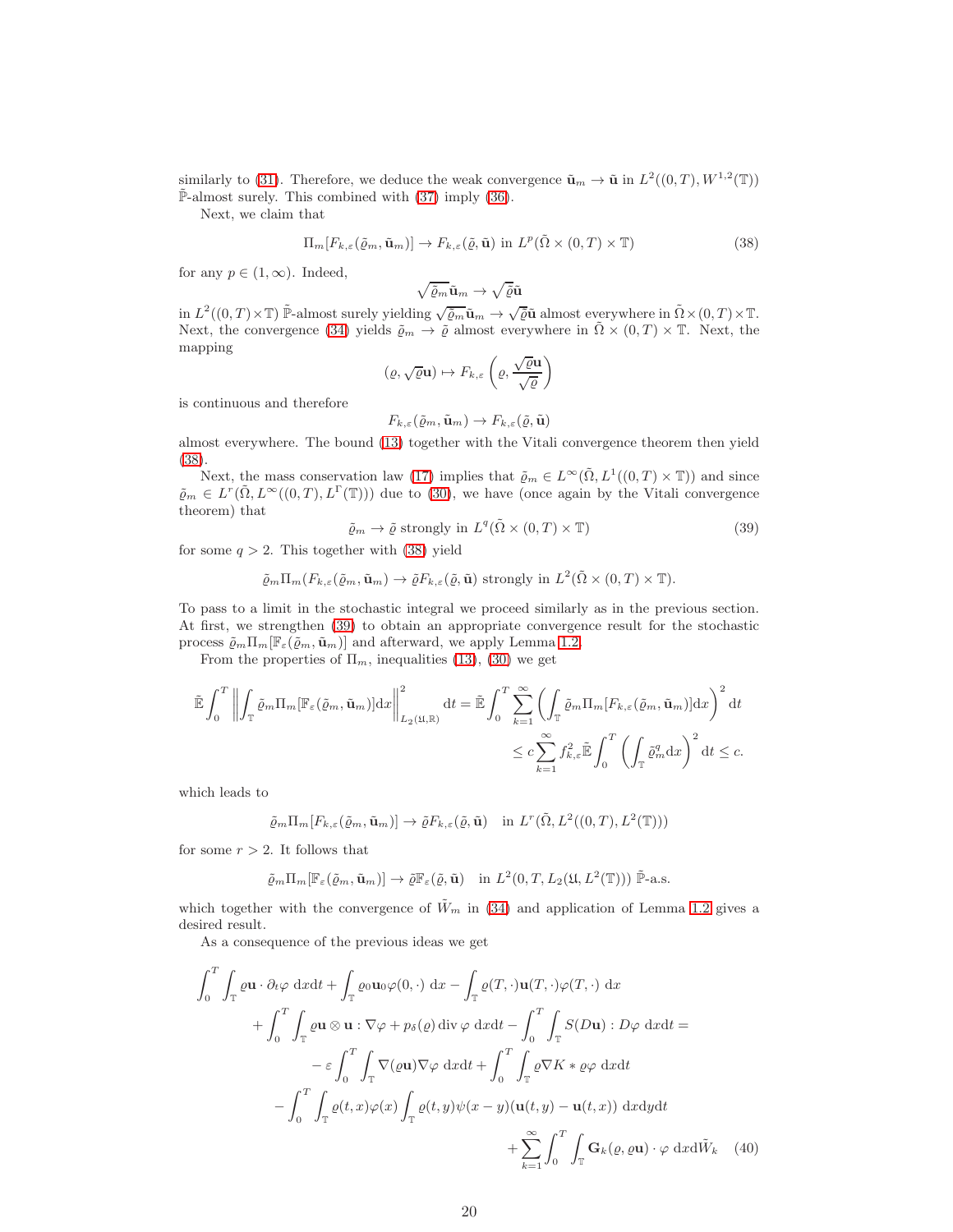$\widetilde{\mathbb{P}}$ -almost surely for every test function  $\varphi \in C_c^{\infty}([0, T] \times \mathbb{T})$ 

Finally, we need to consider the limit in the energy balance. First we claim that

<span id="page-20-1"></span>
$$
\int_0^T \int_{\mathbb{T}} \tilde{\varrho}_m \Pi_m[\mathbb{F}_{\varepsilon}(\tilde{\varrho}_m, \tilde{\mathbf{u}}_m)] \tilde{\mathbf{u}}_m \, \mathrm{d}x \mathrm{d}\tilde{W}_m \to \int_0^T \int_{\mathbb{T}} \tilde{\varrho} \mathbb{F}_{\varepsilon}(\tilde{\varrho}, \tilde{\mathbf{u}}) \tilde{\mathbf{u}} \, \mathrm{d}x \mathrm{d}\tilde{W} \tag{41}
$$

in  $L^2(0,T)$  in probability.

This can be deduced as in the previous subsection. Taking into account [\(41\)](#page-20-1) and the lowersemi-continuity of convex functionals we obtain that the limits  $\tilde{\varrho}$ ,  $\tilde{\mathbf{u}}$  satisfy [\(29\)](#page-15-1) without any projections  $\Pi_m$ .

## <span id="page-20-0"></span>3 Vanishing of auxiliary terms

We work with a dissipative martingale solution to

<span id="page-20-2"></span>
$$
d\varrho + \operatorname{div}(\varrho \mathbf{u}) dt = \varepsilon \Delta \varrho dt
$$
  
\n
$$
d(\varrho \mathbf{u}) + \operatorname{div}(\varrho \mathbf{u} \otimes \mathbf{u}) dt + \nabla p_{\delta}(\varrho) dt = \varepsilon \Delta(\varrho \mathbf{u}) dt + \operatorname{div} S(D\mathbf{u}) dt
$$
  
\n
$$
- \varrho(\nabla K * \varrho) dt + \varrho(\psi * (\varrho \mathbf{u}) - \mathbf{u}(\psi * \varrho)) dt
$$
\n(42)  
\n
$$
+ \varrho(\mathbb{G}_{\varepsilon}(\varrho, \mathbf{u})) dW
$$

and the goal of this section is to go with  $\varepsilon$  and  $\delta$  to 0.

#### 3.1 Limit  $\varepsilon \to 0$ .

Throughout this subsection, we consider  $\delta > 0$  to be fixed.

We assume that there is a probability  $\Lambda$  on  $L^1(\mathbb{T}) \times L^1(\mathbb{T}, \mathbb{R}^3)$  such that

<span id="page-20-5"></span>
$$
\Lambda\{\varrho > 0\} = 1, \ \Lambda\left\{\underline{\varrho} \le \int_{\mathbb{T}} \varrho \, \mathrm{d}x \le \overline{\varrho}\right\} = 1\tag{43}
$$

for some deterministic constants  $0 < \underline{\varrho} \leq \overline{\varrho} < \infty$ , and

<span id="page-20-6"></span>
$$
\int_{L^1(\mathbb{T}) \times L^1(\mathbb{T}, \mathbb{R}^3)} \left| \int_{\mathbb{T}} \frac{1}{2} \frac{|\mathbf{q}|^2}{\varrho} + P_\delta(\varrho) \right|^r \, \mathrm{d}\Lambda \le c < \infty \tag{44}
$$

for some  $r \geq 4$ .

Next, let  $\varrho_0, \mathbf{q}_0$  be an initial condition whose law is  $\Lambda(\varrho_0, \mathbf{q}_0)$ . We define  $\varrho_{0,\varepsilon} \in C^{2+\nu}(\mathbb{T})$ such that  $0 < \varepsilon \leq \varrho_{0,\varepsilon} \leq \frac{1}{\varepsilon}$ ,  $\underline{\varrho}/2 \leq \int_{\mathbb{T}} \varrho_{0,\varepsilon} dx \leq 2\overline{\varrho}$  and

<span id="page-20-3"></span>
$$
\varrho_{0,\varepsilon} \to \varrho_0 \text{ in } L^p(\Omega, L^\Gamma(\mathbb{T})), \ p \in [1, r\Gamma]. \tag{45}
$$

Further, we define  $\mathbf{q}_{0,\varepsilon}$  such that  $\frac{|\mathbf{q}_{0,\varepsilon}|^2}{q_0}$  $\frac{d_{0,\varepsilon}|^2}{\varrho_{0,\varepsilon}} \in L^p(\Omega, L^1(\mathbb{T})), p \in [1, r]$  and

$$
\mathbf{q}_{0,\varepsilon} \to \mathbf{q}_0 \text{ in } L^p(\Omega; L^1(\mathbb{T})), \ p \in [1, r]
$$
  
\n
$$
\frac{\mathbf{q}_{0,\varepsilon}}{\sqrt{\varrho_{0,\varepsilon}}} \to \frac{\mathbf{q}_0}{\sqrt{\varrho_0}} \text{ in } L^p(\Omega, L^2(\mathbb{T})), \ p \in [1, 2r].
$$
\n(46)

<span id="page-20-4"></span>We denote by  $\varrho_{\varepsilon}$  and  $\mathbf{u}_{\varepsilon}$  a solution to [\(42\)](#page-20-2) associated to some coefficient  $\varepsilon > 0$ . Without loss of generality we can assume that all the solutions are defined on the standard probability space  $([0, 1], \overline{\mathfrak{B}([0, 1])}, \mathfrak{L})$  (it is a consequence of the Jakubowski-Skorokhod theorem). Moreover, we can assume there exists the common Wiener process W for all  $\varepsilon$  (because we can carry out the compactness argument from the previous section for any subsequence  $\{\varepsilon_k\}_{k\in\mathbb{N}}$  at once).

Note that a solution to [\(42\)](#page-20-2) is constructed in the previous section and we may assume that  $\varrho_{\varepsilon}$  and  $\mathbf{u}_{\varepsilon}$  satisfy [\(29\)](#page-15-1). Similarly as before we deduce (also with the help of the mass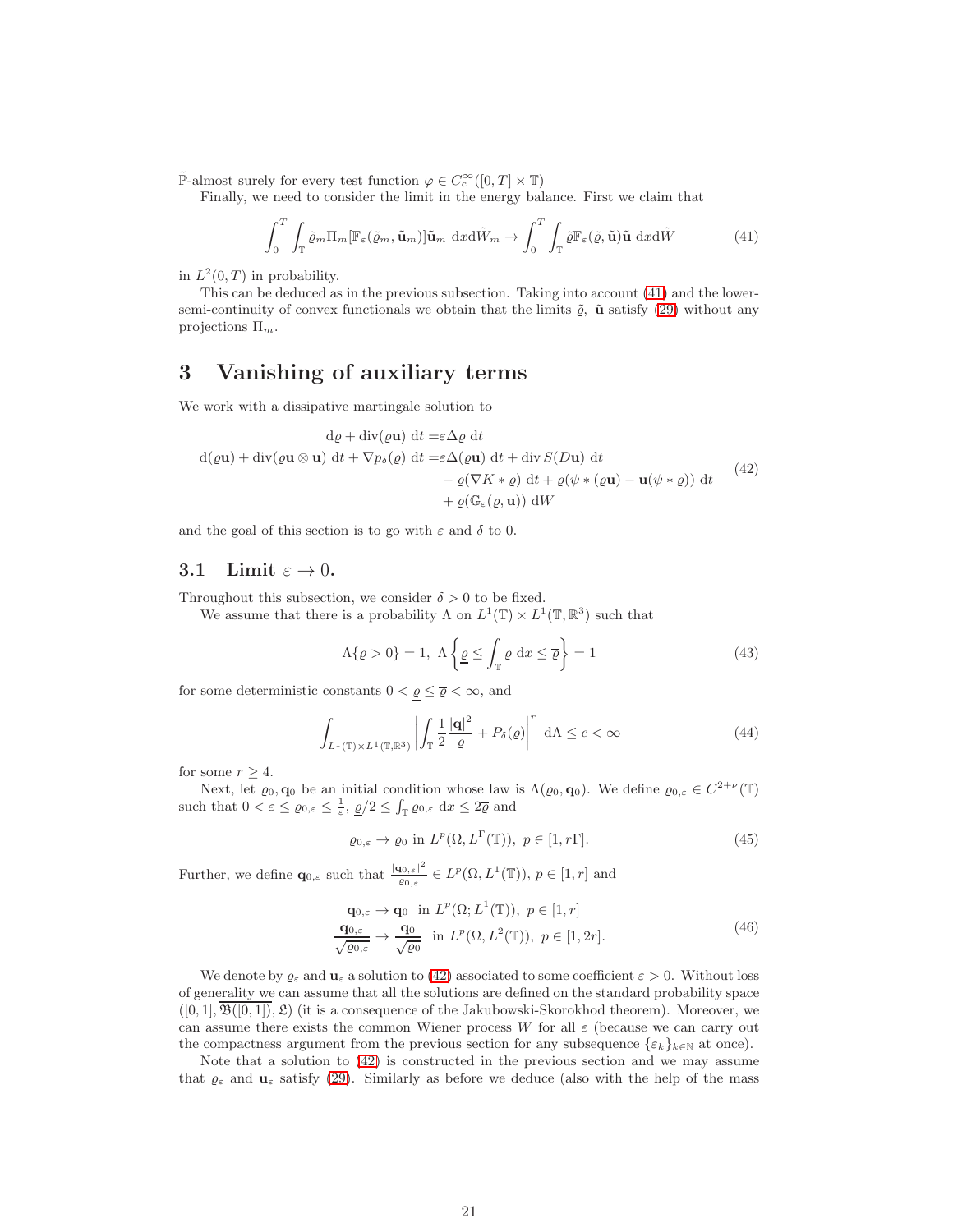conservation law)

$$
\forall \tau \in [0, T], \quad \int_{\mathbb{T}} \varrho(\tau, x) dx = \int_{\mathbb{T}} \varrho_0(x) dx
$$

$$
\mathbb{E} \left[ \left| \sup_{t \in [0, T]} ||\varrho||_{L^{\gamma}(\mathbb{T})}^{\gamma} \right|^{r} \right] + \mathbb{E} \left[ ||\sqrt{\varepsilon} \nabla \varrho||_{L^{2}((0, T), L^{2}(\Omega))}^{2r} \right] \leq c
$$

$$
\mathbb{E} \left[ \left| \sup_{t \in [0, T]} ||\varrho||_{L^{1}(\mathbb{T})}^{2} \right|^{r} + \left| \sup_{t \in [0, T]} ||\varrho u||_{L^{2\Gamma/(T+1)}(\mathbb{T})}^{2r/(T+1)} \right|^{r} \right] \leq c
$$

$$
\mathbb{E} \left[ ||\nabla u||_{L^{2}((0, T), L^{2}(\mathbb{T}))}^{2r} \right] \leq c
$$
\n(47)

<span id="page-21-0"></span>where c depends on the initial data.

Next, we have

<span id="page-21-1"></span>Lemma 3.1. There is a constant c such that

$$
\mathbb{E}\left[\left|\int_0^T \int_{\mathbb{T}} p(\varrho)\varrho + \delta \varrho^{\Gamma+1} \, \mathrm{d}x \mathrm{d}t\right|\right] \leq c.
$$

*Proof.* We take a test function  $\varphi = \nabla \Delta^{-1}(\varrho - (\varrho)_{\mathbb{T}})$  in [\(40\)](#page-19-2) (see also [\[2,](#page-30-4) Theorem A.4.1]). We get

$$
\int_{0}^{T} \int_{\mathbb{T}} p_{\delta}(\varrho) \varrho \, dxdt
$$
\n
$$
= \int_{0}^{T} \int_{\mathbb{T}} \varrho \mathbf{u}(\nabla \Delta^{-1} \operatorname{div}(\varrho \mathbf{u})) \, dxdt - \int_{\mathbb{T}} \varrho \mathbf{u} \mathbf{u}(\nabla \Delta^{-1}(\varrho \mathbf{u} - (\varrho \mathbf{u}) \mathbf{r})) \, dx
$$
\n
$$
+ \int_{\mathbb{T}} \varrho(T, \cdot) \mathbf{u}(T, \cdot) \nabla \Delta^{-1}(\varrho(T, \cdot) - (\varrho(T, \cdot)) \mathbf{r}) \, dx
$$
\n
$$
- \int_{0}^{T} \int_{\mathbb{T}} \varrho \mathbf{u} \otimes \mathbf{u} : \nabla^{2} \Delta^{-1}(\varrho - (\varrho) \mathbf{r}) \, dxdt
$$
\n
$$
+ \int_{0}^{T} \int_{\mathbb{T}} p_{\delta}(\varrho)(\varrho) \mathbf{r} \, dxdt + \int_{0}^{T} \int_{\mathbb{T}} S(D\mathbf{u}) : D(\nabla \Delta^{-1}(\varrho - (\varrho) \mathbf{r})) \, dxdt
$$
\n
$$
- \varepsilon \int_{0}^{T} \int_{\mathbb{T}} \nabla(\varrho \mathbf{u}) \nabla^{2} \Delta^{-1}(\varrho - (\varrho) \mathbf{r}) \, dxdt + \int_{0}^{T} \int_{\mathbb{T}} \varrho(\nabla K * \varrho) \nabla \Delta^{-1}(\varrho - (\varrho) \mathbf{r}) \, dxdt
$$
\n
$$
- \int_{0}^{T} \int_{\mathbb{T}} \varrho \nabla \Delta^{-1}(\varrho - (\varrho) \mathbf{r})(\psi * (\varrho \mathbf{u}) - \mathbf{u}(\psi * \varrho)) \, dxdt
$$
\n
$$
+ \sum_{k=1}^{\infty} \int_{0}^{T} \int_{\mathbb{T}} \mathbb{G}_{k,\varepsilon}(\varrho, \varrho \mathbf{u}) \cdot \nabla \Delta^{-1}(\varrho - (\varrho) \mathbf{r}) \, dxdt \, W_{k} =: \sum_{i=1}^{10} \mathcal{I}_{i}.
$$

Clearly, the boundedness of the right hand side yields the demanded claim. Note also that  $\Delta^{-1}: W^{k,p}(\mathbb{T}) \to W^{k+2,p}(\mathbb{T})$  is a bounded linear operator for  $k \in \{-1,0,1,\ldots\}$  and  $p \in (1,\infty)$ . In what follows, we extensively use the energetic estimates as well as the fact that they imply (with help of [\[14,](#page-31-12) Lemma 3.2]) that

$$
\mathbb{E}\left[\|\mathbf{u}\|_{L^2((0,T),L^6(\mathbb{T}))}^{2r}\right] \leq c.
$$

We have

$$
|\mathcal{I}_1| \leq c \int_0^T \int_{\mathbb{T}} |\varrho \mathbf{u}|^2 \, dxdt \leq \int_0^T \|\varrho\|_{L^4(\mathbb{T})}^2 \|\mathbf{u}\|_{L^4}^2 \leq \|\varrho\|_{L^\infty((0,T),L^\Gamma(\mathbb{T}))}^2 \|\mathbf{u}\|_{L^2((0,T),L^4(\mathbb{T}))}^2.
$$

The bound of  $\mathcal{I}_2$  comes from the assumptions imposed on initial data. Next, since  $\varrho \in \mathcal{I}_1$  $L^{\infty}((0,T), L^{\Gamma}(\mathbb{T}))$  implies  $\nabla \Delta^{-1}(\varrho - (\varrho)_{\mathbb{T}}) \in L^{\infty}((0,T), W^{1,\Gamma}(\mathbb{T})) \subset L^{\infty}((0,T), L^{\infty}(\mathbb{T}))$  we get by the Hölder inequality

$$
\begin{aligned} |\mathcal{I}_3| \leq & \int_{\mathbb{T}} \sqrt{\varrho} (\sqrt{\varrho}|\mathbf{u}|) |\nabla \Delta^{-1}(\varrho - (\varrho)_\mathbb{T})| \, \mathrm{d}x \\ \leq & \|\nabla \Delta^{-1}(\varrho - (\varrho)_\mathbb{T})\|_{L^\infty((0,T)\times\mathbb{T})} \|\varrho\|_{L^\infty((0,T),L^\Gamma(\mathbb{T}))}^{\frac{1}{2}} \|\varrho\mathbf{u}\|^2\|_{L^\infty((0,T),L^1(\mathbb{T}))}^{\frac{1}{2}}. \end{aligned}
$$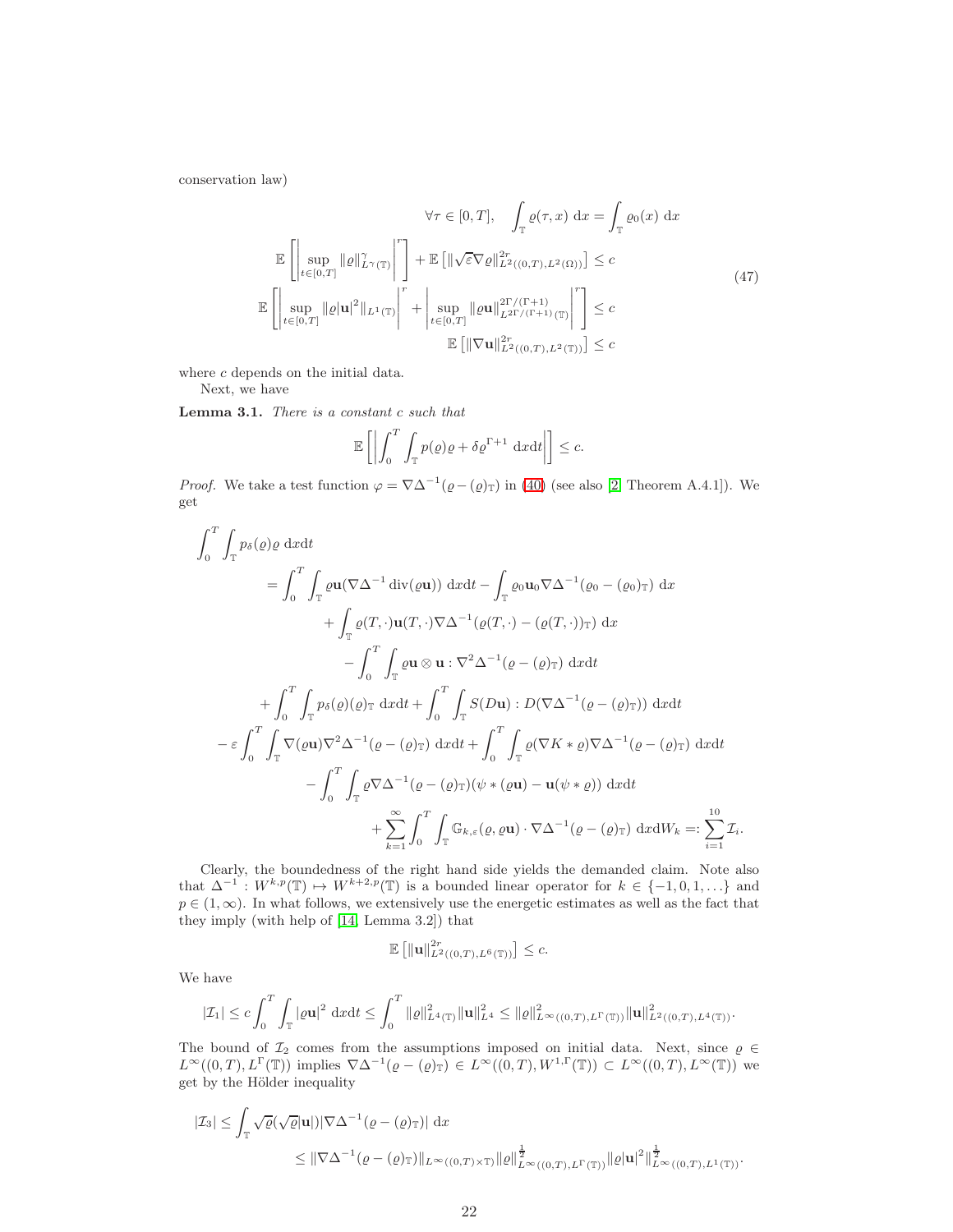Further,

$$
|\mathcal{I}_4|\leq c\|\varrho\|^2_{L^\infty((0,T),L^\Gamma(\mathbb{T}))}\|\mathbf{u}\|^2_{L^2((0,T),L^6(\mathbb{T}))}.
$$

Recall that the mass conservation law implies  $(\varrho)$ <sub>T</sub> is constant over time and thus

$$
|\mathcal{I}_5| \le c \int_0^T \int_{\mathbb{T}} p_\delta(\varrho) \, \mathrm{d}x \mathrm{d}t \le c ||\varrho||_{L^\infty((0,T),L^\Gamma(\mathbb{T}))}.
$$

Next, the Sobolev embedding yields

$$
|\mathcal{I}_6| \le c \|\mathbf{u}\|_{L^2((0,T),W^{1,2}(\mathbb{T}))} \|\Delta^{-1}(\varrho - (\varrho)_\mathbb{T})\|_{L^2((0,T),W^{1,2}(\mathbb{T}))}
$$
  

$$
\le c \|\mathbf{u}\|_{L^2((0,T),W^{1,2}(\mathbb{T}))} \|\varrho\|_{L^\infty((0,T),L^\Gamma(\mathbb{T}))}
$$

We have

$$
\begin{split} |\mathcal{I}_7| \leq c\varepsilon\int_0^T\int_\mathbb{T} |\nabla(\varrho\mathbf{u})| \varrho\ \mathrm{d}x\mathrm{d}t \leq c\varepsilon\int_0^T\int_\mathbb{T} |\nabla\varrho| |\mathbf{u}| \varrho\ \mathrm{d}x\mathrm{d}t + c\varepsilon\int_0^T\int_\mathbb{T} \varrho^2 |\nabla\mathbf{u}| \ \mathrm{d}x\mathrm{d}t \\ \leq c\varepsilon\left(\|\nabla\varrho\|_{L^2((0,T)\times\mathbb{T})}\|\mathbf{u}\|_{L^2((0,T),L^6(\mathbb{T}))}\|\varrho\|_{L^\infty((0,T),L^\Gamma(\mathbb{T}))} \right. \\ \left. + \|\varrho\|_{L^\infty((0,T),L^4(\mathbb{T}))}^2\|\nabla\mathbf{u}\|_{L^2((0,T),L^2(\mathbb{T}))}^2\right). \end{split}
$$

and [\(47\)](#page-21-0) yields  $\mathcal{E}[|I_7|] \leq c$ . Further,

$$
|\mathcal{I}_8| \le c(K,M) \int_0^T \int_{\mathbb{T}} \varrho \nabla \Delta^{-1}(\varrho - (\varrho)_T) \, dx dt \le c(K,M) ||\varrho||_{L^{\infty}((0,T),L^2(\mathbb{T}))}^2.
$$

Next,

$$
|\mathcal{I}_9| \le c(\psi) \|\varrho \mathbf{u}\|_{L^\infty((0,T),L^1(\mathbb{T}))} \|\varrho\|_{L^2((0,T)\times\mathbb{T})}^2 + c(\psi,M) \|\varrho\|_{L^4((0,T)\times\mathbb{T})}^4 \|\mathbf{u}\|_{L^2((0,T)\times\mathbb{T})}^2
$$

and thus also  $\mathcal{I}_9$  can be controlled by estimates in [\(47\)](#page-21-0). In order to bound  $\mathcal{I}_{10}$  we employ the Burkholder-Davis-Gundy inequality to deduce

$$
\mathbb{E}[|{\cal I}_{10}|^r] \leq \mathbb{E}\left[\int_0^T \sum_{k=1}^\infty \left|\int_{\mathbb{T}} \varrho F_{k,\varepsilon}(\varrho,\mathbf{u}) \nabla \Delta^{-1}(\varrho-(\varrho)_\mathbb{T}) \, \mathrm{d} x\right|^2 \, \mathrm{d} t\right]^{r/2}.
$$

Next, [\(14\)](#page-6-5) yields  $|F_{k,\varepsilon}(\varrho,\mathbf{u})| \leq f_k|1+\mathbf{u}|$  and thus we have

$$
\left| \int_{\mathbb{T}} \varrho F_{k,\varepsilon} \nabla \Delta^{-1} (\varrho - (\varrho)_\mathbb{T}) \, dx \right| \leq f_k \| \varrho \|_{L^\infty((0,T),L^\Gamma(\mathbb{T}))} \int_{\mathbb{T}} \varrho + |\varrho \mathbf{u}| \, dx
$$

which yields the demanded bound of  $\mathcal{I}_{10}$ .

We introduce a Young measure  $\nu_{\varepsilon} : [0, T] \times \mathbb{T} \to \mathbb{P}(\mathbb{R} \times \mathbb{R}^3 \times \mathbb{R}^{3 \times 3})$  as

$$
\nu_{\varepsilon,t,x} = \delta_{\varrho_{\varepsilon}(t,x),\mathbf{u}_{\varepsilon}(t,x),\nabla \mathbf{u}_{\varepsilon}(t,x)}.
$$

Next,

$$
\mathcal{X} := \mathcal{X}_{\varrho_0} \times \mathcal{X}_{\mathbf{q}_0} \times \mathcal{X}_{\mathbf{q}_0/\sqrt{\varrho_0}} \times \mathcal{X}_{\varrho} \times \mathcal{X}_{\varrho \mathbf{u}} \times \mathcal{X}_{\mathbf{u}} \times \mathcal{X}_{W} \times \mathcal{X}_{E} \times \mathcal{X}_{V}.
$$

where

$$
\mathcal{X}_{\varrho_{0}} = L^{\Gamma}(\mathbb{T})
$$
  
\n
$$
\mathcal{X}_{\mathbf{q}_{0}} = L^{1}(\mathbb{T})
$$
  
\n
$$
\mathcal{X}_{\mathbf{q}_{0}/\sqrt{\varrho_{0}}} = L^{2}(\mathbb{T})
$$
  
\n
$$
\mathcal{X}_{\varrho} = L^{\Gamma+1}((0, T) \times \mathbb{T}, w) \cap C_{w}([0, T], L^{\Gamma}(\mathbb{T}))
$$
  
\n
$$
\mathcal{X}_{\varrho} = C_{w}([0, T], L^{2\Gamma/(\Gamma+1)}(\mathbb{T})) \cap C([0, T], W^{-k, 2}(\mathbb{T})), k > \frac{5}{2}
$$
  
\n
$$
\mathcal{X}_{\mathbf{u}} = L^{2}((0, T), W^{1, 2}, w)
$$
  
\n
$$
\mathcal{X}_{W} = C([0, T], \mathfrak{U})
$$
  
\n
$$
\mathcal{X}_{E} = L^{\infty}([0, T], \mathcal{M}_{b}(\mathbb{T}), w^{*})
$$
  
\n
$$
\mathcal{X}_{V} = L^{\infty}_{w^{*}}((0, T) \times \mathbb{T}, w^{*})
$$

 $\Box$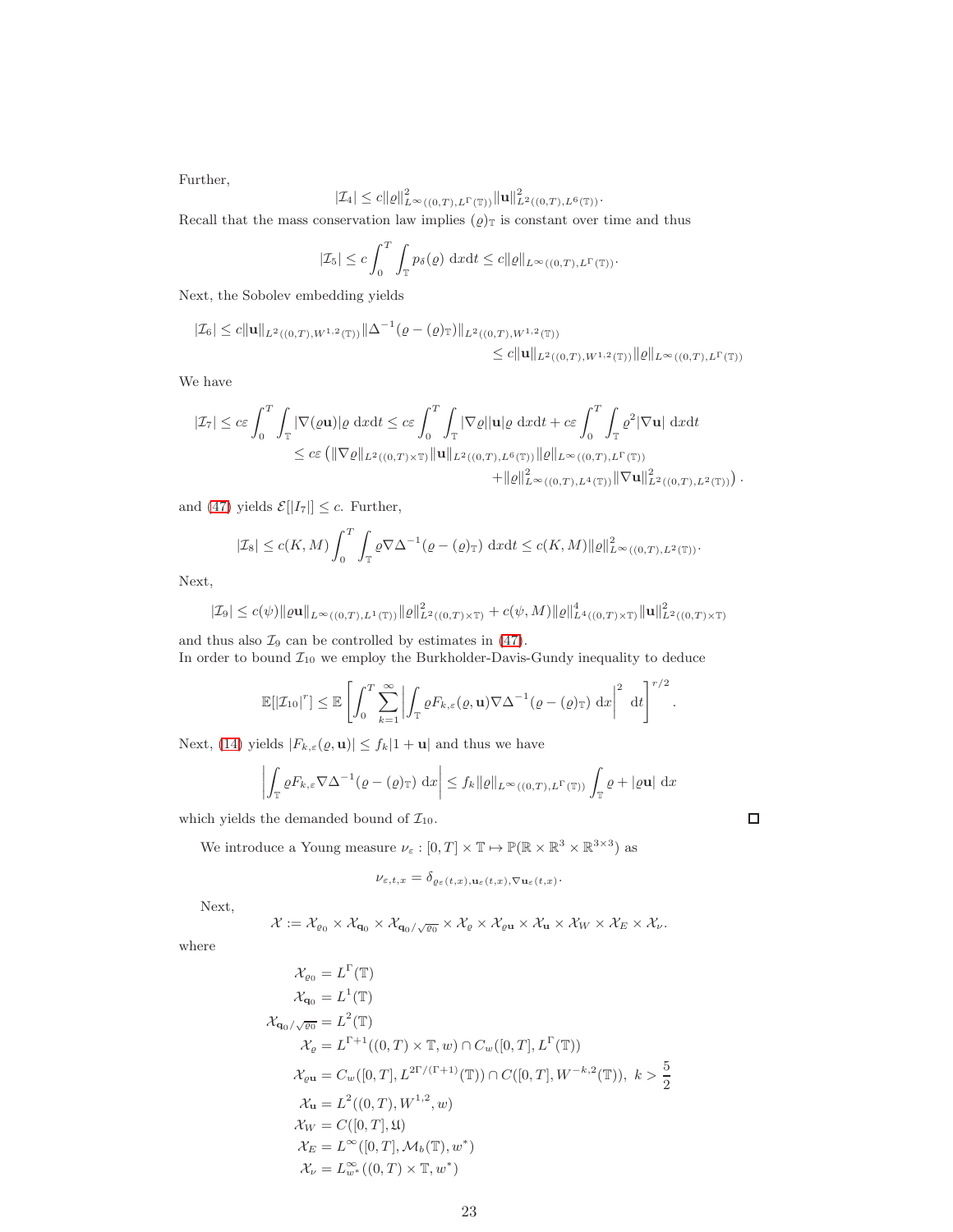Let  $E_{\delta}(\varrho_{\varepsilon}, \mathbf{u}_{\varepsilon})$  be defined as

$$
E_{\delta}(\varrho_{\varepsilon}, \mathbf{u}_{\varepsilon}) = \frac{1}{2} \varrho_{\varepsilon} |\mathbf{u}_{\varepsilon}|^2 + P_{\delta}(\varrho_{\varepsilon}) + \frac{1}{2} \varrho_{\varepsilon} K * \varrho_{\varepsilon}.
$$

We are going to prove that

$$
\left\{\mathcal{L}\left[\varrho_{0,\varepsilon}, \mathbf{q}_{0,\varepsilon}, \frac{\mathbf{q}_{0,\varepsilon}}{\sqrt{\varrho_{0,\varepsilon}}}, \varrho_{\varepsilon}, \varrho_{\varepsilon} \mathbf{u}_{\varepsilon}, \mathbf{u}_{\varepsilon}, W, E_{\delta}(\varrho_{\varepsilon}, \mathbf{u}_{\varepsilon}), \nu_{\varepsilon}\right], \varepsilon\in(0,1)\right\}
$$

is tight on  $\mathcal{X}$ . This is going to be done in several steps.

First, the tightness of laws of  $\varrho_{0,\varepsilon}$ ,  $\mathbf{q}_{0,\varepsilon}$  and  $\frac{\mathbf{q}_{0,\varepsilon}}{\varrho_{0,\varepsilon}}$  follows directly from the definition of initial conditions (see  $(45)$  and  $(46)$ ). The tightness of W is also clear.

The tightness of  $\mathcal{L}[\mathbf{u}_{\varepsilon}]$  in  $\mathcal{X}_{\mathbf{u}}$  can be obtained similarly as in the previous chapter – see [\(25\)](#page-9-0). The same true is also for the tightness of  $\mathcal{L}[\varrho_{\varepsilon}u_{\varepsilon}]$  in  $\mathcal{X}_{\varrho}$  and  $\mathcal{L}[\varrho_{\varepsilon}]$  in  $\mathcal{X}_{\varrho}$ .

Next,  $\mathcal{L}[E_{\delta}(\varrho_{\varepsilon}, \mathbf{u}_{\varepsilon})]$  is tight in  $\mathcal{X}_E$ . This follows directly from the definition of  $E_{\delta}$  and [\(47\)](#page-21-0).

In order to prove that  $\{\mathcal{L}[\nu_{\varepsilon}], \varepsilon \in (0,1)\}\$ is tight on  $\mathcal{X}_{\nu}$  we use [\[2,](#page-30-4) Corollary 2.8.6]. We define

$$
B_R := \left\{ \nu \in L_{w^*}^{\infty}((0,T) \times \mathbb{T}, \mathbb{P}(\mathbb{R}^{13})), \int_0^T \int_{\mathbb{T}} \int_{\mathbb{R}^{13}} \left( |\xi_1|^{\Gamma+1} + \sum_{i=1}^{13} |\xi_i|^2 \right) d\nu_{t,x}(\xi) dxdt \leq R \right\}.
$$

this set is relatively compact in  $(L^{\infty}_{w^*}((0,T)\times\mathbb{T}, \mathbb{P}(\mathbb{R}^{13})), w^*)$ . Further, we deduce that

$$
\mathcal{L}[\nu_{\varepsilon}](B_R^c) = \mathbb{P}\left(\int_0^T \int_{\mathbb{T}} \int_{\mathbb{R}^{13}} \left(|\xi_1|^{\Gamma+1} + \sum_{i=1}^{13} |\xi_i|^2\right) d\nu_{t,x}(\xi) dxdt > R\right)
$$
  
= 
$$
\mathbb{P}\left(\int_0^T \int_{\mathbb{T}} |\varrho_{\varepsilon}|^{\Gamma+1} + |\mathbf{u}_{\varepsilon}|^2 + |\nabla \mathbf{u}_{\varepsilon}|^2 dxdt > R\right) \leq \frac{C}{R}.
$$

which yields the desired tightness.

Therefore, we use the Jakubowski-Skorokhod theorem in order to deduce the existence of

$$
\left( \tilde{\varrho}_{0,\varepsilon}, \tilde{\mathbf{q}}_{0,\varepsilon}, \frac{\tilde{\mathbf{q}}_{0,\varepsilon}}{\sqrt{\varrho_{0,\varepsilon}}}, \tilde{\varrho}_{\varepsilon}, \widetilde{\varrho_{\varepsilon}\mathbf{u}_{\varepsilon}}, \tilde{\mathbf{u}}_{\varepsilon}, \tilde{W}_{\varepsilon}, \tilde{E}_{\delta}(\varrho_{\varepsilon}, \mathbf{u}_{\varepsilon}), \tilde{\nu}_{\varepsilon} \right)
$$

and

$$
\left(\tilde{\varrho}_0,\tilde{q}_0,\frac{\tilde{q}_0}{\sqrt{\varrho_0}},\tilde{\varrho},\widetilde{\varrho}\tilde{\mathbf{u}},\tilde{\mathbf{u}},\tilde{W},\tilde{E}_\delta(\varrho,\mathbf{u}),\tilde{\nu}\right)
$$

such that

• the laws of

$$
\left( \tilde{\varrho}_{0,\varepsilon}, \tilde{\mathbf{q}}_{0,\varepsilon}, \frac{\tilde{\mathbf{q}}_{0,\varepsilon}}{\sqrt{\varrho_{0,\varepsilon}}}, \tilde{\varrho}_{\varepsilon}, \widetilde{\varrho_{\varepsilon}\mathbf{u}_{\varepsilon}}, \tilde{\mathbf{u}}_{\varepsilon}, \tilde{W}_{\varepsilon}, \tilde{E}_{\delta}(\varrho_{\varepsilon}, \mathbf{u}_{\varepsilon}), \tilde{\nu}_{\varepsilon} \right)
$$

and

$$
\left(\varrho_{0,\varepsilon}, \mathbf{q}_{0,\varepsilon}, \frac{\mathbf{q}_{0,\varepsilon}}{\sqrt{\varrho_{0,\varepsilon}}}, \varrho_{\varepsilon}, \varrho_{\varepsilon} \mathbf{u}_{\varepsilon}, \mathbf{u}_{\varepsilon}, W_{\varepsilon}, \tilde{E}_{\delta}(\varrho_{\varepsilon}, \mathbf{u}_{\varepsilon}), \nu_{\varepsilon}\right)
$$

coincide on  $\mathcal{X}.$ 

- The law of  $(\tilde{\varrho}_0, \tilde{\mathbf{q}}_0, \frac{\tilde{\mathbf{q}}_0}{\sqrt{\varrho_0}}, \tilde{\varrho}, \tilde{\varrho}\tilde{\mathbf{u}}, \tilde{\mathbf{u}}, \tilde{W}, \tilde{E}_{\delta}(\varrho, \mathbf{u}), \tilde{\nu})$  on X is a Radon measure.
- The sequence

$$
\left( \tilde{\varrho}_{0,\varepsilon}, \tilde{\mathbf{q}}_{0,\varepsilon}, \frac{\tilde{\mathbf{q}}_{0,\varepsilon}}{\sqrt{\varrho_{0,\varepsilon}}}, \tilde{\varrho}_{\varepsilon}, \widetilde{\varrho_{\varepsilon} \mathbf{u}_{\varepsilon}}, \tilde{\mathbf{u}}_{\varepsilon}, \tilde{W}_{\varepsilon}, \tilde{E}_{\delta}(\varrho_{\varepsilon}, \mathbf{u}_{\varepsilon}), \tilde{\nu}_{\varepsilon} \right)
$$

converge to

$$
\left(\tilde{\varrho}_{0},\tilde{\mathbf{q}}_{0},\frac{\tilde{\mathbf{q}}_{0}}{\sqrt{\varrho_{0}}},\tilde{\varrho},\widetilde{\varrho\mathbf{u}},\tilde{\mathbf{u}},\tilde{W},\tilde{E}_{\delta}(\varrho,\mathbf{u}),\tilde{\nu}\right)
$$

in  $X$  almost surely.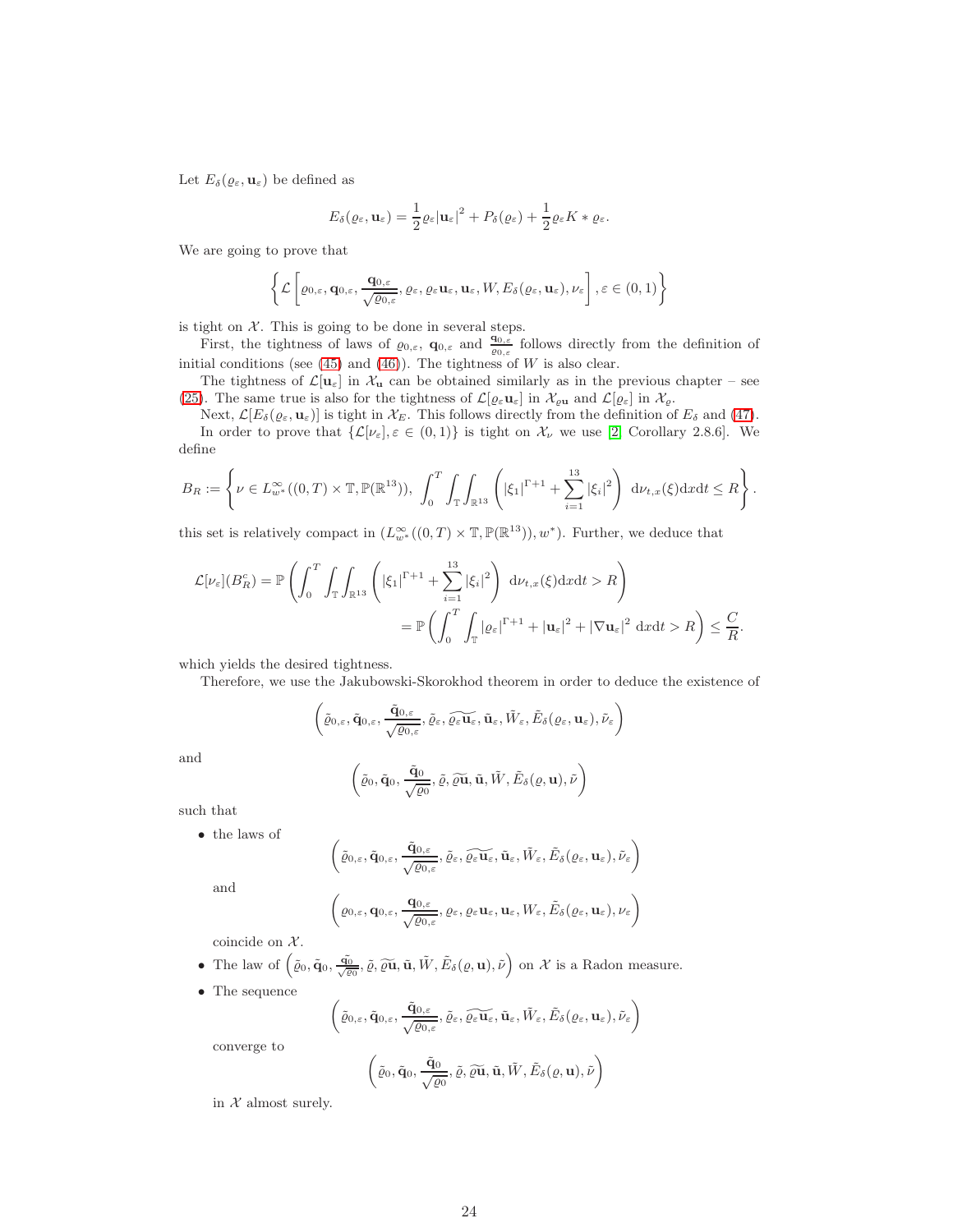We obtained that the random distribution  $[\tilde{\varrho}, \tilde{\mathbf{u}}, \tilde{W}]$  satisfies

<span id="page-24-3"></span>
$$
\mathrm{d}\tilde{\varrho}+\mathrm{div}\:\tilde{\varrho}\tilde{\mathbf{u}}\mathrm{d}t=0
$$

in the sense of distributions  $and<sup>2</sup>$  $and<sup>2</sup>$  $and<sup>2</sup>$ 

$$
\int_{0}^{T} \int_{\mathbb{T}} \tilde{\varrho} \tilde{\mathbf{u}} \partial_{t} \varphi \, dx dt + \int_{\mathbb{T}} \tilde{\varrho}_{0} \tilde{\mathbf{u}}_{0} \varphi(0, \cdot) \, dx - \int_{\mathbb{T}} \tilde{\varrho}(T, \cdot) \tilde{\mathbf{u}}(T, \cdot) \varphi(T, \cdot) \, dx + \int_{0}^{T} \int_{\mathbb{T}} \tilde{\varrho} \mathbf{u} \otimes \tilde{\mathbf{u}} : \nabla \varphi + \overline{p_{\delta}(\tilde{\varrho})} \operatorname{div} \varphi \, dx dt - \int_{0}^{T} \int_{\mathbb{T}} S(D\overline{\mathbf{u}}) : D\varphi \, dx dt = \int_{0}^{T} \int_{\mathbb{T}} \tilde{\varrho} \nabla K * \tilde{\varrho} \varphi \, dx dt - \int_{0}^{T} \int_{\mathbb{T}} \tilde{\varrho} \varphi(\psi * (\tilde{\varrho} \tilde{\mathbf{u}}) - \tilde{\mathbf{u}}(\psi * \tilde{\varrho})) \, dx dt + \sum_{k=1}^{\infty} \int_{0}^{T} \int_{\mathbb{T}} \overline{G_{k}(\tilde{\varrho}, \tilde{\varrho} \tilde{\mathbf{u}})} \cdot \varphi \, dx dW. \quad (48)
$$

This follows as soon as we prove that

<span id="page-24-1"></span>
$$
\tilde{\varrho}_{\varepsilon} F_{k,\varepsilon}(\tilde{\varrho}_{\varepsilon}, \tilde{\mathbf{u}}_{\varepsilon}) \to \overline{\tilde{\varrho} F_{k}(\tilde{\varrho}, \tilde{\mathbf{u}})} = \overline{G_{k}(\tilde{\varrho}, \tilde{\varrho} \tilde{\mathbf{u}})}
$$
(49)

in  $L^2((0,T),W^{-l,2}(\mathbb{T}))$ . First, we have

$$
\int_{\mathbb{T}} \tilde{\varrho}_{\varepsilon} |F_{k,\varepsilon}(\tilde{\varrho}_{\varepsilon}, \tilde{\mathbf{u}}_{\varepsilon}) - F_{k}(\tilde{\varrho}_{\varepsilon}, \tilde{\mathbf{u}}_{\varepsilon})| \, \mathrm{d}x \le \int_{\tilde{\varrho}_{\varepsilon} < \varepsilon} \tilde{\varrho}_{\varepsilon} |F_{k}(\tilde{\varrho}_{\varepsilon}, \tilde{\mathbf{u}}_{\varepsilon})| \, \mathrm{d}x + \int_{|\tilde{\mathbf{u}}_{\varepsilon}| > \frac{1}{\varepsilon}} \tilde{\varrho}_{\varepsilon} |F_{k}(\tilde{\varrho}_{\varepsilon}, \tilde{\mathbf{u}}_{\varepsilon})| \, \mathrm{d}x
$$
  

$$
\le \varepsilon \int_{\mathbb{T}} |F_{k}(\tilde{\varrho}_{\varepsilon}, \tilde{\mathbf{u}}_{\varepsilon})| \, \mathrm{d}x + \varepsilon \int_{\mathbb{T}} \tilde{\varrho}_{\varepsilon} |\tilde{\mathbf{u}}_{\varepsilon}| |F_{k}(\tilde{\varrho}_{\varepsilon}, \tilde{\mathbf{u}}_{\varepsilon})| \, \mathrm{d}x \le \varepsilon f_{k} \int_{\mathbb{T}} 1 + |\tilde{\mathbf{u}}|_{\varepsilon} + \tilde{\varrho}_{\varepsilon} |\tilde{\mathbf{u}}|_{\varepsilon} + \tilde{\varrho}_{\varepsilon} |\tilde{\mathbf{u}}_{\varepsilon}|^{2} \, \mathrm{d}x.
$$

Next,

$$
\int_{\mathbb{T}} \tilde{\varrho}_{\varepsilon}(F_k(\tilde{\varrho}_{\varepsilon},\tilde{\mathbf{u}}_{\varepsilon}) - F_k(\tilde{\varrho}_{\varepsilon},\tilde{\mathbf{u}}))\varphi \, dx \leq c f_k \|\varphi\|_{L^{\infty}(\mathbb{T})} \|\sqrt{\tilde{\varrho}_{\varepsilon}}\|_{L^2(\mathbb{T})} \|\tilde{\varrho}_{\varepsilon}\|\tilde{\mathbf{u}}_{\varepsilon} - \tilde{\mathbf{u}}\|^2\|_{L^1(\mathbb{T})}^{\frac{1}{2}}
$$

and the right hand side tends to zero due to the convergencies obtained by use of the Jakubowski-Skorokhod theorem. To show that

$$
\tilde{\varrho}_{\varepsilon} F_k(\tilde{\varrho}_{\varepsilon}, \tilde{\mathbf{u}}) \to \overline{\tilde{\varrho} F_k(\tilde{\varrho}, \tilde{\mathbf{u}})}
$$

we use the renormalized equation of continuity

$$
\partial_t b(\tilde{\varrho}_{\varepsilon}) + \operatorname{div}(b(\tilde{\varrho}_{\varepsilon})\tilde{\mathbf{u}}_{\varepsilon}) + (b'(\tilde{\varrho}_{\varepsilon})\tilde{\varrho}_{\varepsilon} - b(\tilde{\varrho}_{\varepsilon})) \operatorname{div} \tilde{\mathbf{u}}_{\varepsilon} = \varepsilon \operatorname{div}(b'(\tilde{\varrho}_{\varepsilon}) \nabla \tilde{\varrho}_{\varepsilon}) - \varepsilon b''(\tilde{\varrho}_{\varepsilon}) |\nabla \tilde{\varrho}_{\varepsilon}|^2
$$

to obtain a bound on  $\partial_t b(\tilde{\varrho}_\varepsilon)$  and, therefore, also

$$
b(\tilde{\varrho}_{\varepsilon}) \to \overline{b}(\tilde{\varrho})
$$
 in  $C([0, T], L^2(\mathbb{T}), w)$ .

Thus, for any  $b$  and  $B$  which are globally Lipschitz we obtain

$$
b(\tilde{\varrho}_{\varepsilon})B(\tilde{\mathbf{u}}) \to \overline{b(\tilde{\varrho})B(\tilde{\mathbf{u}})} \text{ in } L^{2}((0,T),W^{-1,2}(\mathbb{T})).
$$

Now it is enough to approximate  $\varrho F_k(\varrho, \mathbf{u})$  by finite sums  $\sum_i b_i(\varrho) B_i(\mathbf{u})$  and [\(49\)](#page-24-1) follows.

It remains to prove that  $\overline{p_{\delta}(\tilde{\varrho})} = p_{\delta}(\tilde{\varrho})$  and  $\overline{\tilde{\varrho}G(\tilde{\varrho},\tilde{\mathbf{u}})} = \tilde{\varrho}G(\tilde{\varrho},\tilde{\mathbf{u}})$ . In order to do so, we use the method of effective viscous flux to prove that

<span id="page-24-2"></span>
$$
\int_{\mathbb{T}} \overline{\tilde{\varrho} \log(\tilde{\varrho})}(t, \cdot) - \tilde{\varrho} \log(\tilde{\varrho})(t, \cdot) \, dx \le 0 \tag{50}
$$

holds for all  $t \in [0, T]$ . Since the mapping  $\tilde{\varrho} \mapsto \tilde{\varrho} \log(\tilde{\varrho})$  is convex, we obtain

 $\tilde{\varrho}_{\varepsilon} \to \tilde{\varrho} \quad \text{in } L^1((0,T), L^1(\mathbb{T})).$ 

<span id="page-24-0"></span><sup>&</sup>lt;sup>2</sup>Here we adopt the following notation. For a general function  $f(\varrho_{\varepsilon}, \mathbf{u}_{\varepsilon})$  we use  $\overline{f(\varrho, \mathbf{u})}$  to denote its weak limit (which is generaly not equal to  $f(\varrho, \mathbf{u})$ ).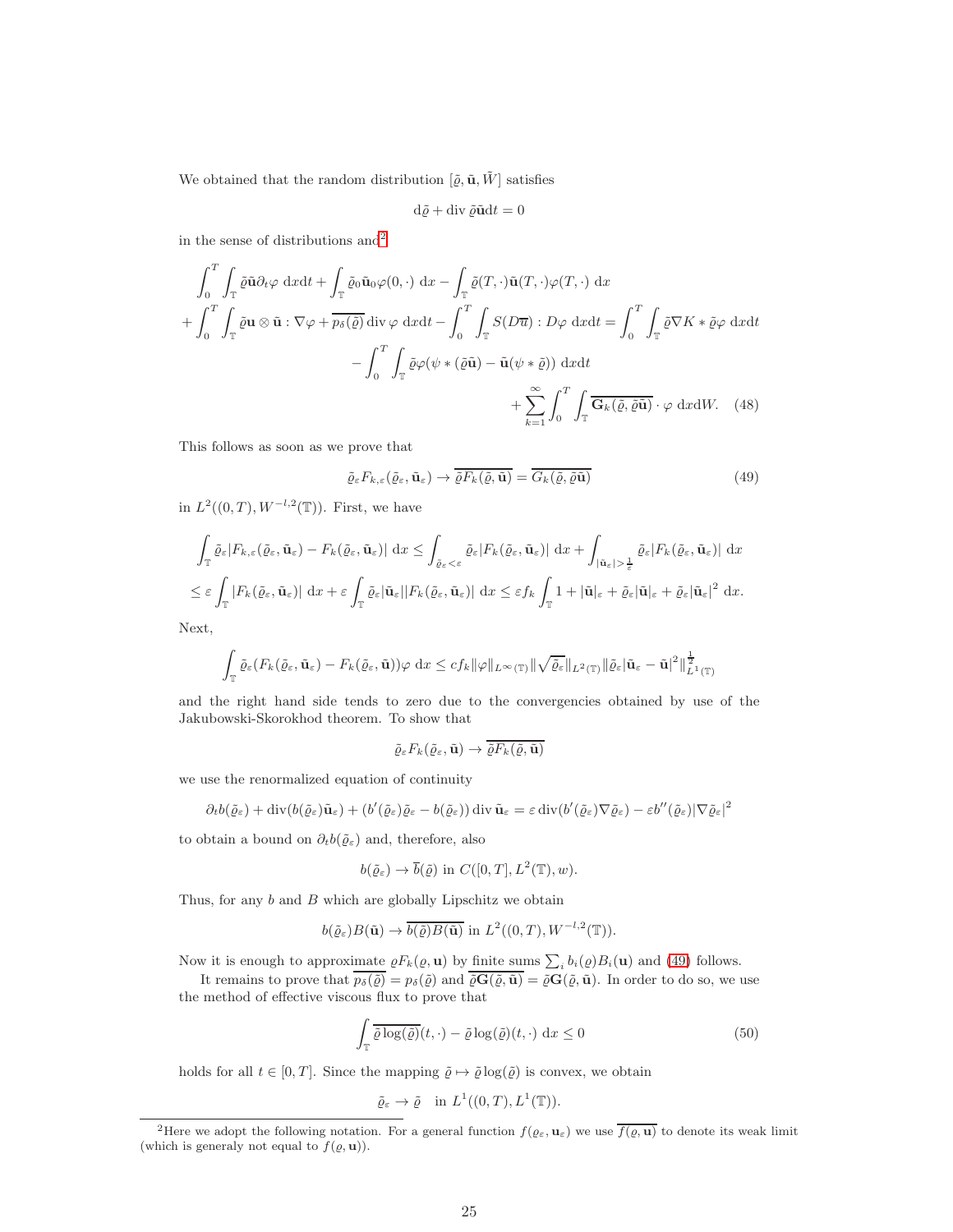This is sufficient to get

<span id="page-25-1"></span>
$$
\overline{p_\delta(\tilde{\varrho})}=p_\delta(\tilde{\varrho})\quad\text{and}\quad \overline{\tilde{\varrho}\mathbf{G}(\tilde{\varrho},\tilde{\mathbf{u}})}=\tilde{\varrho}\mathbf{G}(\tilde{\varrho},\tilde{\mathbf{u}}).
$$

Let focus on [\(50\)](#page-24-2). First of all, we use  $\nabla \Delta^{-1}(\tilde{\varrho} - (\tilde{\varrho})_{\mathbb{T}})$  as a test function in [\(48\)](#page-24-3) and we use  $\nabla \Delta^{-1}(\tilde{\varrho}_{\varepsilon} - (\tilde{\varrho}_{\varepsilon})_{\mathbb{T}})$  as a test function in [\(40\)](#page-19-2). We get

$$
\int_{0}^{T} \int_{\mathbb{T}} \overline{p_{\delta}(\tilde{\varrho})} \tilde{\varrho} - (\lambda + 2\mu) \operatorname{div} \tilde{\mathbf{u}} \tilde{\varrho} \, \operatorname{d} t dt = \int_{0}^{T} \int_{\mathbb{T}} \overline{p_{\delta}(\tilde{\varrho})} (\tilde{\varrho})_{\mathbb{T}} \, \operatorname{d} x dt
$$

$$
- \int_{0}^{T} \int_{\mathbb{T}} (\lambda + 2\mu) \operatorname{div} \tilde{\mathbf{u}} (\tilde{\varrho})_{\mathbb{T}} \, \operatorname{d} x dt + \int_{0}^{T} \int_{\mathbb{T}} \tilde{\varrho} \nabla K * \tilde{\varrho} \nabla \Delta^{-1} (\tilde{\varrho} - (\tilde{\varrho})_{\mathbb{T}}) \, \operatorname{d} x dt
$$

$$
- \int_{0}^{T} \int_{\mathbb{T}} \tilde{\varrho} \nabla \Delta^{-1} (\tilde{\varrho} - (\tilde{\varrho})_{\mathbb{T}}) \left( \psi * (\tilde{\varrho} \tilde{\mathbf{u}}) - \tilde{\mathbf{u}} (\psi * \tilde{\varrho}) \right) \, \operatorname{d} x dt
$$

$$
+ \int_{\mathbb{T}} \tilde{\varrho}(\tilde{T}, \cdot) \tilde{\mathbf{u}}(\tilde{T}, \cdot) \nabla \Delta^{-1} (\tilde{\varrho} - (\tilde{\varrho})_{\mathbb{T}}) \, \operatorname{d} x - \int_{\mathbb{T}} \tilde{\varrho}_{0} \tilde{\mathbf{u}}_{0} \nabla \Delta^{-1} (\tilde{\varrho}_{0} - (\tilde{\varrho}_{0})_{\mathbb{T}}) \, \operatorname{d} x
$$

$$
+ \sum_{k=1}^{\infty} \int_{0}^{T} \int_{\mathbb{T}} \overline{\mathbf{G}_{k}(\tilde{\varrho}, \tilde{\varrho} \tilde{\mathbf{u}})} \nabla \Delta^{-1} (\tilde{\varrho} - (\tilde{\varrho})_{\mathbb{T}}) \, \operatorname{d} x dW
$$

$$
+ \int_{0}^{T} \int_{\mathbb{T}} \tilde{\varrho} \tilde{\mathbf{u}}_{i} (\partial_{i} \Delta^{-1} (\partial_{j} (\tilde{\varrho} \tilde{\mathbf{u}}_{j
$$

and

$$
\int_{0}^{T} \int_{\mathbb{T}} \overline{p_{\delta}(\tilde{\varrho}_{\varepsilon})} \tilde{\varrho}_{\varepsilon} - (\lambda + 2\mu) \operatorname{div} \tilde{\mathbf{u}}_{\varepsilon} \tilde{\varrho}_{\varepsilon} \, dt dt = \int_{0}^{T} \int_{\mathbb{T}} \overline{p_{\delta}(\tilde{\varrho}_{\varepsilon})} (\tilde{\varrho}_{\varepsilon})_{\mathbb{T}} \, dx dt \n- \int_{0}^{T} \int_{\mathbb{T}} (\lambda + 2\mu) \operatorname{div} \tilde{\mathbf{u}}_{\varepsilon} (\tilde{\varrho}_{\varepsilon})_{\mathbb{T}} \, dx dt + \int_{0}^{T} \int_{\mathbb{T}} \tilde{\varrho}_{\varepsilon} \nabla K * \tilde{\varrho}_{\varepsilon} \nabla \Delta^{-1} (\tilde{\varrho}_{\varepsilon} - (\tilde{\varrho}_{\varepsilon})_{\mathbb{T}}) \, dx dt \n+ \int_{\mathbb{T}} \tilde{\varrho}_{\varepsilon} (T, \cdot) \tilde{\mathbf{u}}_{\varepsilon} (T, \cdot) \nabla \Delta^{-1} (\tilde{\varrho}_{\varepsilon} - (\tilde{\varrho}_{\varepsilon})_{\mathbb{T}}) \, dx - \int_{\mathbb{T}} \tilde{\varrho}_{0} \tilde{\mathbf{u}}_{0} \nabla \Delta^{-1} (\tilde{\varrho}_{0} - (\tilde{\varrho}_{0})_{\mathbb{T}}) \, dx \n+ \sum_{k=1}^{\infty} \int_{0}^{T} \int_{\mathbb{T}} \overline{\mathbf{G}_{k}(\tilde{\varrho}_{\varepsilon}, \tilde{\varrho}_{\varepsilon} \tilde{\mathbf{u}}_{\varepsilon})} \nabla \Delta^{-1} (\tilde{\varrho}_{\varepsilon} - (\tilde{\varrho}_{\varepsilon})_{\mathbb{T}}) \, dx dW \n+ \int_{0}^{T} \int_{\mathbb{T}} \tilde{\varrho}_{\varepsilon} \tilde{\mathbf{u}}_{\varepsilon i} (\partial_{i} \Delta^{-1} (\partial_{j} (\tilde{\varrho}_{\varepsilon} \tilde{\mathbf{u}}_{\varepsilon j})) - \tilde{\mathbf{u}}_{\varepsilon j} \partial_{i} \partial_{j} \Delta^{-1} (\tilde{\varrho}_{\varepsilon} - (\tilde{\varrho}_{\
$$

Next, we have

$$
\nabla \Delta^{-1}(\tilde{\varrho}_{\varepsilon} - (\tilde{\varrho}_{\varepsilon})_{\mathbb{T}}) \to \nabla \Delta^{-1}(\tilde{\varrho} - (\tilde{\varrho})_{\mathbb{T}}) \text{ in } L^{\infty}((0, T), L^{q}(\Omega)) \text{ for all } q \in (1, \infty)
$$

Due to [\[16,](#page-31-6) Lemma 3.4] we infer

<span id="page-25-0"></span>
$$
\tilde{\varrho}_{\varepsilon}\partial_i\Delta^{-1}\partial_j(\tilde{\varrho}_{\varepsilon}\tilde{v}u_{\varepsilon j}) - \tilde{\mathbf{u}}_{\varepsilon j}\partial_i\partial_j\Delta^{-1}(\tilde{\varrho}_{\varepsilon}) \rightarrow \tilde{\varrho}\partial_i(\Delta^{-1}\partial_j(\tilde{\varrho}\tilde{\mathbf{u}}_j)) - \tilde{\mathbf{u}}_j\partial_i\partial_j\Delta^{-1}(\tilde{\varrho})
$$

strongly in  $L^{\infty}_{weak}((0,T), L^{2\Gamma/(\Gamma+3)}(\mathbb{T}))$ . Consequently, every term in [\(52\)](#page-25-0) converge to its counterpart in [\(51\)](#page-25-1) (with help of convergences deduced by Jakubowski-Skorokhod theorem) and we get

<span id="page-25-2"></span>
$$
\lim_{\varepsilon \to 0} \int_0^T \int_{\mathbb{T}} p_\delta(\tilde{\varrho}_\varepsilon) \tilde{\varrho}_\varepsilon - (\lambda + 2\mu) \operatorname{div} \tilde{\mathbf{u}}_\varepsilon \tilde{\varrho}_\varepsilon \, dx dt = \int_0^T \int_{\mathbb{T}} \overline{p_\delta(\tilde{\varrho})} \tilde{\varrho} - (\lambda + 2\mu) \operatorname{div} \tilde{\mathbf{u}} \tilde{\varrho} \, dx dt \quad (53)
$$

Recall that  $\tilde{\varrho}_{\varepsilon},\ \tilde{\mathbf{u}}_{\varepsilon}$  are regular enough to fulfill

 $\partial_t b(\tilde{\varrho}_\varepsilon) + \mathrm{div}(b(\tilde{\varrho}_\varepsilon)\tilde{\mathbf{u}}_\varepsilon) + (b'(\tilde{\varrho}_\varepsilon)\tilde{\varrho}_\varepsilon - b(\tilde{\varrho}_\varepsilon)) \,\mathrm{div}\, \tilde{\mathbf{u}}_\varepsilon \leq \varepsilon \Delta b(\tilde{\varrho}_\varepsilon)$ 

for every b convex and globally Lipschitz. Moreover, the renormalized continuity equation is true also for  $\tilde{\varrho}$  and  $\tilde{\mathbf{u}}$  in the following form

$$
\partial_t b(\tilde{\varrho}) + \operatorname{div}(b(\tilde{\varrho})\tilde{\mathbf{u}}) + (b'(\tilde{\varrho})\tilde{\varrho} - b(\tilde{\varrho})) \operatorname{div} \tilde{\mathbf{u}} = 0.
$$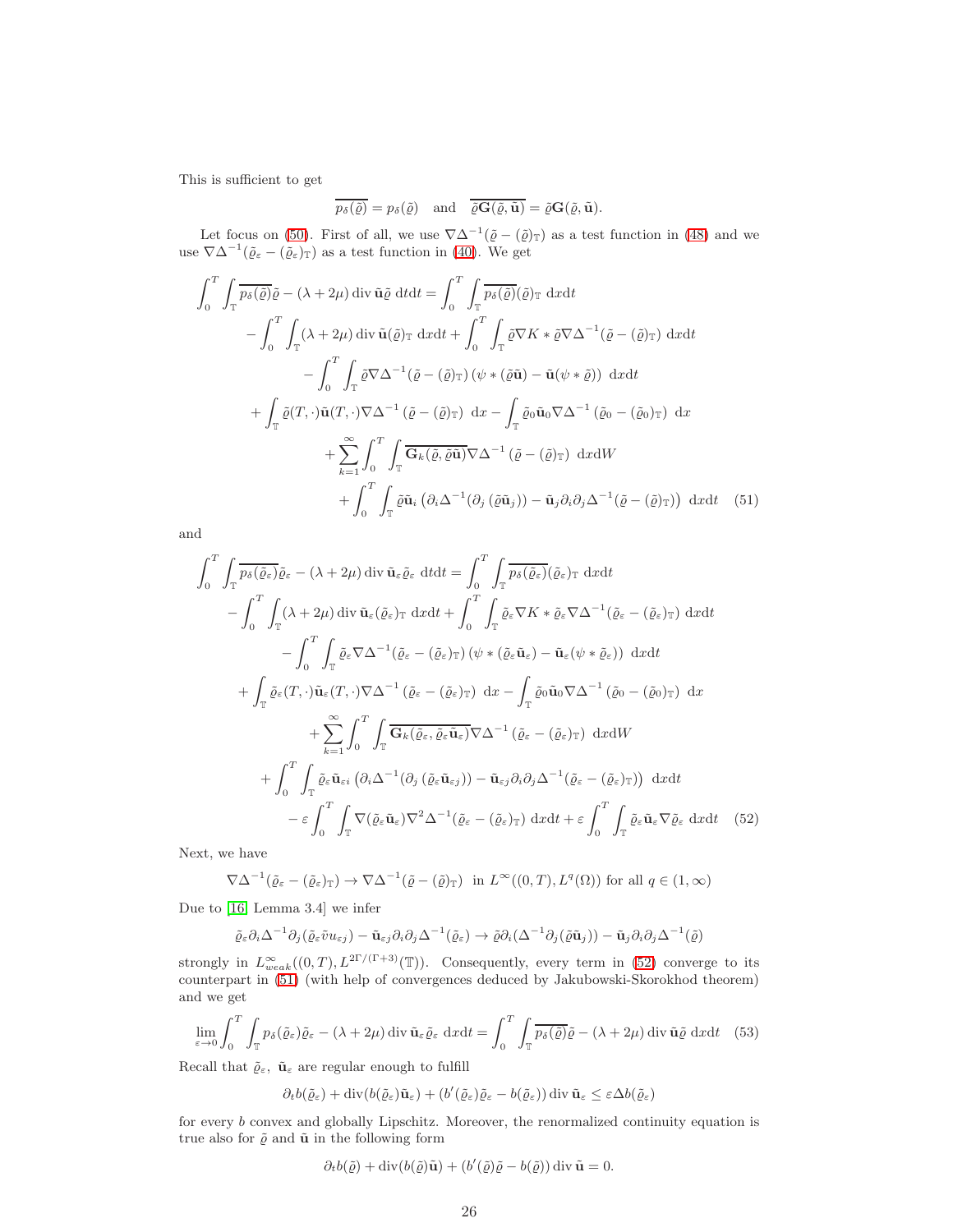We take  $b(\varrho) = \varrho \log(\varrho)$  in the renormalized continuity equations and we integrate them over  $(0, t) \times \mathbb{T}$  to get

$$
\int_0^t \int_{\mathbb{T}} \tilde{\varrho}_{\varepsilon} \operatorname{div} \tilde{\mathbf{u}} \, dx dt \le \int_{\mathbb{T}} \varrho_0 \log \varrho_0 \, dx - \int_{\mathbb{T}} \tilde{\varrho}_{\varepsilon}(t, \cdot) \log \tilde{\varrho}_{\varepsilon}(t, \cdot) \, dx
$$

and

$$
\int_0^t \int_{\mathbb{T}} \tilde{\varrho} \operatorname{div} \tilde{\mathbf{u}} \, dx dt = \int_{\mathbb{T}} \varrho_0 \log \varrho_0 \, dx - \int_{\mathbb{T}} \tilde{\varrho}(t, \cdot) \log \tilde{\varrho}(t, \cdot) \, dx.
$$
  
We subtract these two equations and we send  $\varepsilon$  to zero to deduce

$$
\int_{\mathbb{T}} \overline{\tilde{\varrho} \log(\tilde{\varrho})} - \tilde{\varrho} \log \tilde{\varrho})(t, \cdot) \, dx + \int_0^t \int_{\mathbb{T}} (\overline{\tilde{\varrho} \operatorname{div} \tilde{\mathbf{u}}} - \tilde{\varrho} \operatorname{div} \tilde{\mathbf{u}}) \, dx dt \leq 0.
$$

The monotonicity of pressure yields

$$
\lim_{\varepsilon \to 0} \int_0^t \int_{\mathbb{T}} p_\delta(\tilde{\varrho}_\varepsilon) \tilde{\varrho}_\varepsilon \, \mathrm{d}x \mathrm{d}t \ge \int_0^t \int_{\mathbb{T}} \overline{p_\delta(\tilde{\varrho})} \tilde{\varrho} \, \mathrm{d}x \mathrm{d}t
$$

and we deduce with help of [\(53\)](#page-25-2) that

$$
\int_0^t \int_{\mathbb{T}} (\overline{\tilde{\varrho}} \operatorname{div} \tilde{\mathbf{u}} - \tilde{\varrho} \operatorname{div} \tilde{\mathbf{u}}) \, dxdt \ge 0
$$

and [\(50\)](#page-24-2) follows.

In order to pass to a limit in the energy inequality, we have to show that

$$
\int_0^t \int_{\mathbb{T}} \tilde{\varrho}_{\varepsilon} \mathbb{F}_{\varepsilon}(\tilde{\varrho}_{\varepsilon}, \tilde{\mathbf{u}}_{\varepsilon}) \tilde{\mathbf{u}}_{\varepsilon} \, \mathrm{d}x \mathrm{d} \tilde{W}_{\varepsilon} \to \int_0^t \int_{\mathbb{T}} \mathbb{G}(\tilde{\varrho}, \tilde{\mathbf{u}}) \, \mathrm{d}x \mathrm{d} \tilde{W}
$$

However, the proof of this inequality does not differ from the proof of [\[2,](#page-30-4) Proposition 4.4.13].

Thus, we have just proven that for any  $\delta > 0$  there exists a solution satisfying the continuity

equation

$$
d\varrho + \text{div }\varrho \mathbf{u} dt = 0
$$

in a renormalized sense, the momentum equation

$$
\int_{0}^{T} \int_{\mathbb{T}} \varrho \mathbf{u} \cdot \partial_{t} \varphi \, dxdt + \int_{\mathbb{T}} \varrho_{0} \mathbf{u}_{0} \varphi(0, \cdot) \, dx - \int_{\mathbb{T}} \varrho(T, \cdot) \mathbf{u}(T, \cdot) \varphi(T, \cdot) \, dx \n+ \int_{0}^{T} \int_{\mathbb{T}} \varrho \mathbf{u} \otimes \mathbf{u} : \nabla \varphi + p_{\delta}(\varrho) \operatorname{div} \varphi \, dxdt - \int_{0}^{T} \int_{\mathbb{T}} S(D\mathbf{u}) : D\varphi \, dxdt = \n+ \int_{0}^{T} \int_{\mathbb{T}} \varrho \nabla K * \varrho \varphi \, dxdt \n- \int_{0}^{T} \int_{\mathbb{T}} \varrho(t, x) \varphi(x) \int_{\mathbb{T}} \varrho(t, y) \psi(x - y) (\mathbf{u}(t, y) - \mathbf{u}(t, x)) \, dxdydt \n+ \sum_{k=1}^{\infty} \int_{0}^{T} \int_{\mathbb{T}} \mathbf{G}_{k}(\varrho, \varrho \mathbf{u}) \cdot \varphi \, dxdW_{k}
$$

**■** almost surely for all test function  $\varphi$  ∈  $C_c^{\infty}([0, T] \times \mathbb{T})$ , and the energy inequality

$$
\frac{1}{2} \int_{\mathbb{T}} \varrho |\mathbf{u}|^{2}(T, \cdot) \Phi(T) \, dx - \frac{1}{2} \int_{\mathbb{T}} \varrho |\mathbf{u}|^{2}(0, \cdot) \Phi(0) \, dx + \int_{0}^{T} \int_{\mathbb{T}} S(D\mathbf{u}) : D\mathbf{u}\Phi \, dxdt
$$

$$
+ \varepsilon \int_{0}^{T} \int_{\mathbb{T}} \varrho |\nabla \mathbf{u}|^{2} \Phi \, dxdt + \frac{1}{2} \int_{\mathbb{T}} \varrho K * \varrho(T, \cdot) \Phi(T) \, dx - \frac{1}{2} \int_{\mathbb{T}} \varrho K * \varrho(0, \cdot) \Phi(0) \, dx
$$

$$
+ \int_{0}^{T} \int_{\mathbb{T}} \int_{\mathbb{T}} \varrho(t, x) \psi(x - y) \varrho(t, y) (\mathbf{u}(t, y) - \mathbf{u}(t, x))^{2} \Phi(t) \, dxdydt
$$

$$
+ \int_{\mathbb{T}} P_{\delta}(\varrho)(T, \cdot) \Phi(T) \, dx - \int_{\mathbb{T}} P_{\delta}(\varrho)(0, \cdot) \, dx \leq \frac{1}{2} \int_{0}^{T} \int_{\mathbb{T}} \varrho K * \varrho \partial_{t} \Phi \, dxdt
$$

$$
+ \int_{0}^{T} \int_{\mathbb{T}} (K * \varrho) \operatorname{div}(\varrho(\mathbf{u} - [\mathbf{u}]_{R})) \Phi \, dxdt + \frac{1}{2} \int_{0}^{T} \int_{\mathbb{T}} \varrho \mathbf{u}^{2} \partial_{t} \Phi \, dxdt
$$

$$
+ \int_{0}^{T} \int_{\mathbb{T}} P_{\delta}(\varrho) \partial_{t} \Phi \, dxdt + \int_{0}^{T} \int_{\mathbb{T}} \mathbf{u} \mathbb{G}(\varrho, \mathbf{u}) \Phi \, dxdW + \frac{1}{2} \int_{0}^{T} \int_{\mathbb{T}} \varrho^{-1} (\mathbb{G}(\varrho, \mathbf{u}))^{2} \Phi \, dxdt \quad (54)
$$
for all  $\Phi \in C^{\infty}([0, T]).$ 

<span id="page-26-0"></span>27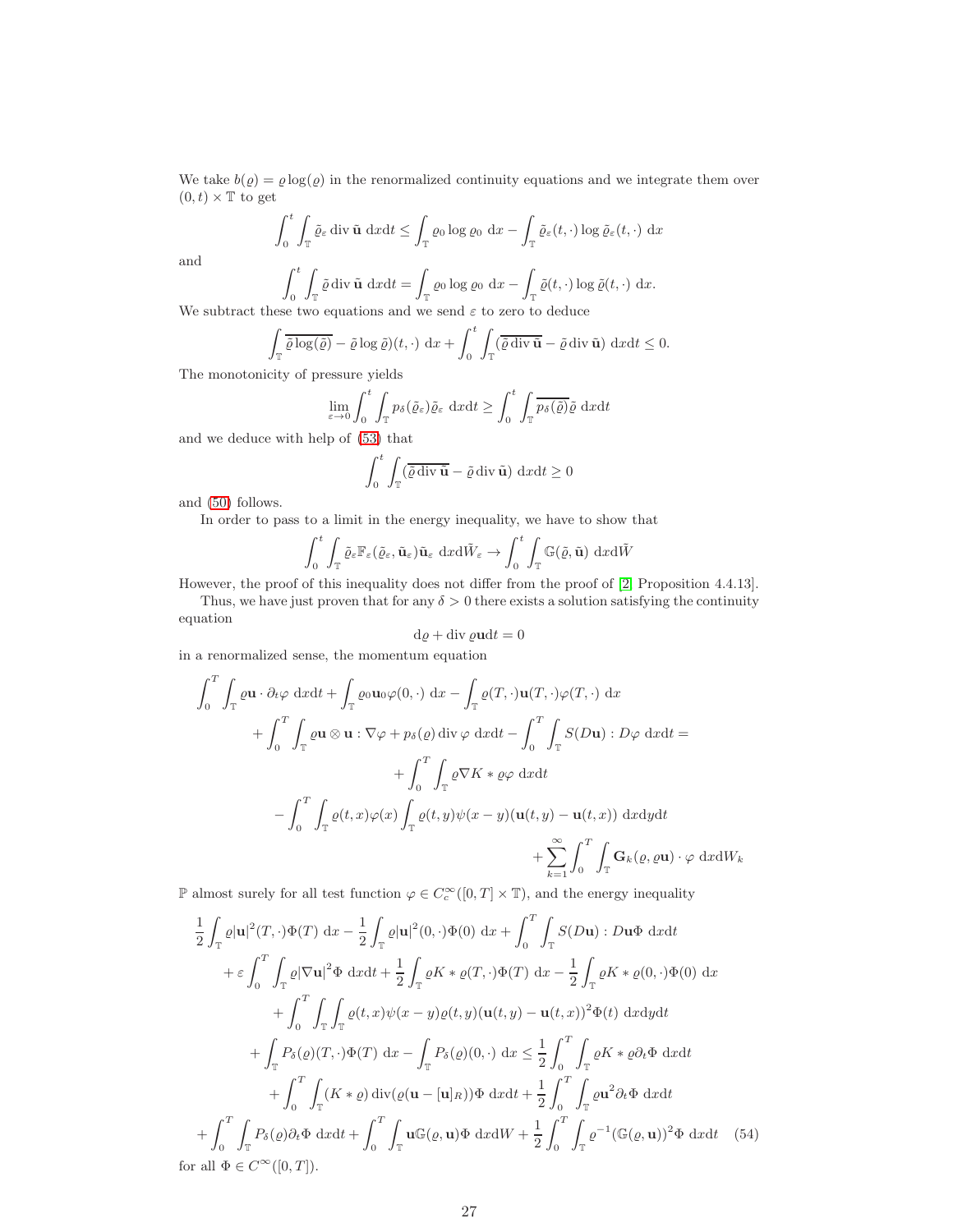#### 3.2 Limit  $\delta \to 0$

First, we construct initial conditions in such a way that  $\varrho_{0,\delta}$  and  $\mathbf{q}_{0,\delta}$  are given by the law mentioned in the previous subsection. In particular, let  $\Lambda$  be a probability measure satisfying assumptions of the main theorem. We take  $\varrho_0$  and  $\mathbf{q}_0$  in such a way that their law is Λ. Next, we choose  $\varrho_{0,\delta} \in L^{\Gamma}(\mathbb{T})$  P-almost surely and  $\mathbf{q}_{0,\delta}$  such that for every  $\delta > 0$  the corresponding law satisfies [\(43\)](#page-20-5) and [\(44\)](#page-20-6) and the following convergencies are true for  $\delta \to 0$ :

$$
\varrho_{0,\delta} \to \varrho_0 \text{ in } L^{\gamma}(\mathbb{T}) \mathbb{P}\text{-almost surely}
$$
  
\n
$$
\frac{\mathbf{q}_{0,\delta}}{\sqrt{\varrho_{0,\delta}}} \to \frac{\mathbf{q}_0}{\sqrt{\varrho_0}} \text{ in } L^2(\mathbb{T}) \mathbb{P}\text{-almost surely}
$$
  
\n
$$
\int_{\mathbb{T}} \frac{1}{2} \frac{|\mathbf{q}_{0,\delta}|^2}{\varrho_{0,\delta}} + P_{\delta}(\varrho_{0,\delta}) \, dx \to \int_{\mathbb{T}} \frac{1}{2} \frac{|\mathbf{q}_0|^2}{\varrho_0} + P(\varrho_0) \, dx
$$

Let  $(\varrho_\delta, \mathbf{u}_\delta)$  be a solution as presented in the previous subsection. Our aim is to send  $\delta$ to zero in order to obtain a dissipative martingale solution to the system introduced in the beginning of this paper.

The energy inequality [\(54\)](#page-26-0) yields

$$
\mathbb{E}\left(\left|\sup_{t\in[0,T]}\|\varrho_{\delta}\|_{L^{\gamma}(\mathbb{T})}^{\gamma}\right|^{r}\right) \leq c
$$
\n
$$
\mathbb{E}\left(\left|\sup_{t\in[0,T]}\delta\|\varrho_{\delta}\|_{L^{\Gamma}(\mathbb{T})}^{r}\right|^{r}\right) \leq c
$$
\n
$$
\mathbb{E}\left(\left|\sup_{t\in[0,T]}\|\varrho_{\delta}|\mathbf{u}_{\delta}|^{2}\|_{L^{1}(\mathbb{T})}\right|^{r}\right) \leq c
$$
\n
$$
\mathbb{E}\left(\left|\sup_{t\in[0,T]}\|\varrho_{\delta}\mathbf{u}_{\delta}\|_{L^{2\gamma/(\gamma+1)}(\mathbb{T})}^{2\gamma/(\gamma+1)}\right|^{r}\right) \leq c
$$
\n
$$
\mathbb{E}\left(\|\mathbf{u}\|_{L^{2}((0,T),W^{1,2}(\mathbb{T}))}^{2r}\right) \leq c
$$
\n(55)

<span id="page-27-0"></span>where  $c \in \mathbb{R}$  is independent of  $\delta$ . Further, we have **Lemma 3.2.** There is  $\beta > 0$  such that

$$
\mathbb{E}\left(\left|\int_0^T \int_{\mathbb{T}} (p(\varrho_\delta) + \delta(\varrho_\delta^{\Gamma} + \varrho_\delta^2)) \varrho_\delta^{\beta} \, \mathrm{d}x \mathrm{d}t\right|\right) \leq c
$$

with c independent of  $\delta$ .

*Proof.* It suffices to test the momentum equation by  $\nabla \Delta^{-1}(\varrho^{\beta} - (\varrho^{\beta})_{\mathbb{T}})$  where  $\beta > 0$  is a suitable parameter determined later. We obtain

$$
\int_{0}^{T} \int_{\mathbb{T}} p_{\delta}(\varrho_{\delta}) \varrho_{\delta}^{\beta} dxdt = \int_{0}^{T} \int_{\mathbb{T}} p_{\delta}(\varrho_{\delta}) (\varrho_{\delta}^{\beta})_{\mathbb{T}} dxdt \n+ \int_{\mathbb{T}} \varrho_{\delta}(T, \cdot) \mathbf{u}_{\delta}(T, \cdot) \nabla \Delta^{-1}(\varrho_{\delta}^{\beta} - (\varrho_{\delta}^{\beta})_{\mathbb{T}}) dx \n+ \int_{0}^{T} \int_{\mathbb{T}} S(D\mathbf{u}_{\delta}) : \nabla^{2} \Delta^{-1}(\varrho_{\delta}^{\beta} - (\varrho_{\delta}^{\beta})_{\mathbb{T}}) dxdt - \int_{0}^{T} \int_{\mathbb{T}} \varrho_{\delta} \mathbf{u}_{\delta} \nabla \Delta^{-1}(\partial_{t} \varrho_{\delta}^{\beta}) dxdt \n- \int_{\mathbb{T}} \varrho_{0} \mathbf{u}_{0} \nabla \Delta^{-1}(\varrho_{0}^{\beta} - (\varrho_{0}^{\beta})_{\mathbb{T}}) dxdt + \int_{0}^{T} \int_{\mathbb{T}} \varrho_{\delta} \nabla K * \varrho_{\delta} \nabla \Delta^{-1}(\varrho_{\delta}^{\beta} - (\varrho_{\delta}^{\beta})_{\mathbb{T}}) dxdt \n- \int_{0}^{T} \int_{\mathbb{T}} \varrho_{\delta} \nabla \Delta^{-1}(\varrho_{\delta}^{\beta} - (\varrho_{\delta}^{\beta})_{\mathbb{T}}) (\psi * (\varrho_{\delta} \mathbf{u}_{\delta}) - \mathbf{u}_{\delta}(\psi * \varrho_{\delta})) dxdt \n+ \sum_{k=1}^{\infty} \int_{0}^{T} \int_{\mathbb{T}} \mathbf{G}_{k}(\varrho_{\delta}, \varrho_{\delta} \mathbf{u}_{\delta}) \nabla \Delta^{-1}(\varrho_{\delta}^{\beta} - (\varrho_{\delta}^{\beta})_{\mathbb{T}}) dxdW_{k} \n- \int_{0}^{T} \int_{\mathbb{T}} \varrho_{\delta} \mathbf{u}_{\delta} \otimes \mathbf{u}_{\delta} : \nabla^{2} \Delta^{-1}(\varrho_{\delta}^{\beta} - (\varrho_{\delta}^{\beta})_{\mathbb{T}}) dxdt
$$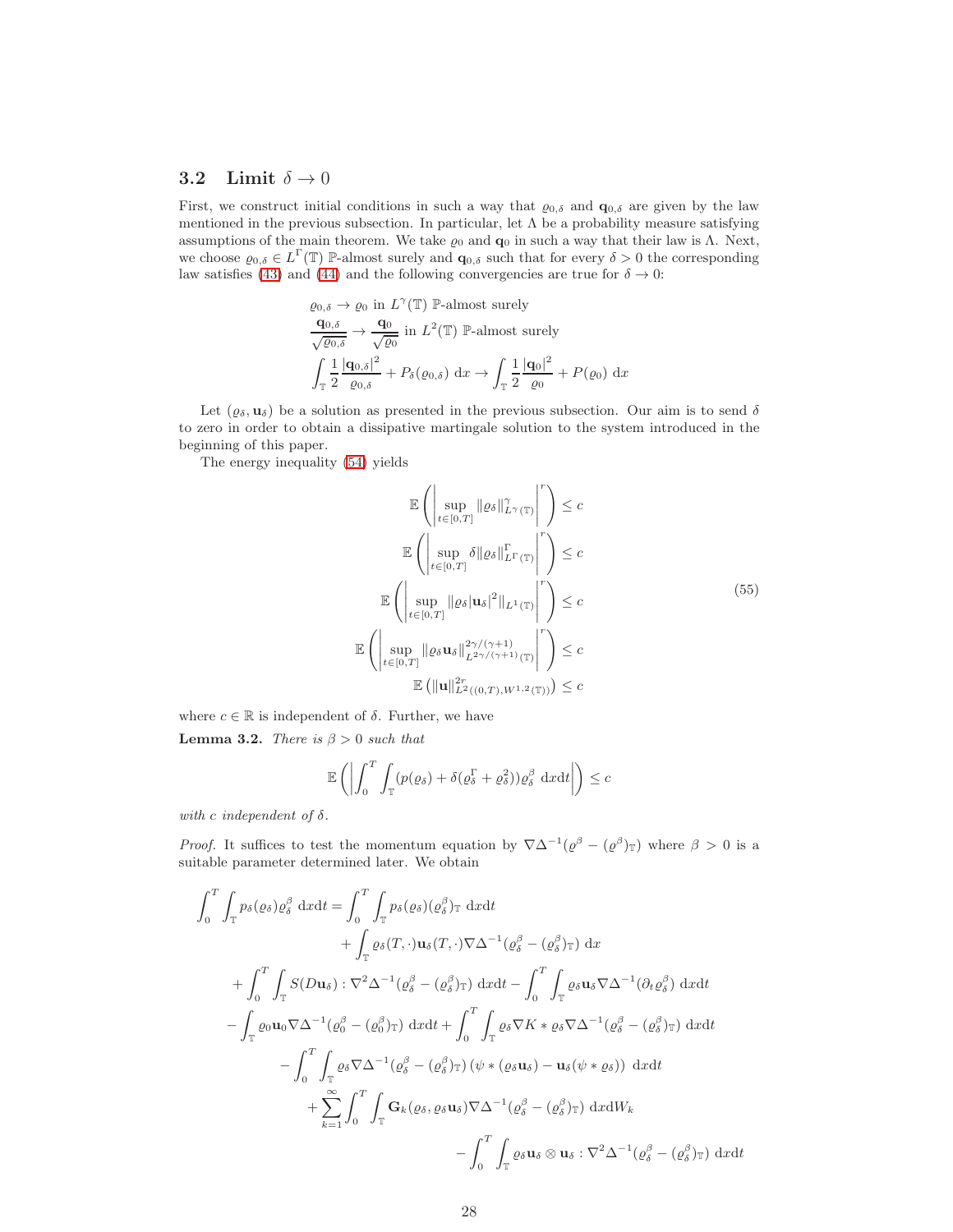First, let focus on the fourth term on the right hand side. We deduce from the continuity equation that

$$
\partial_t(\varrho_\delta^{\beta}) = -\operatorname{div}(\varrho_\delta^{\beta} \mathbf{u}_\delta) + (1-\beta)\varrho_\delta^{\beta} \operatorname{div} \mathbf{u}_\delta.
$$

Recall also that  $\Delta^{-1}: W^{k,p}(\mathbb{T}) \to W^{k+2,p}(\mathbb{T})$  for all  $k \in \{-1,0,1,\ldots\}$  and  $p \in (1,\infty)$ . We deduce from [\(55\)](#page-27-0)  $\mathbb{E}\left(\|\varrho_{\delta}^{\beta}\mathrm{div}\,\mathbf{u}_{\delta}\|_{L^2((0,T),L^{2\gamma/(\gamma+2\beta)}(\mathbb{T}))}^r\right) \leq c$ . We may also infer that  $\mathbb{E}\left(\|\varrho_{\delta}\mathbf{u}_{\delta}\|_{L^{\infty}((0,T),L^{2\gamma/(\gamma+1)}(\mathbb{T}))}^r\right) \leq c$  and  $\mathbb{E}\left(\|\varrho_{\delta}^{\beta}\mathbf{u}_{\delta}\|_{L^2((0,T),L^{6\gamma/(\gamma+6\beta)}(\mathbb{T}))}^r\right) \leq c$ . Hence, we deduce that the fourth term is bounded assuming  $\beta < \frac{2}{3}\gamma - 1$ . The remaining terms can be bound by use of [\(55\)](#page-27-0) (compare also with the previous section and the proof of Lemma [3.1\)](#page-21-1).  $\Box$ 

Now we are ready to use the Jakubowski-Skorokhod theorem. In particular, the set of laws

$$
\left\{\mathcal{L}\left[\varrho_{0,\delta},\mathbf{q}_{0,\delta},\frac{\mathbf{q}_{0,\delta}}{\sqrt{\varrho_{0,\delta}}},\varrho_{\delta},\varrho_{\delta}\mathbf{u}_{\delta},W,E_{\delta}(\varrho_{\delta},\mathbf{u}_{\delta}),\nu_{\delta}\right]\right\}
$$

is tight in a space

$$
\mathcal{X}^{\delta} = \mathcal{X}^{\delta}_{\varrho_{0}} \times \mathcal{X}_{\mathbf{q}_{0}} \times \mathcal{X}_{\mathbf{q}_{0}/\sqrt{\varrho_{0}}} \times \mathcal{X}^{\delta}_{\varrho} \times \mathcal{X}^{\delta}_{\varrho \mathbf{u}} \times \mathcal{X}_{\mathbf{u}} \times \mathcal{X}_{W} \times \mathcal{X}_{E} \times \mathcal{X}_{W}
$$

where most of the spaces where defined in the previous subsection and, apart of them, we define

$$
\mathcal{X}_{\varrho_{0}}^{\delta} = L^{\gamma}(\mathbb{T})
$$
  
\n
$$
\mathcal{X}_{\varrho}^{\delta} = L^{\gamma+\beta}(((0, T) \times \mathbb{T}^{3}), w) \cap C_{w}([0, T], L^{\gamma}(\mathbb{T}))
$$
  
\n
$$
\mathcal{X}_{\varrho u}^{\delta} = C_{w}([0, T], L^{2\gamma/(\gamma+1)}(\mathbb{T})) \cap C([0, T], W^{-k, 2}(\mathbb{T})), k > 3/2.
$$

Similarly to previous subsection we deduce the tightness of the above-mentioned law and, therefore, we obtain the existence of

$$
\left(\tilde{\varrho}_{0,\delta}, \tilde{\mathbf{q}}_{0,\delta}, \frac{\tilde{\mathbf{q}}_{0,\delta}^{\top}}{\sqrt{\varrho_{0,\delta}}}, \tilde{\varrho}_{\delta}, \widetilde{\varrho_{\delta}\mathbf{u}_{\delta}}, \tilde{W}, \tilde{E}_{\delta}(\varrho_{\delta}, \mathbf{u}_{\delta}), \nu_{\delta}\right)
$$

and

$$
\left(\tilde{\varrho}_{0},\tilde{\mathbf{q}}_{0},\frac{\tilde{\mathbf{q}}_{0}}{\sqrt{\varrho_{0}}},\tilde{\varrho},\widetilde{\varrho\mathbf{u}},\tilde{W},\tilde{E}(\varrho,\mathbf{u}),\nu\right)
$$

which fulfill

1. the laws of

$$
\left(\varrho_{0,\delta}, \mathbf{q}_{0,\delta}, \frac{\mathbf{q}_{0,\delta}}{\sqrt{\varrho_{0,\delta}}}, \varrho_{\delta}, \varrho_{\delta} \mathbf{u}_{\delta}, W, E_{\delta}(\varrho_{\delta}, \mathbf{u}_{\delta}), \nu_{\delta}\right)
$$

and

$$
\left(\tilde{\varrho}_{0,\delta}, \tilde{\mathbf{q}}_{0,\delta}, \frac{\tilde{\mathbf{q}}_{0,\delta}^{\widetilde{\delta}}}{\sqrt{\varrho_{0,\delta}}}, \tilde{\varrho}_{\delta}, \widetilde{\varrho_{\delta}\mathbf{u}_{\delta}}, \tilde{W}, \tilde{E}_{\delta}(\varrho_{\delta}, \mathbf{u}_{\delta}), \nu_{\delta}\right)
$$

coincide,

2. the law of

$$
\left(\tilde{\varrho}_{0},\tilde{\mathbf{q}}_{0},\frac{\tilde{\mathbf{q}_{0}}}{\sqrt{\varrho_{0}}},\tilde{\varrho},\widetilde{\varrho\mathbf{u}},\tilde{W},\tilde{E}(\varrho,\mathbf{u}),\nu\right)
$$

is a Radon measure on  $\mathcal{X}^{\delta}$ ,

3.

$$
\left(\tilde{\varrho}_{0,\delta}, \tilde{q}_{0,\delta}, \frac{\tilde{q_{0,\delta}}}{\sqrt{\varrho_{0,\delta}}}, \tilde{\varrho}_{\delta}, \widetilde{\varrho_{\delta}\mathbf{u}_{\delta}}, \tilde{W}, \tilde{E}_{\delta}(\varrho_{\delta}, \mathbf{u}_{\delta}), \nu_{\delta}\right)
$$

converge to

$$
\left(\tilde{\varrho}_{0},\tilde{\mathbf{q}}_{0},\frac{\tilde{\mathbf{q}}_{0}}{\sqrt{\varrho_{0}}},\tilde{\varrho},\widetilde{\varrho}\widetilde{\mathbf{u}},\tilde{W},\tilde{E}(\varrho,\mathbf{u}),\nu\right)
$$

in the topology of  $\mathcal{X}^{\delta}$   $\mathbb{P}\text{-almost surely.}$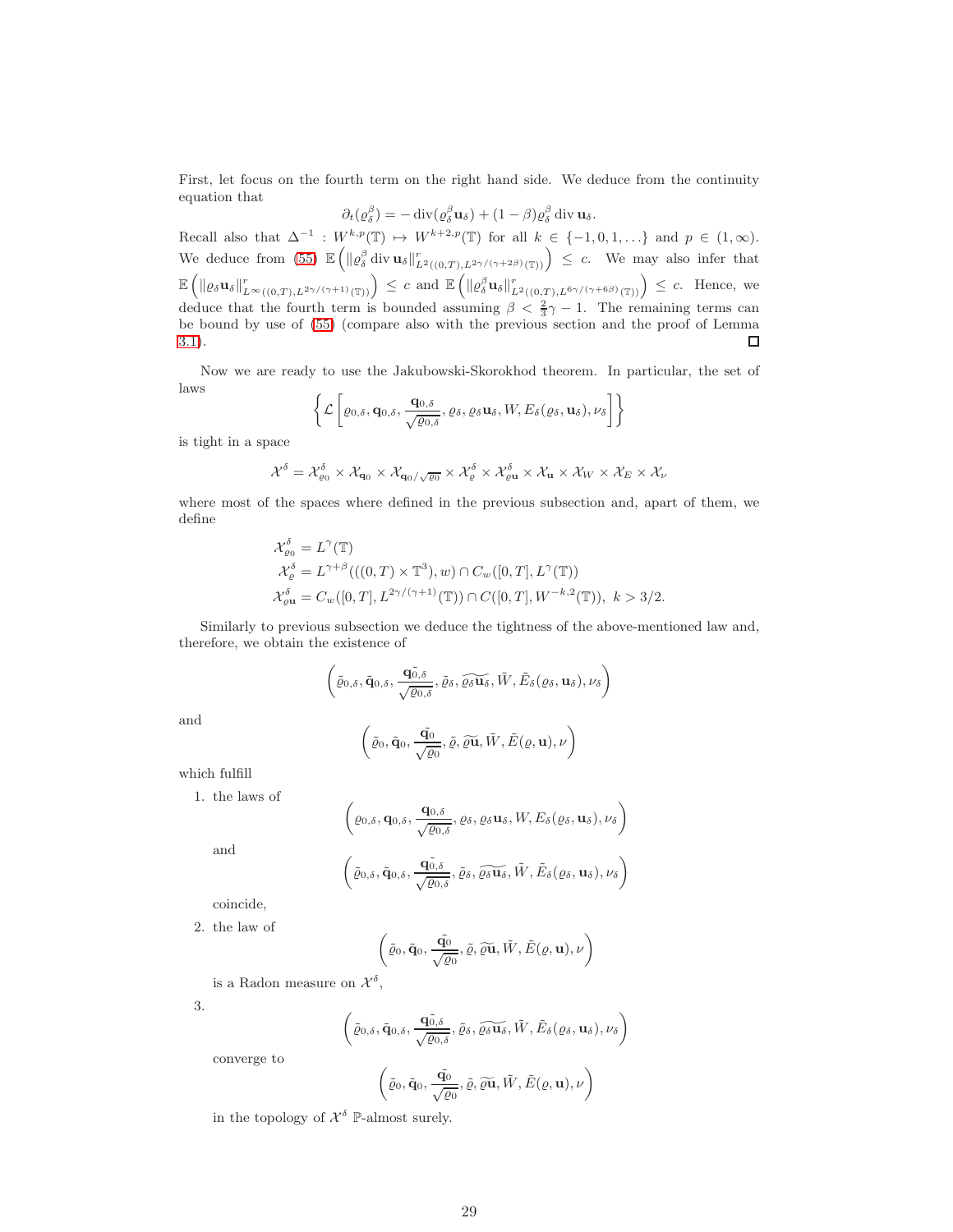Due to the above-mentioned convergence, we get that the limit functions satisfy the continuity equation  $(1)_1$  and the momentum equation in the form

$$
\int_{0}^{T} \int_{\mathbb{T}} \tilde{\varrho} \tilde{\mathbf{u}} \cdot \partial_{t} \varphi \, dxdt + \int_{\mathbb{T}} \tilde{\varrho}_{0} \tilde{\mathbf{u}}_{0} \varphi(0, \cdot) \, dx - \int_{\mathbb{T}} \tilde{\varrho}(T, \cdot) \tilde{\mathbf{u}}(T, \cdot) \varphi(T, \cdot) \, dx \n+ \int_{0}^{T} \int_{\mathbb{T}} \tilde{\varrho} \tilde{\mathbf{u}} \otimes \tilde{\mathbf{u}} : \nabla \varphi + \overline{p \delta(\varrho)} \, \text{div} \, \varphi \, dxdt - \int_{0}^{T} \int_{\mathbb{T}} S(D\tilde{\mathbf{u}}) : D\varphi \, dxdt = \n+ \int_{0}^{T} \int_{\mathbb{T}} \tilde{\varrho} \nabla K * \tilde{\varrho} \varphi \, dxdt \n- \int_{0}^{T} \int_{\mathbb{T}} \tilde{\varrho}(t, x) \varphi(x) \int_{\mathbb{T}} \tilde{\varrho}(t, y) \psi(x - y) (\tilde{\mathbf{u}}(t, y) - \tilde{\mathbf{u}}(t, x)) \, dxdydt \n+ \sum_{k=1}^{\infty} \int_{0}^{T} \int_{\mathbb{T}} \overline{G_{k}(\varrho, \varrho \mathbf{u})} \cdot \varphi \, dxdW_{k}
$$

where  $\overline{p(\varrho)}$  is a weak limit of  $p_{\delta}(\tilde{\varrho}_{\delta})$  and, similarly,  $\overline{G_k(\varrho, \varrho\mathbf{u})}$  is a weak limit of  $\mathbf{G}_k(\tilde{\varrho}_{\delta}, \tilde{\varrho}_{\delta}\tilde{\mathbf{u}}_{\delta})$ (here we note that the convergence of  $\tilde{\varrho}_{\delta}\tilde{\mathbf{u}}_{\delta}\otimes\tilde{\mathbf{u}}_{\delta}$  to its counterpart can be obtained similarly as in the previous subsection).

It remains to show that

$$
\overline{p(\varrho)} = p(\tilde{\varrho}), \text{ and } \overline{G_k(\varrho, \varrho \mathbf{u})} = G_k(\tilde{\varrho}, \tilde{\varrho} \tilde{\mathbf{u}}).
$$

In order to reach this goal it is sufficient to show that

$$
\tilde{\varrho}_{\delta} \to \tilde{\varrho}
$$

strongly in  $L^1((0,T), L^1(\mathbb{T}))$   $\mathbb P$  almost surely.

Let  $k \in \mathbb{N}$ . We define

$$
T_k(z) = kT\left(\frac{z}{k}\right), \ z \in \mathbb{R}
$$

where  $T$  is a smooth concave function satisfying

$$
T(z) = \begin{cases} z \text{ for } z \le 1\\ 2 \text{ for } z \ge 3 \end{cases}
$$

We use  $\Delta^{-1}(T_k(\tilde{\varrho}_\delta) - (T_k(\tilde{\varrho}_\delta))_{\mathbb{T}})$  as a test function in the momentum equation in order to obtain

<span id="page-29-1"></span>
$$
\lim_{\delta \to 0} \int_0^T \int_{\mathbb{T}} \left( p_\delta(\tilde{\varrho}) - (\lambda + 2\mu) \operatorname{div} \tilde{\mathbf{u}}_\delta \right) T_k(\tilde{\varrho}_\delta) \, \mathrm{d}x \mathrm{d}t = \int_0^T \int_{\mathbb{T}} \left( \overline{p(\tilde{\varrho})} - (\lambda + 2\mu) \operatorname{div} \tilde{\mathbf{u}} \right) T_k(\tilde{\varrho}) \, \mathrm{d}x \mathrm{d}t.
$$
\n(56)

We do not provide a proof of this equality as it can be proven similarly to  $(53)$ . Assume for a while that  $\tilde{\varrho}_{\delta}$ ,  $\tilde{\mathbf{u}}_{\delta}$  as well as  $\tilde{\varrho}$  and  $\tilde{\mathbf{u}}$  satisfies the renormalized continuity equation, i.e.,

$$
\partial_t b(\tilde{\varrho}_{\delta}) + \operatorname{div}(b(\tilde{\varrho}_{\delta})\tilde{\mathbf{u}}_{\delta}) + (b'(\tilde{\varrho}_{\delta})\tilde{\varrho}_{\delta} - b(\tilde{\varrho}_{\delta})) \operatorname{div} \tilde{\mathbf{u}}_{\delta} = 0, \n\partial_t b(\tilde{\varrho}) + \operatorname{div}(b(\tilde{\varrho})\tilde{\mathbf{u}}) + (b'(\tilde{\varrho})\tilde{\varrho} - b(\tilde{\varrho})) \operatorname{div} \tilde{\mathbf{u}} = 0.
$$
\n(57)

<span id="page-29-0"></span>We take  $b = L_k$  where  $L_k$  is defined as

$$
L_k(z) = \begin{cases} z \log z & \text{for } 0 \le z \le k, \\ z \log k + z \int_k^z \frac{1}{s^2} T_k(s) & \text{d}s. \end{cases}
$$

We deduce

$$
\partial_t L_k(\tilde{\varrho}_\delta) + \mathrm{div}(L_k(\tilde{\varrho}_\delta)\tilde{\mathbf{u}}_\delta) + T_k(\tilde{\varrho}_\delta) \,\mathrm{div}\,\tilde{\mathbf{u}}_\delta = 0
$$

and

$$
\partial_t L_k(\tilde{\varrho}) + \operatorname{div}(L_k(\tilde{\varrho})\tilde{\mathbf{u}}) + T_k(\tilde{\varrho}) \operatorname{div} \tilde{\mathbf{u}} = 0
$$

and similarly to [\(50\)](#page-24-2) we deduce

$$
\int_{\mathbb{T}} L_k(\tilde{\varrho}(t,\cdot)) - \overline{L_k(\tilde{\varrho}(t,\cdot))} \, dx \ge 0
$$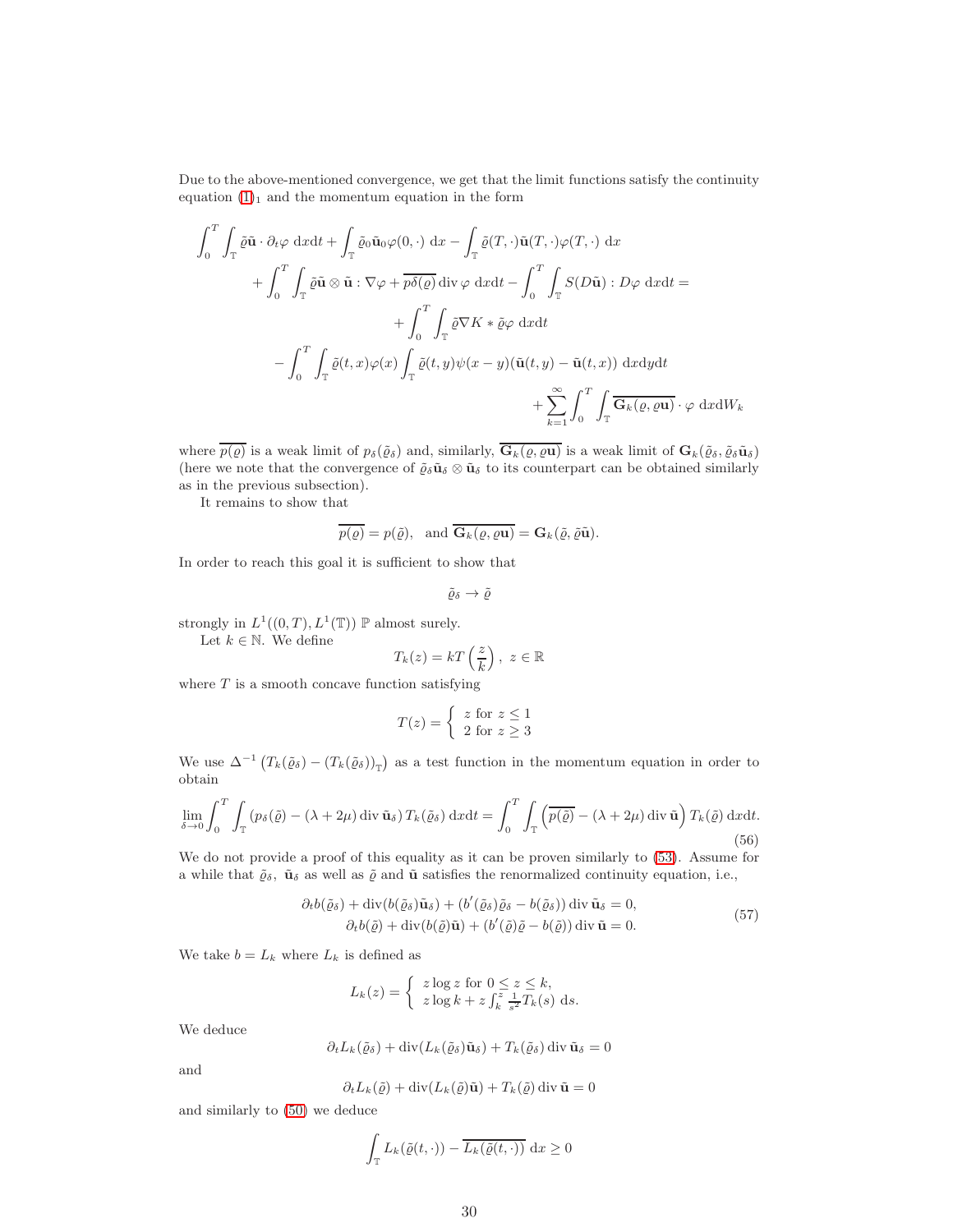for almost all  $t \in [0, T]$ . We send  $k \to \infty$  to deduce that  $\tilde{\varrho} \log \tilde{\varrho} = \overline{\tilde{\varrho} \log \tilde{\varrho}}$  which yields  $\tilde{\varrho}_{\delta} \to \tilde{\varrho}$ strongly in  $L^1((0,T), L^1(\mathbb{T}))$  almost surely in  $\mathbb{P}$ .

It remains to prove that the renormalized equation [\(57\)](#page-29-0)<sub>2</sub> holds true. Recall that  $T_k$  is increasing and thus

$$
\int_0^T \int_{\mathbb{T}} \tilde{\varrho}_{\delta}^{\gamma} T_k(\tilde{\varrho}_{\delta}) - \overline{\tilde{\varrho}^{\gamma}} \overline{T_k(\tilde{\varrho})} \, dxdt \ge \int_0^T \int_{\mathbb{T}} (\tilde{\varrho}_{\delta}^{\gamma} - \tilde{\varrho}^{\gamma}) (T_k(\tilde{\varrho}_{\delta}^{\gamma}) - T_k(\tilde{\varrho})) \, dxdt
$$
  

$$
\ge \int_0^T \int_{\mathbb{T}} |T_k(\tilde{\varrho}_{\delta}) - T_k(\tilde{\varrho})|^{\gamma+1} \, dxdt.
$$

We deduce by help of [\(56\)](#page-29-1) that

$$
0 = \lim_{\delta \to 0} \int_0^T \int_{\mathbb{T}} \tilde{\varrho}_{\delta}^{\gamma} T_k(\tilde{\varrho}_{\delta}) - \overline{\tilde{\varrho}^{\gamma}} \overline{T_k(\tilde{\varrho})} - (\lambda + 2\mu) \left( \operatorname{div} \tilde{\mathbf{u}}_{\delta} T_k(\tilde{\varrho}_{\delta}) - \operatorname{div} \tilde{\mathbf{u}} \overline{T_k(\tilde{\varrho})} \right) \, dxdt
$$
  
\n
$$
\geq ||T_k(\tilde{\varrho}_{\delta}) - T_k(\tilde{\varrho})||_{L^{\gamma+1}((0,T) \times \mathbb{T})}^{\gamma+1} - 2(\lambda + 2\mu) || \operatorname{div} \tilde{\mathbf{u}}_{\delta} ||_{L^2((0,T) \times \mathbb{T})} || T_k(\tilde{\varrho}_{\delta}) - T_k(\tilde{\varrho}) ||_{L^2((0,T) \times \mathbb{T})}
$$

and we get

$$
\mathbb{E}\left(\|T_k(\tilde{\varrho}_\delta) - T_k(\tilde{\varrho})\|_{L^{\gamma+1}((0,T)\times\mathbb{T})}^{\gamma+1}\right) \leq c
$$

with c independent of k and  $\delta$ .

This is enough to deduce that

$$
\mathbb{E}\left(\int_0^T \int_{\mathbb{T}} \overline{b'(T_k(\tilde{\varrho}))(T'_k(\tilde{\varrho})\tilde{\varrho} - T_k(\tilde{\varrho})) \operatorname{div}\tilde{\mathbf{u}}} \, dxdt\right) \to 0
$$

and the validity of [\(57\)](#page-29-0) follows – compare this with the proof of [\[15,](#page-31-13) Lemma 3.8].

Acknowledgment: The work of Václav Mácha was supported by the Czech Science Foundation  $(GA\check{C}R)$ , Grant Agreement  $GA18-05974S$  in the framework of RVO:67985840. The work of Pavel Ludvík was supported by the Grant IGA PrF 2021 008 "Mathematical Models" of the Internal Grant Agency of Palacký University in Olomouc.

### <span id="page-30-6"></span>References

- [1] Dominic Breit, Eduard Feireisl, and Martina Hofmanov´a. Compressible fluids driven by stochastic forcing: the relative energy inequality and applications. Comm. Math. Phys., 350(2):443–473, 2017.
- <span id="page-30-4"></span>[2] Dominic Breit, Eduard Feireisl, and Martina Hofmanová. Stochastically forced compressible fluid flows, volume 3 of De Gruyter Series in Applied and Numerical Mathematics. De Gruyter, Berlin, 2018.
- <span id="page-30-7"></span>[3] Zdzisław Brzeźniak, Martin Ondreját, and Jan Seidler. Invariant measures for stochastic nonlinear beam and wave equations. J. Differential Equations, 260(5):4157–4179, 2016.
- <span id="page-30-5"></span>[4] Jan Březina and Václav Mácha. Inviscid limit for the compressible Euler system with non-local interactions. J. Differential Equations, 267(7):4410–4428, 2019.
- <span id="page-30-3"></span>[5] J. A. Cañizo, J. A. Carrillo, and J. Rosado. A well-posedness theory in measures for some kinetic models of collective motion. Math. Models Methods Appl. Sci., 21(3):515– 539, 2011.
- <span id="page-30-2"></span>[6] Jos´e A. Carrillo, Eduard Feireisl, Piotr Gwiazda, and Agnieszka Swierczewska Gwiazda. ´ Weak solutions for Euler systems with non-local interactions. J. Lond. Math. Soc. (2), 95(3):705–724, 2017.
- <span id="page-30-1"></span>[7] Elisabetta Chiodaroli, Ondřej Kreml, Václav Mácha, and Sebastian Schwarzacher. Nonuniqueness of admissible weak solutions to the compressible Euler equations with smooth initial data. Trans. Amer. Math. Soc., 374(4):2269–2295, 2021.
- <span id="page-30-0"></span>[8] Felipe Cucker and Steve Smale. Emergent behavior in flocks. IEEE Trans. Automat. Control, 52(5):852–862, 2007.